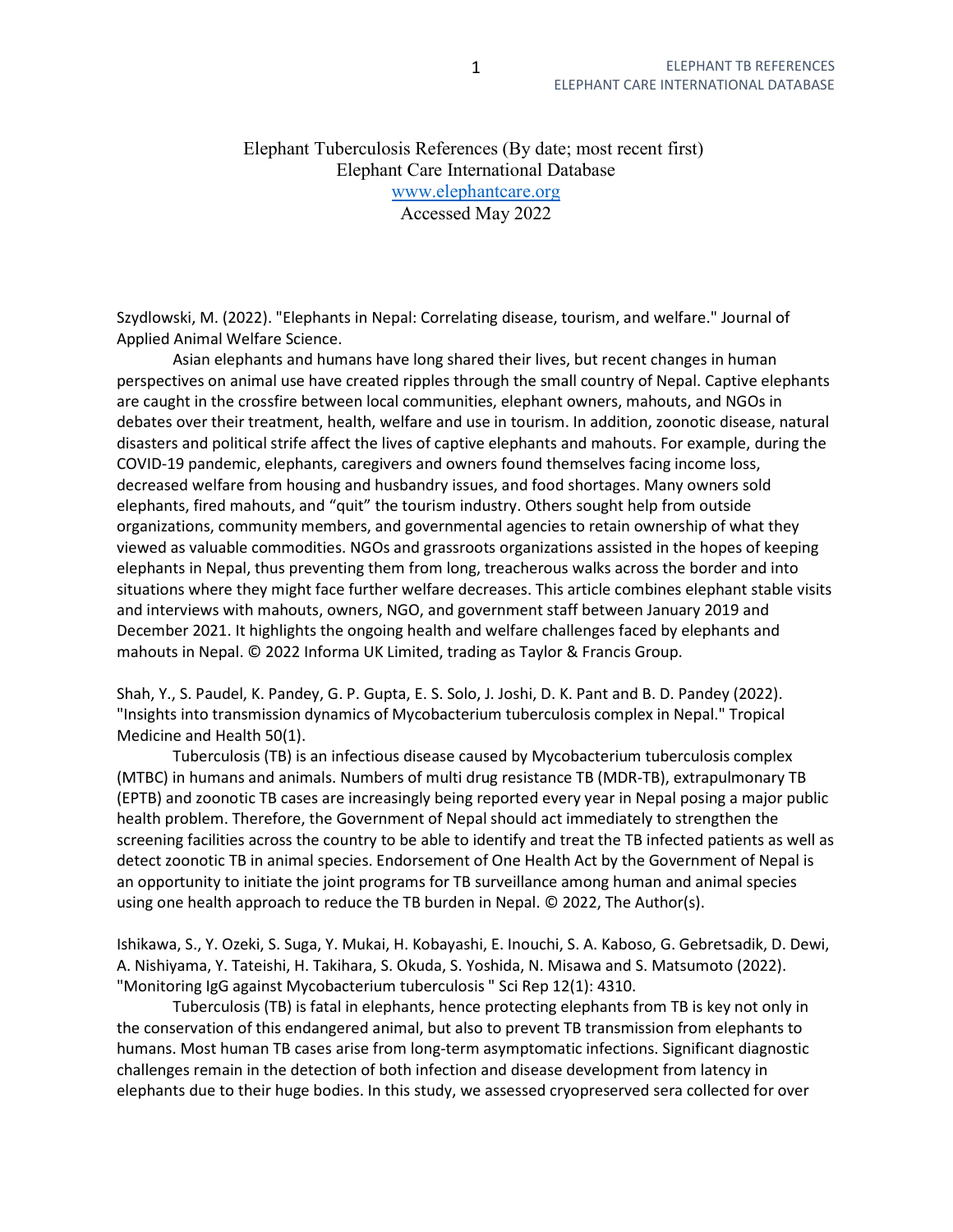16 years, from the first Japanese treatment case of elephant TB. Semi-quantification of IgG levels to 11 proteins showed high detection levels of 3 proteins, namely ESAT6/CFP10, MPB83 and Ag85B. The level of IgG specific to these 3 antigens was measured longitudinally, revealing high and stable ESAT6/CFP10 IgG levels regardless of onset or treatment. Ag85B-specifc IgG levels were largely responsive to onset or treatment, while those of MPB83 showed intermediate responses. These results suggest that ESAT6/CFP10 is immunodominant in both asymptomatic and symptomatic phases, making it useful in the detection of infection. On the other hand, Ag85B has the potential to be a marker for the prediction of disease onset and in the evaluation of treatment effectiveness in elephants.

Goosen, W. J., L. Kleynhans, T. J. Kerr, P. D. van Helden, P. Buss, R. M. Warren and M. A. Miller (2022). "Improved detection of Mycobacterium tuberculosis and M. bovis in African wildlife samples using cationic peptide decontamination and mycobacterial culture supplementation." J Vet Diagn Invest 34(1): 61-67.

 In South Africa, mycobacterial culture is regarded as the gold standard for the detection of Mycobacterium tuberculosis complex (MTBC) infection in wildlife even though it is regarded as "imperfect." We compared a novel decontamination and mycobacterial culture technique (TiKa) to the conventional mycobacterium growth indicator tube (MGIT) system using known amounts of bacilli and clinical samples from MTBC-infected African buffaloes (Syncerus caffer), white rhinoceros (Ceratotherium simum), and African elephants (Loxodonta africana). Use of the TiKa-KiC decontamination agent on samples spiked with 10,000 to 10 colony forming units (cfu) of M. bovis (SB0121) and M. tuberculosis (H37Rv) had no effect on isolate recovery in culture. In contrast, decontamination with MGIT MycoPrep resulted in no growth of M. bovis samples at concentrations < 1,000 cfu and M. tuberculosis samples < 100 cfu. Subsequently, we used the TiKa system with stored clinical samples (various lymphatic tissues) collected from wildlife and paucibacillary bronchoalveolar lavage fluid, trunk washes, and endotracheal tube washes from 3 species with known MTBC infections. Overall, MTBC recovery by culture was improved significantly (p < 0.01) by using TiKa compared to conventional MGIT, with 54 of 57 positive specimens versus 25 of 57 positive specimens, respectively. The TiKa mycobacterial growth system appears to significantly enhance the recovery of MTBC members from tissue and paucibacillary respiratory samples collected from African buffaloes, African elephants, and white rhinoceros. Moreover, the TiKa system may improve success of MTBC culture from various sample types previously deemed unculturable from other species.

Tollis, M., E. Ferris, M. S. Campbell, V. K. Harris, S. M. Rupp, T. M. Harrison, W. K. Kiso, D. L. Schmitt, M. M. Garner, C. A. Aktipis, C. C. Maley, A. M. Boddy, M. Yandell, C. Gregg, J. D. Schiffman and L. M. Abegglen (2021). "Elephant Genomes Reveal Accelerated Evolution in Mechanisms Underlying Disease Defenses." Mol Biol Evol 38(9): 3606-3620.

 Disease susceptibility and resistance are important factors for the conservation of endangered species, including elephants. We analyzed pathology data from 26 zoos and report that Asian elephants have increased neoplasia and malignancy prevalence compared with African bush elephants. This is consistent with observed higher susceptibility to tuberculosis and elephant endotheliotropic herpesvirus (EEHV) in Asian elephants. To investigate genetic mechanisms underlying disease resistance, including differential responses between species, among other elephant traits, we sequenced multiple elephant genomes. We report a draft assembly for an Asian elephant, and defined 862 and 1,017 conserved potential regulatory elements in Asian and African bush elephants, respectively. In the genomes of both elephant species, conserved elements were significantly enriched with genes differentially expressed between the species. In Asian elephants, these putative regulatory regions were involved in immunity pathways including tumor-necrosis factor, which plays an important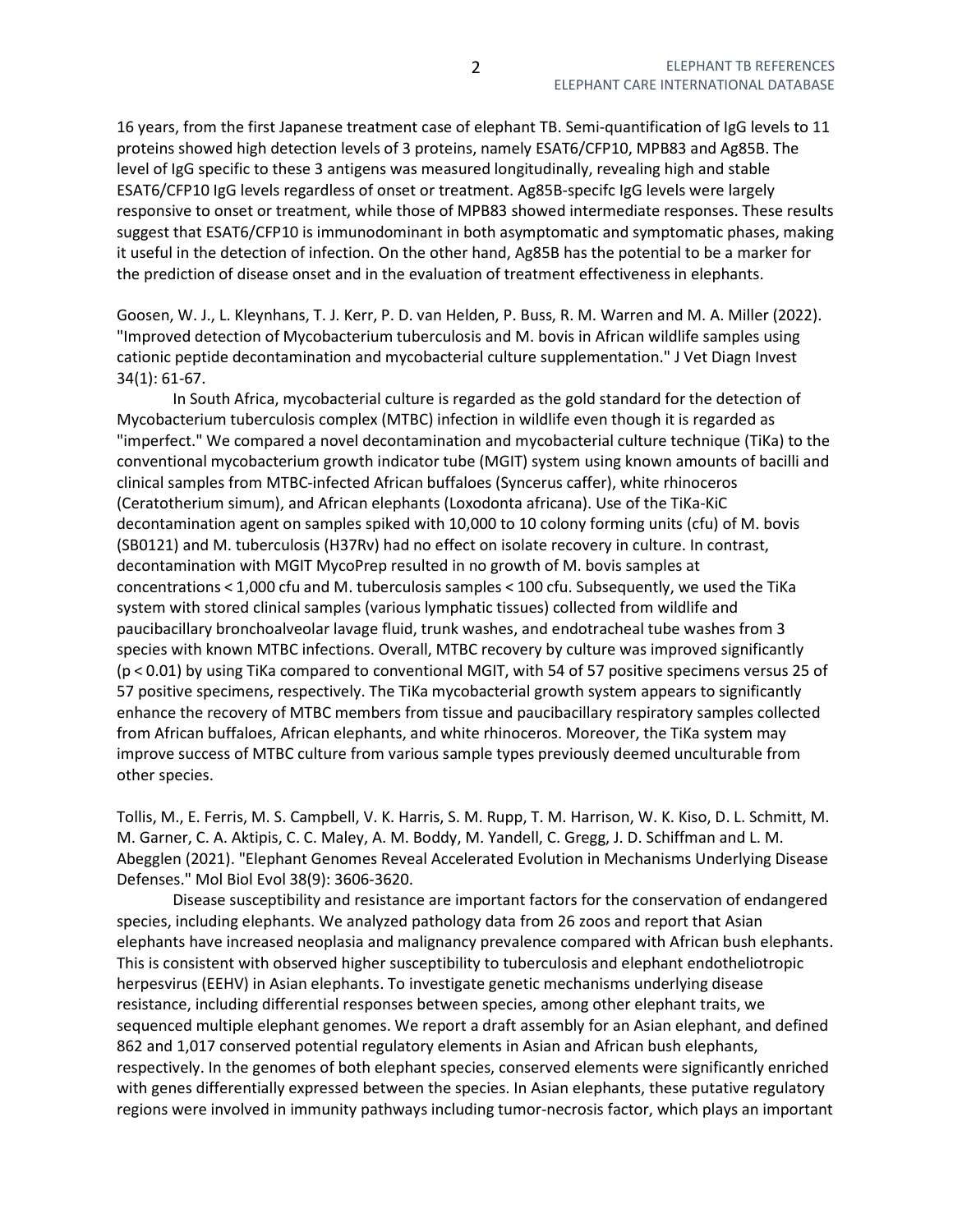role in EEHV response. Genomic sequences of African bush, forest, and Asian elephant genomes revealed extensive sequence conservation at TP53 retrogene loci across three species, which may be related to TP53 functionality in elephant cancer resistance. Positive selection scans revealed outlier genes related to additional elephant traits. Our study suggests that gene regulation plays an important role in the differential inflammatory response of Asian and African elephants, leading to increased infectious disease and cancer susceptibility in Asian elephants. These genomic discoveries can inform future functional and translational studies aimed at identifying effective treatment approaches for ill elephants, which may improve conservation.

Suga, S., Y. Mukai, S. Ishikawa, S. Yoshida, S. Paudel and T. Wada (2021). "Intensive treatment of a captive bornean elephant (elephas maximus borneensis) infected with mycobacterium caprae in Japan." Journal of Zoo and Wildlife Medicine 51(4): 1062-1066.

 In 2015, an estimated 17-year-old female Bornean elephant (Elephas maximus borneensis) at Fukuyama Zoo in Japan exhibited anorexia and significant weight loss. Pan-susceptible Mycobacterium tuberculosis complex (MTBC) was isolated from vaginal discharge, oral mucus, urine, and fecal samples by culture. The isolate was identified as Mycobacterium caprae by genetic analysis. Isoniazid, pyrazinamide, and levofloxacin were administered rectally. Body weight increased to normal, but subsequently decreased again. Elevation of liver enzymes occurred, likely related to the increase in isoniazid dosage. After recovery from side effects, the elephant's weight increased further. However, isoniazid-resistant M. caprae was isolated from oral mucus after anti-tuberculosis drug treatment for 9 mo. The regimen was changed to rifampicin, pyrazinamide, ethambutol, and levofloxacin, administered orally or rectally. The 18-mo treatment was completed in October 2018. This elephant has shown no clinical sign since. No MTBC-positive sample had been obtained as of March 2020. © Copyright 2020 by American Association of Zoo Veterinarians.

Shah, Y. and S. Paudel (2021). "Protect elephants from tuberculosis." Science 374(6569): 832-833.

Sahoo, N., S. K. Sahu, A. K. Das, D. Mohapatra, S. K. Panda, S. K. Gupta, B. K. Behera, A. Pahari and M. Dash (2021). "ELEPHANT ENDOTHELIOTROPIC HERPESVIRUS HEMORRHAGIC DISEASE OUTBREAK IN AN INDIAN ZOO." J Zoo Wildl Med 52(4): 1286-1297.

 Elephant endotheliotropic herpesvirus hemorrhagic disease (EEHV HD) is an acute viral infection of growing Asian elephants (Elephas maximus). Four apparently healthy subadult Asian elephants aged between 6 and 10 yr at Nandankanan Zoological Park (NKZP), India, died of EEHV HD during August-September 2019. All four elephants were rescued from different reserved forests of Odisha state at less than 1 yr of age and hand reared in the NKZP. Elephants exhibited the clinical signs of lethargy, head swelling, fever, loss of appetite, abdominal distension, scant urination and defecation, signs of colic, lameness, trunk discharge, cyanosis/ulceration of tongue, erratic behavior, and recumbence before death. Period of illness varied between 28 and 42 h. Thrombocytopenia was the common significant hematological observation. No significant biochemical alterations were recorded except for higher creatinine concentrations. Analysis of blood samples in RT-PCR assay using two different sets of primers and probes that targeted terminase gene and major DNA-binding protein gene followed by cPCR and sequencing was positive for EEHV-1A in all four animals. Postmortem examination of all four carcasses showed hemorrhages in internal organs, including the hard palate, heart, lungs, stomach, mesenteric lymph nodes, mesentery, colon serosa, spleen, liver, kidney, and meninges. Histopathology showed congestion and/or hemorrhages in heart, lung, brain, kidney, and liver. There was presence of intranuclear inclusion bodies in the sinusoidal epithelial cells. The outbreak of EEHV HD that resulted in the acute death of four juvenile captive Asian elephants within <30 d, the first of its kind documented in India, is increasing the fear of similar outbreaks in the future.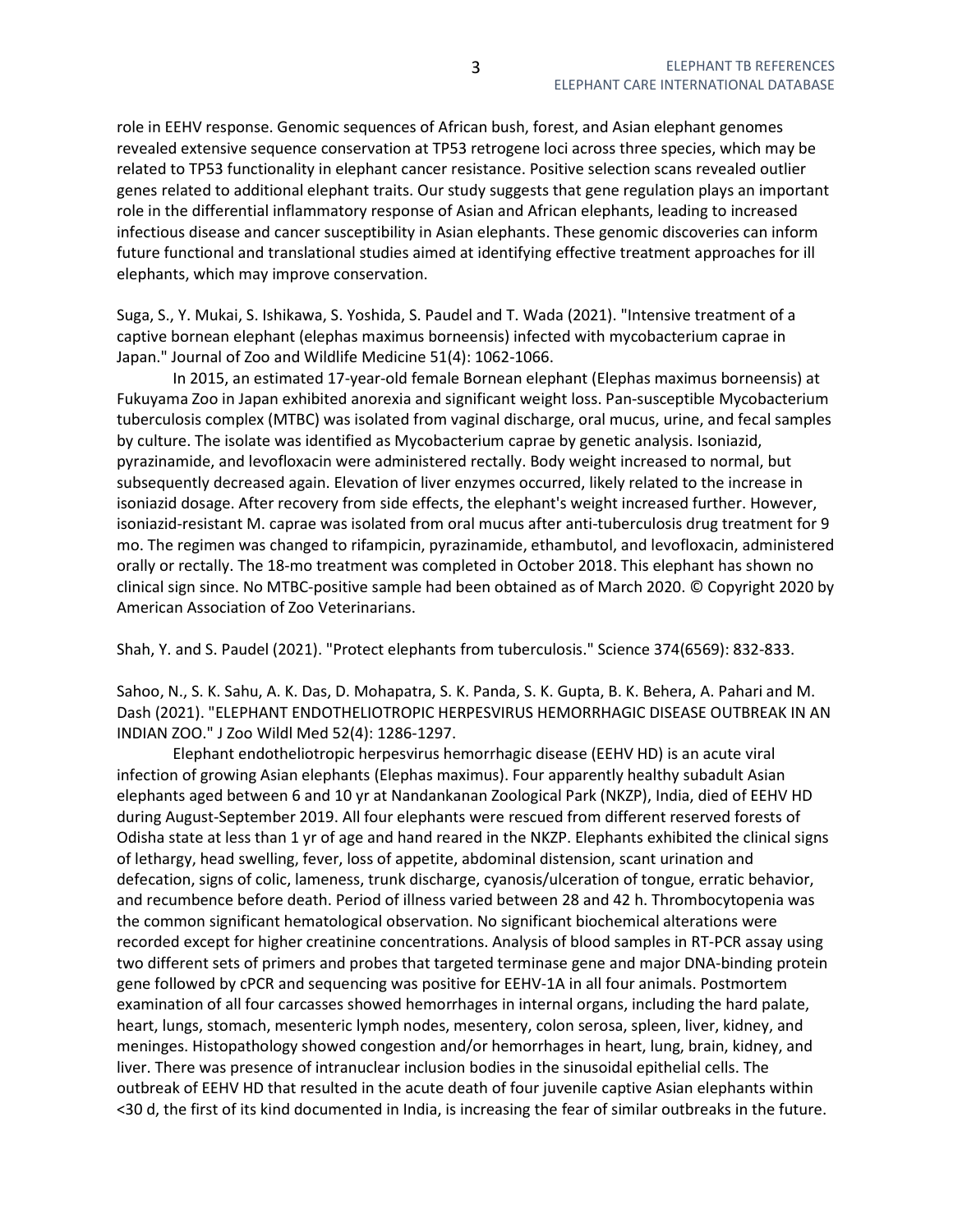Rajhans, U., G. Wankhede, B. Ambore, S. Chaudhari, N. Nighot, V. Dhaygude and C. Sonekar (2021). "Sero-diagnosis of Tuberculosis in Elephants in Maharashtra, India." Journal of Threatened Taxa 13(7): 18713-18718.

 Tuberculosis is a highly contagious zoonotic disease caused by Mycobacterium spp. A study was conducted to detect the presence of Mycobacterium in captive elephants. A total of 15 captive elephants were screened from various regions in Maharashtra. The blood and serum samples collected were subjected to rapid test kit, BacT/ALERT 3D system, Ziehl-Neelsen (ZN) staining and PCR. All the samples were found seronegative using rapid test kit and whole blood PCR. Whereas, all samples were signalled culture positive in BacT/ ALERT 3D system which were further subjected to PCR, only one amplicon was produced of 176bp of RD4 gene (Mycobacterium bovis) and no acid-fast organism was detected upon ZN. Due to the atypical nature of this organism, diagnosis of this disease in elephants using various tests is complicated unlike the diagnostic tests that are validated in domestic animals. Therefore, many tests have sub-optimal sensitivity and specificity in elephants. As TB is a zoonotic disease, transmission can occur between human-livestock-elephants interface. Therefore, the zoos and state forest authority should inculcate a protocol of periodic TB screening for Mahouts and elephants in captivity along with protocol of elephant-visitor interaction, thus helping in conservation of this endangered species in India. © Rajhans et al. 2021. Creative Commons Attribution 4.0 International License. JoTT allows unrestricted use, reproduction, and distribution of this article in any medium by providing adequate credit to the author(s) and the source of publication.

Paudel, S., E. P. Brenner, S. A. Hadi, Y. Suzuki, C. Nakajima, T. Tsubota, K. P. Gairhe, B. Maharjan and S. Sreevatsan (2021). "Genome Sequences of Two Mycobacterium tuberculosis Isolates from Asian Elephants in Nepal." Microbiol Resour Announc 10(36): e0061421.

 This report describes the genome sequences of two Mycobacterium tuberculosis isolates, S1 and S3, recovered from Asian elephants in Nepal. These genome sequences will enhance our understanding of the genomic epidemiology of Mycobacterium tuberculosis in Asian elephants.

Miller, M. A., T. J. Kerr, C. R. de Waal, W. J. Goosen, E. M. Streicher, G. Hausler, L. Rossouw, T. Manamela, L. van Schalkwyk, L. Kleynhans, R. Warren, P. van Helden and P. E. Buss (2021). "Mycobacterium bovis Infection in Free-Ranging African Elephants." Emerg Infect Dis 27(3): 990-992.

 Mycobacterium bovis infection in wildlife species occurs worldwide. However, few cases of M. bovis infection in captive elephants have been reported. We describe 2 incidental cases of bovine tuberculosis in free-ranging African elephants (Loxodonta africana) from a tuberculosis-endemic national park in South Africa and the epidemiologic implications of these infections.

Lekko, Y. M., A. Che-Amat, P. T. Ooi, S. Omar, D. T. Mohd-Hamdan, L. S. Linazah, Z. Zakaria, S. Z. Ramanoon, M. Mazlan, F. F. A. Jesse, M. F. A. Abdul-Razak, S. Jasni and N. Abdul-Hamid (2021). "Detection of Mycobacterium tuberculosis complex antibodies in free-ranged wild boar and wild macaques in selected districts in Selangor and reevaluation of tuberculosis serodetection in captive Asian elephants in Pahang, Peninsular Malaysia." J Vet Med Sci 83(11): 1702-1707.

 Tuberculosis (TB) is a chronic inflammatory and zoonotic disease caused by Mycobacterium tuberculosis complex (MTBC) members, affecting several domestic animals, wildlife species and humans. The preliminary investigation was aimed to detect antibody against MTBC among indigenous wildlife which are free-ranged wild boar, free-ranged wild macaques and captive Asian elephants in selected areas of Selangor and elephant conservation centre in Pahang, respectively. The results indicate that MTBC serodetection rate in wild boar was 16.7% (7.3-33.5 at 95% confidence interval (CI)) using an in-house ELISA bPPD IgG and 10% (3.5-25.6 at 95% CI) by DPP(®)VetTB assay, while the wild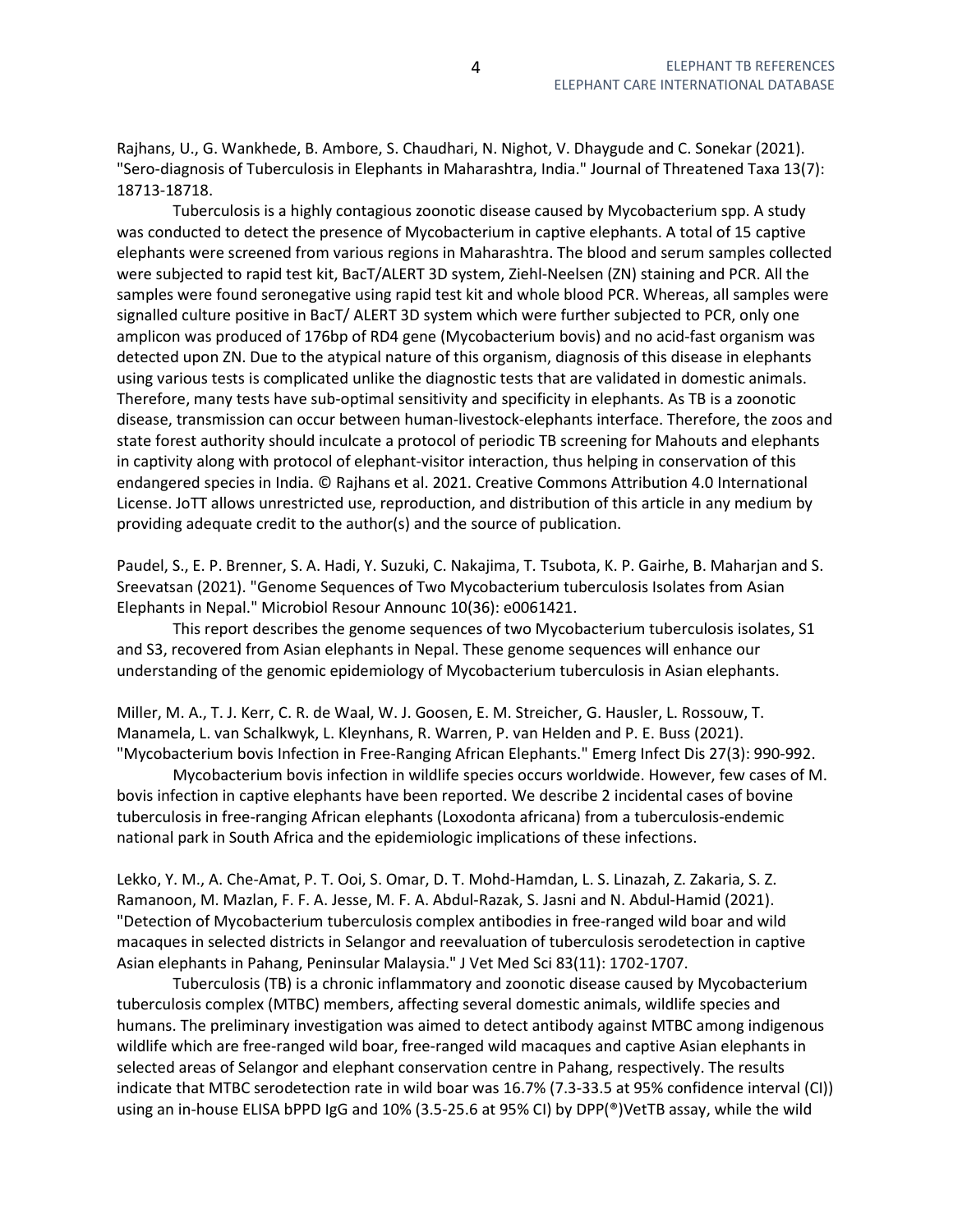macaques and Asian elephant were seronegative. The univariate analysis indicates no statistically significant difference in risk factors for sex and age of wild boar but there was a significant positive correlation (P<0.05) between bovine TB in dairy cattle and wild boar seropositivity in the Sepang district.

Kock, R., A. L. Michel, D. Yeboah-Manu, E. I. Azhar, J. B. Torrelles, S. I. Cadmus, L. Brunton, J. M. Chakaya, B. Marais, L. Mboera, Z. Rahim, N. Haider and A. Zumla (2021). "Zoonotic Tuberculosis – The Changing Landscape." International Journal of Infectious Diseases 113: S68-S72.

 Despite slow reductions in the annual burden of active human tuberculosis (TB) cases, zoonotic TB (zTB) remains a poorly monitored and an important unaddressed global problem. There is a higher incidence in some regions and countries, especially where close association exists between growing numbers of cattle (the major source of Mycobacterium bovis) and people, many suffering from poverty, and where dairy products are consumed unpasteurised. More attention needs to be focused on possible increased zTB incidence resulting from growth in dairy production globally and increased demand in low income countries in particular. Evidence of new zoonotic mycobacterial strains in South Asia and Africa (e.g. M. orygis), warrants urgent assessment of prevalence, potential drivers and risk in order to develop appropriate interventions. Control of M. bovis infection in cattle through detect and cull policies remain the mainstay of reducing zTB risk, whilst in certain circumstances animal vaccination is proving beneficial. New point of care diagnostics will help to detect animal infections and human cases. Given the high burden of human tuberculosis (caused by M. tuberculosis) in endemic areas, animals are affected by reverse zoonosis, including multi-drug resistant strains. This, may create drug resistant reservoirs of infection in animals. Like COVID-19, zTB is evolving in an ever-changing global landscape. © 2021 The Author(s)

Jia, P., S. Dai, T. Wu and S. Yang (2021). "New Approaches to Anticipate the Risk of Reverse Zoonosis." Trends in Ecology and Evolution 36(7): 580-590.

 The coronavirus disease 2019 (COVID-19) pandemic can cause reverse zoonoses (i.e., human– animal transmission of COVID-19). It is vital to utilize up-to-date methods to improve the control, management, and prevention of reverse zoonoses. Awareness of reverse zoonoses should be raised at both individual and regional/national levels for better protection of both humans and animals. © 2021 Elsevier Ltd

Chaney, S. B., D. McAloose, R. Greenwald, K. P. Lyashchenko and P. P. Calle (2021). "ASSESSMENT OF MULTIANTIGEN PRINT IMMUNOASSAY AND RAPID LATERAL-FLOW TEST FOR THE DETECTION OF MYCOBACTERIUM BOVIS INFECTION IN MALAYAN TAPIR (TAPIRUS INDICUS)." J Zoo Wildl Med 52(4): 1257-1262.

 A multiantigen print immunoassay (MAPIA) and rapid test (RT) developed and validated for detection of mycobacterial antibodies in elephants (Elephas maximus and Loxodonta africana) was assessed in Malayan tapir (Tapirus indicus). Retrospective analysis of banked serum from one Mycobacterium bovis infected and seven presumably uninfected tapir was performed by MAPIA and RT. A sample collected 2 mon prior to the death of a culture-confirmed M. bovis-infected tapir served as a positive control. Seroreactivity of this sample was demonstrated via both MAPIA and RT testing. Seven uninfected animals, including four without postmortem evidence of mycobacterial disease and three that remain healthy, were negative controls; none demonstrated seroreactivity to key antigens with either test. These results suggest that MAPIA and RT have potential utility for rapid detection of M. bovis infection in Malayan tapir.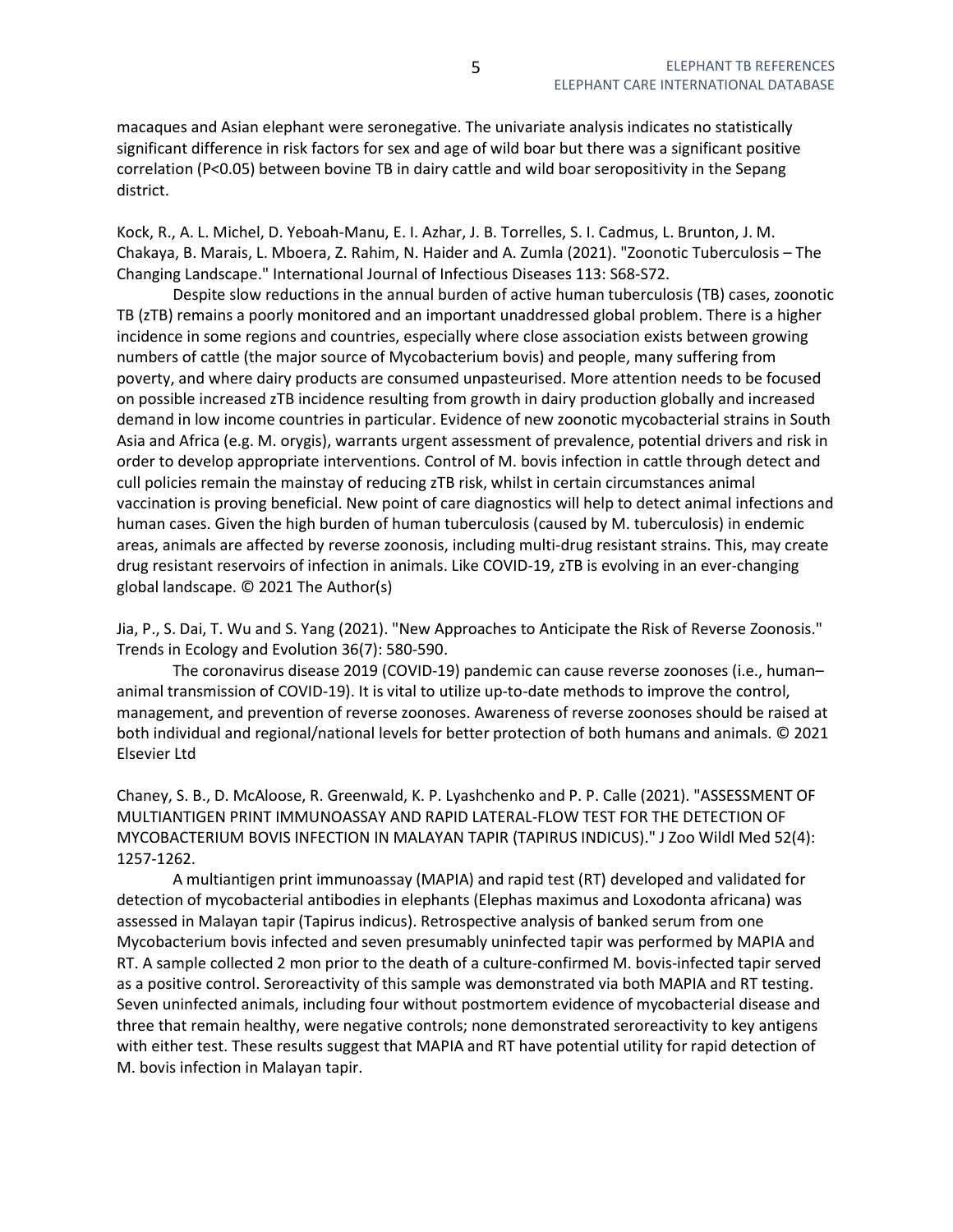Brenner, E. P., S. A. Hadi, B. Harris, S. Robbe-Austerman and S. Sreevatsan (2021). "Genome Sequences of Mycobacterium Strains Recovered from Captive Elephants with Tuberculosis." Microbiol Resour Announc 10(36): e0067121.

 Members of the Mycobacterium tuberculosis complex cause tuberculosis, infamous for enormous impacts on human health. As zoonoses, they also threaten endangered species like African/Asian elephants. We report the whole-genome sequences of Mycobacterium tuberculosis bv. tuberculosis and Mycobacterium tuberculosis bv. bovis from two zoo elephants in the United States.

Verma, R., B. M. C. Swift, W. Handley-Hartill, J. K. Lee, G. Woltmann, C. E. D. Rees and P. Haldar (2020). "A novel, high-sensitivity, bacteriophage-based assay identifies low-level mycobacterium tuberculosis bacteremia in immunocompetent patients with active and incipient tuberculosis." Clinical Infectious Diseases 70(5): 933-936.

 The haematogenous dissemination of Mycobacterium tuberculosis (Mtb) is critical to the pathogenesis of progressive tuberculous infections in animal models. Using a novel, phage-based blood assay, we report the first concordant evidence in well-characterized, immunocompetent human cohorts, demonstrating associations of Mtb bacteremia with progressive phenotypes of latent infection and active pulmonary tuberculosis. © The Author(s) 2019.

Unuma, K., R. Watanabe, N. Hirayama and K. Uemura (2020). "Autopsy Identification of Viable Mycobacterium Tuberculosis in the Lungs of a Markedly Decomposed Body." Journal of Forensic Sciences 65(6): 2194-2197.

 Various infectious diseases, including COVID-19, MERS, and tuberculosis, are global public health issues. Tuberculosis, which is caused by Mycobacterium tuberculosis (MTB), is highly contagious and can be transmitted through inhalation of the bacteria. However, it has been assumed that the infectiousness of bacteria and viruses in dead bodies weakens as the time from death increases. In particular, there is little awareness of infection control measures concerning decomposed bodies or even the need for such measures. The deceased, in whom we discovered MTB 3 months following her death, was a woman in her 80s who died at home. We performed judicial autopsy, because police suspected homicide when her husband hanged himself. Obtained organs were used for microscopic examination by hematoxylin–eosin staining and Ziehl–Neelsen staining. In addition, real-time PCR and mycobacterial culture testing using Ogawa's medium were performed for the detection of MTB. We found that the MTB in the decomposed body remained viable and potentially infectious. To identify the bacterial strain further, we performed DNA-DNA hybridization and identified the strain as MTB complex. Potentially infectious live MTB survived in the dead body far longer than had been previously reported. Pathologists should consider microbial culture tests for all autopsied cases in which the decedent's medical history or macro-examination suggests possible infection, even when a long duration of time has passed since death. Pathologists and specialists who perform autopsies should recognize that all dead bodies are potentially infectious, including those in which long periods have elapsed since death. © 2020 American Academy of Forensic Sciences

Swift, B. M. C., N. Meade, E. S. Barron, M. Bennett, T. Perehenic, V. Hughes, K. Stevenson and C. E. D. Rees (2020). "The development and use of Actiphage® to detect viable mycobacteria from bovine tuberculosis and Johne's disease-infected animals." Microbial Biotechnology 13(3): 738-746.

 Here, we describe the development of a method that exploits bacteriophage D29 as a lysis agent for efficient DNA extraction from low numbers of mycobacterial cells. This method (Actiphage®) used in combination with PCR achieved rapid and sensitive (LOD ≤ 10 cell ml-1) detection and identification of viable, pathogenic mycobacteria in blood samples within 6 h. We demonstrate that mycobacteriophage D29 can be used to detect a range of mycobacteria from clinical blood samples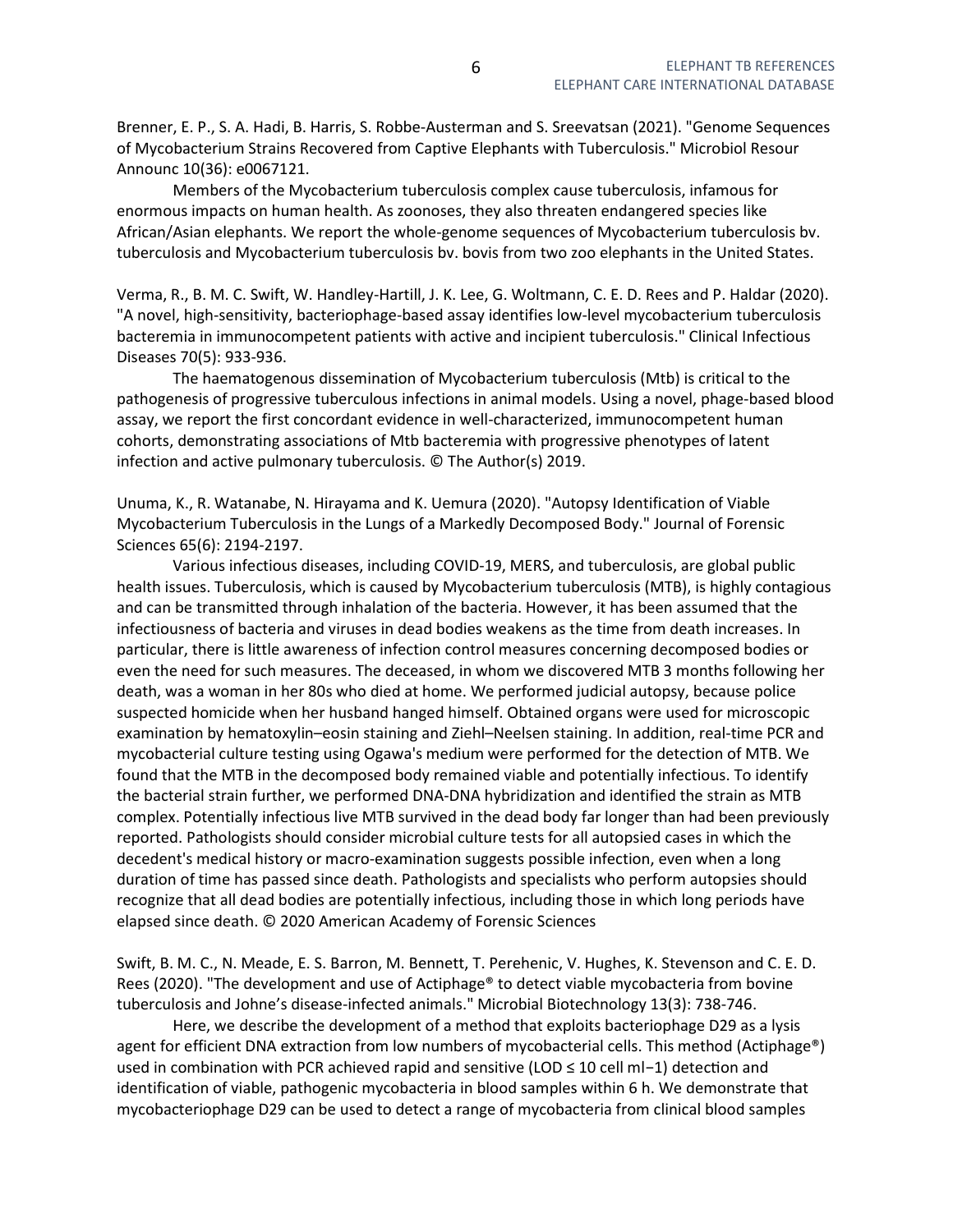including both Mycobacterium tuberculosis complex and Mycobacterium avium subsp. paratuberculosis without the need for culture and confirms our earlier observations that a low-level bacteraemia is associated with these infections in cattle. In a study of M. bovis-infected cattle ( $n = 41$ ), the sensitivity of the Actiphage® method was 95 % (95 % CI; 0.84–0.99) and specificity was 100 % (95% CI; 0.92–1). We further used Actiphage<sup>®</sup> to demonstrate viable Mycobacterium avium subsp. paratuberculosis is present in the blood of Johne's infected cattle. This method provides a revolutionary new tool for the study of infections caused by these difficult to grow pathogens. © 2019 The Authors. Microbial Biotechnology published by John Wiley & Sons Ltd and Society for Applied Microbiology.

Sookaromdee, P. and V. Wiwanitkit (2020). "Zoonotic possibility of tuberculosis from domestic elephants: a case assessment from Thailand." Egyptian Journal of Chest Diseases and Tuberculosis 69(3): 447-448.

 Background Tuberculosis is an important medical problem which is at present a public health problem around the world. Zoonotic tuberculosis is a new emerging problem and has become an important issue today. The elephant tuberculosis is the specific kind of animal tuberculosis. Zoonotic tuberculosis from elephants is an interesting situation that becomes the new concern in the community where domestic elephants are common. Methods In this article, the authors specifically perform a mathematical model study to assess zoonotic possibility of tuberculosis from domestic elephants based on the available data in Thailand. Results According to this study, the prediction on the transmission rate is equal to 54.5% focusing on zoonotic transmission from domestic elephants to humans. Conclusion In this article, the authors assessed the possibility of zoonotic tuberculosis from the domestic elephant. It can be seen that there is a high chance.

Songthammanuphap, S., S. Puthong, C. Pongma, A. Buakeaw, T. Prammananan, S. Warit, W. Tipkantha, E. Kaewkhunjob, W. Yindeeyoungyeon and T. Palaga (2020). "Detection of Mycobacterium tuberculosis complex infection in Asian elephants (Elephas maximus) using an interferon gamma release assay in a captive elephant herd." Sci Rep 10(1): 14551.

 Tuberculosis is highly contagious disease that can be transmitted between humans and animals. Asian elephants (Elephas maximus) in captivity live in close contact with humans in many Asian countries. In this study, we developed an interferon gamma release assay (IGRA) for elephant TB detection using antigens from the MTB complex (MTBC) and nontuberculous mycobacteria (NTM) as stimulating antigens (PPD, ESAT6, CFP10) to elicit a cell-mediated immune response (CMIR). The developed assay was applied to an elephant herd of more than 60 animals in Thailand, and the results were compared with those obtained through serological detection. IGRA has sufficient sensitivity for detecting elephant interferon gamma (eIFNγ) from specific antigen-stimulated PBMCs. Among 60 animals tested, 20 samples (33.3%) showed negative results for both MTBC and NTM infection. Eighteen samples (30%) showed positive responses against PPD from M. bovis and/or ESAT6 and CFP10, indicating MTBC infection. In contrast, only 15.6% showed seropositivity in a commercial serological test kit for elephant TB. The discrepancies between serological and CMIR highlight that the two methods may detect different stages of elephant TB. Therefore, employing both tests may enable them to complement each other in correctly identifying elephants that have been exposed to MTBC.

Ruetten, M., H. W. Steinmetz, M. Thiersch, M. Kik, L. Vaughan, S. Altamura, M. U. Muckenthaler and M. Gassmann (2020). "Iron Regulation in Elderly Asian Elephants (Elephas maximus) Chronically Infected With Mycobacterium tuberculosis." Front Vet Sci 7: 596379.

 Restriction of nutrients to pathogens (nutritional immunity) is a critical innate immune response mechanism that operates when pathogens such as Mycobacterium tuberculosis have the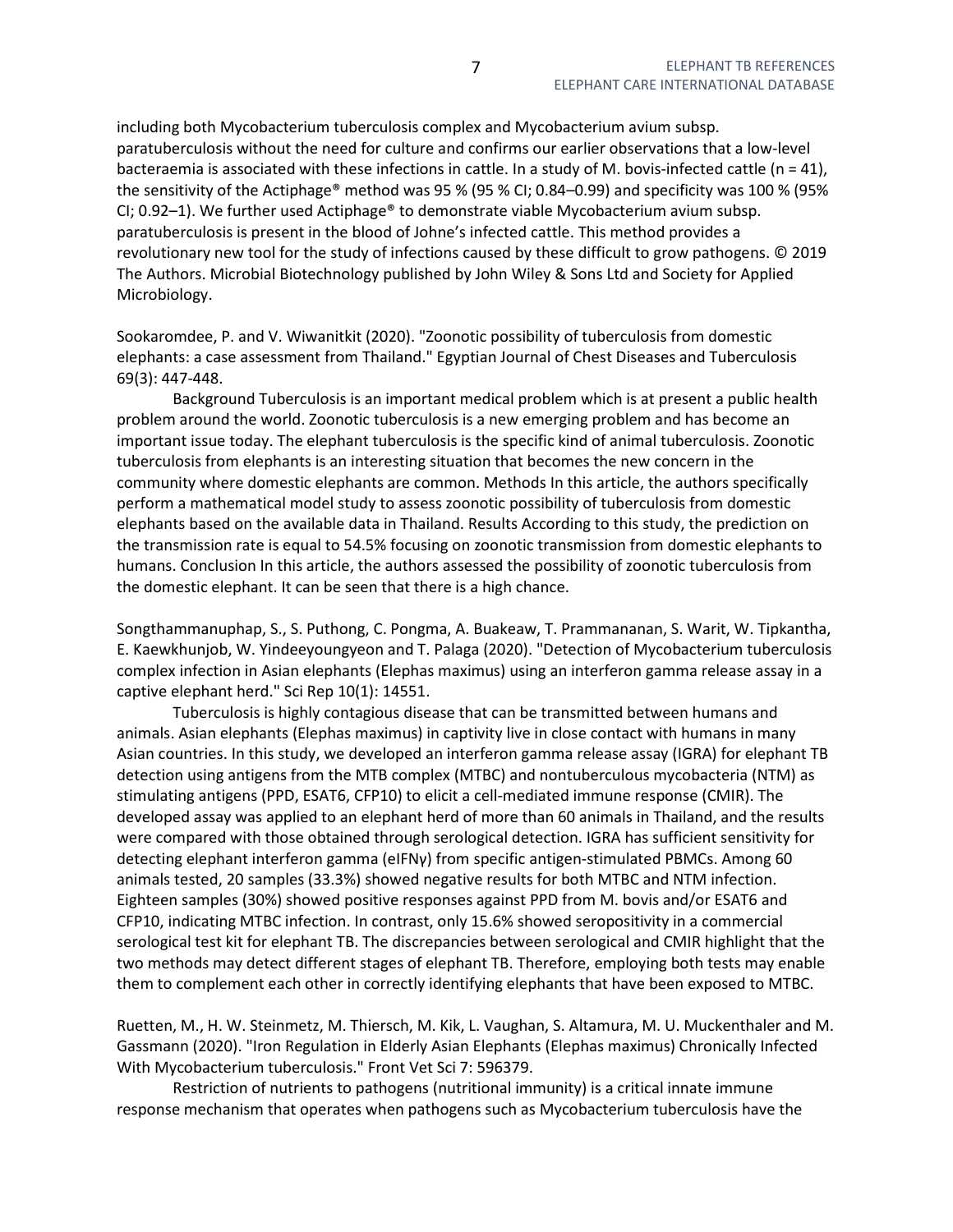potential to evade humoral immunity. Tuberculosis is of growing concern for zoological collections worldwide and is well-illustrated by infections of Asian and African elephants, where tuberculosis is difficult to diagnose. Here, we investigated hematological parameters and iron deposition in liver, lung, and spleen of three Asian elephants (Elephas maximus) infected with Mycobacterium tuberculosis. For reference purposes, we analyzed tissue samples from control M. tuberculosis-negative elephants with and without evidence of inflammation and/or chronic disease. Molecular analyses of bacterial lesions of post mortally collected tissues confirmed M. tuberculosis infection in three elephants. DNA sequencing of the bacterial cultures demonstrated a single source of infection, most likely of human origin. In these elephants, we observed moderate microcytic anemia as well as liver (mild), lung (moderate) and spleen (severe) iron accumulation, the latter mainly occurring in macrophages. Macrophage iron sequestration in response to infection and inflammation is caused by inhibition of iron export via hepcidin-dependent and independent mechanisms. The hepatic mRNA levels of the iron-regulating hormone hepcidin were increased in only one control elephant suffering from chronic inflammation without mycobacterial infection. By contrast, all three tuberculosis-infected elephants showed low hepcidin mRNA levels in the liver and low serum hepcidin concentrations. In addition, hepatic ferroportin mRNA expression was high. This suggests that the hepcidin/ferroportin regulatory system aims to counteract iron restriction in splenic macrophages in M. tuberculosis infected elephants to provide iron for erythropoiesis and to limit iron availability for a pathogen that predominantly proliferates in macrophages. Tuberculosis infections appear to have lingered for more than 30 years in the three infected elephants, and decreased iron availability for mycobacterial proliferation may have forced the bacteria into a persistent, non-proliferative state. As a result, therapeutic iron substitution may not have been beneficial in these elephants, as this therapy may have enhanced progression of the infection.

Peters, H., A. Sadaula, N. Masters and A. Sainsbury (2020). "Risks from disease caused by Mycobacterium orygis as a consequence of Greater one-horned Rhinoceros (Rhinoceros unicornis) translocation in Nepal." Transboundary and Emerging Diseases 67(2): 711-723.

 The greater one-horned rhinoceros (Rhinoceros unicornis) is listed as vulnerable by the IUCN Red List. Mycobacterium orygis-associated disease was identified in a single greater one-horned rhino in Chitwan National Park in February 2015 prior to a planned translocation of five greater one-horned rhinoceros from Chitwan National Park to Bardia National Park for conservation purposes. This paper describes a qualitative disease risk analysis conducted retrospectively post-translocation for Mycobacterium orygis and this translocation, with the aim to improve the understanding of disease threats to the conservation of greater one-horned rhino. The disease risk analysis method used was devised by Sainsbury & Vaughan-Higgins (Conservation Biology, 26, 2017, 442) with modifications by Bobadilla Suarez et al (EcoHealth, 14, 2017, 1) and Rideout et al (EcoHealth, 14, 2017, 42) and included the use of a scenario tree and an analysis of uncertainty as recommended by Murray et al. (Handbook on import risk analysis for animals and animal products. Volume 1. Introduction and qualitative risk analysis, 2004), and the first time this combination of methods has been used to assess the risk from disease in a conservation translocation. The scenario tree and analysis of uncertainty increased the clarity and transparency of the analysis. Rideout et al.'s (EcoHealth, 14, 2017, 42) criteria were used to assess the source hazard and may be useful in comparative assessment of source hazards for future conservation translocations. The likelihood of release into the destination site of Mycobacterium orygis as a source hazard was estimated as of low risk, the risk of exposure of populations at the destination was of high risk and the likelihood of biological and environmental consequences was low. Overall, the risk from disease associated with Mycobacterium orygis as a result of this translocation was found to be low. Recommendations on disease risk management strategies could be improved with a better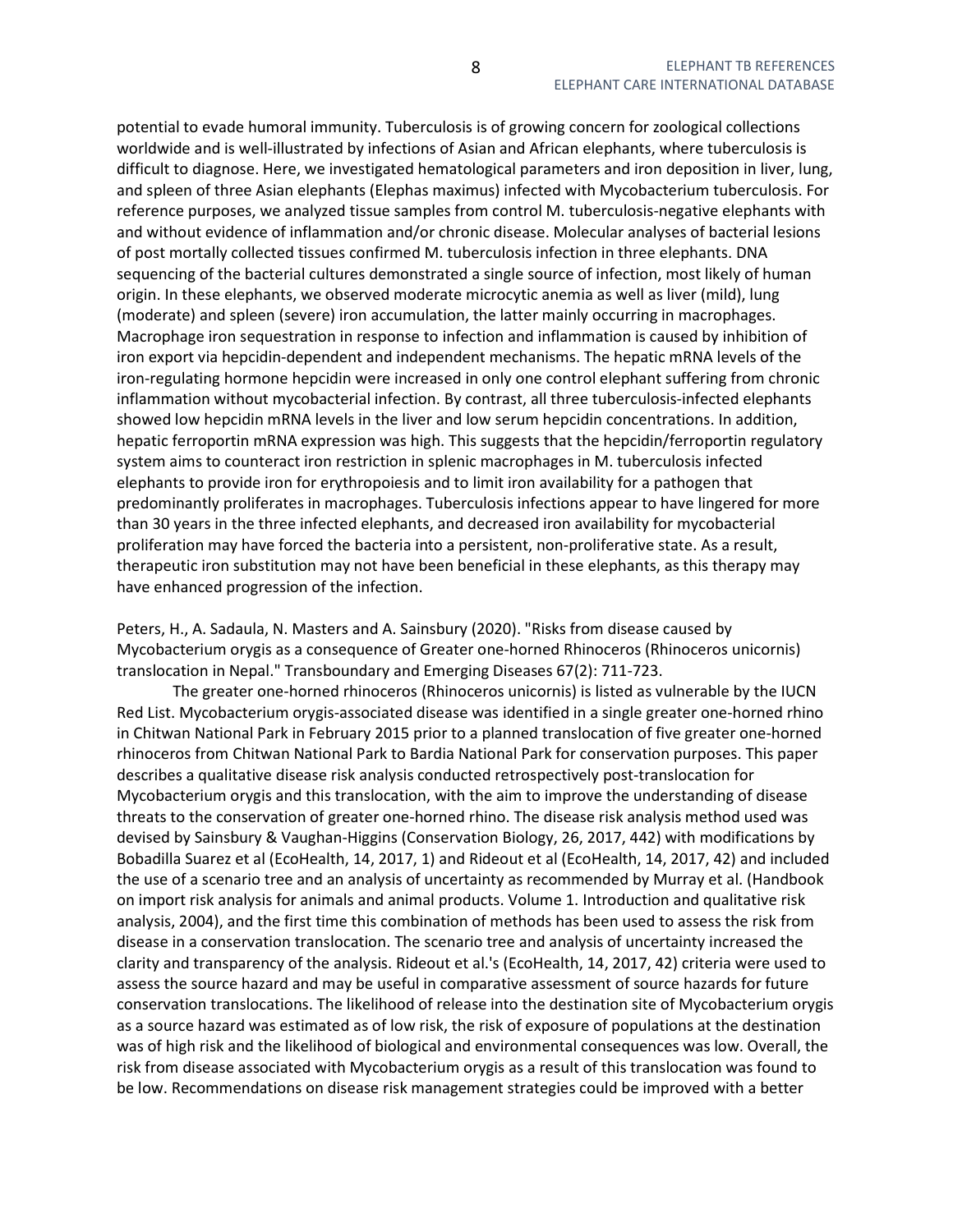understanding of the epidemiology including the presence/absence of Mycobacterium orygis in greater one-horned rhino to develop effective disease risk management strategies.

Paudel, S. and S. Sreevatsan (2020). "Tuberculosis in elephants: Origins and evidence of interspecies transmission." Tuberculosis 123.

 Tuberculosis (TB) is a devastating disease in elephants caused by either Mycobacterium tuberculosis or M. bovis. It is an ancient disease, and TB in elephants was first reported over two millennia ago in Sri Lanka. Outbreaks of TB worldwide, in captive and free-ranging elephant populations, have been recorded. Interspecies transmission of TB among elephants and humans has been confirmed in several geographic localities using spoligotyping, MIRU-VNTR analysis, and/or comparative genomics. Active surveillance of TB in wild and captive elephants and their handlers is necessary to prevent TB transmission at the elephant-human interface and to aid in the conservation of Asian and African elephants. In this review, we present an overview of diagnosis, reports of TB outbreaks in the past 25 years, TB in wild elephants, its transmission, and possible prevention and control strategies that can be applied at the elephant-human interface. © 2020

Motlatso, H. T. and R. M. Mogano (2020). "Utility of xpert® MTB/RIF ultra assay in the rapid diagnosis of bovine T tuberculosis in wildlife and livestock animals from South Africa." Prev Vet Med 177.

Goosen, W. J., T. J. Kerr, L. Kleynhans, R. M. Warren, P. D. van Helden, D. H. Persing, S. D. C. Parsons, P. Buss and M. A. Miller (2020). "The Xpert MTB/RIF Ultra assay detects Mycobacterium tuberculosis complex DNA in white rhinoceros (Ceratotherium simum) and African elephants (Loxodonta africana)." Sci Rep 10(1): 14482.

 The study describes the novel use of the Xpert MTB/RIF Ultra assay for detection of Mycobacterium tuberculosis complex (MTBC) DNA in samples from white rhinoceros (Ceratotherium simum) and African elephants (Loxodonta africana). Culture negative respiratory sample matrices were spiked to determine if the Ultra could detect MTBC DNA in rhinoceros and elephant samples. Rhinoceros bronchial alveolar lavage fluid (BALF) was found to have an inhibitory effect on the Ultra. In this study, the limit of detection (LOD) of M. tuberculosis H37Rv in all spiked animal samples were 2 CFU/ml compared to 15.6 CFU/ml for humans, while the LOD for M. bovis SB0121 was 30 CFU/ml compared to 143.4 CFU/ml for M. bovis BCG in humans. Screening was performed on stored tissue and respiratory samples from known MTBC-infected animals and MTBC DNA was detected in 92% of samples collected from six rhinoceros and two elephants. Conversely, 83% of culture-negative tissue and respiratory samples from uninfected animals tested negative on the Ultra. In conclusion, the Ultra assay appears to be a sensitive and rapid diagnostic test for the detection of MTBC DNA from tissue and respiratory samples collected from African elephants and rhinoceros. Furthermore, the Ultra assay could provide a new tool for the detection of MTBC in various sample types from other wildlife species.

Goosen, W. J., T. J. Kerr, L. Kleynhans, P. Buss, D. Cooper, R. M. Warren, P. D. van Helden, B. Schröder, S. D. C. Parsons and M. A. Miller (2020). "The VetMAX™ M. tuberculosis complex PCR kit detects MTBC DNA in antemortem and postmortem samples from white rhinoceros (Ceratotherium simum), African elephants (Loxodonta africana) and African buffaloes (Syncerus caffer)." BMC Vet Res 16(1): 220.

 BACKGROUND: Bovine tuberculosis and tuberculosis are chronic infectious diseases caused by the Mycobacterium tuberculosis complex members, Mycobacterium bovis and Mycobacterium tuberculosis, respectively. Infection with M. bovis and M. tuberculosis have significant implications for wildlife species management, public health, veterinary disease control, and conservation endeavours. RESULTS: Here we describe the first use of the VetMAX™ Mycobacterium tuberculosis complex (MTBC) DNA quantitative real-time polymerase chain reaction (qPCR) detection kit for African wildlife samples.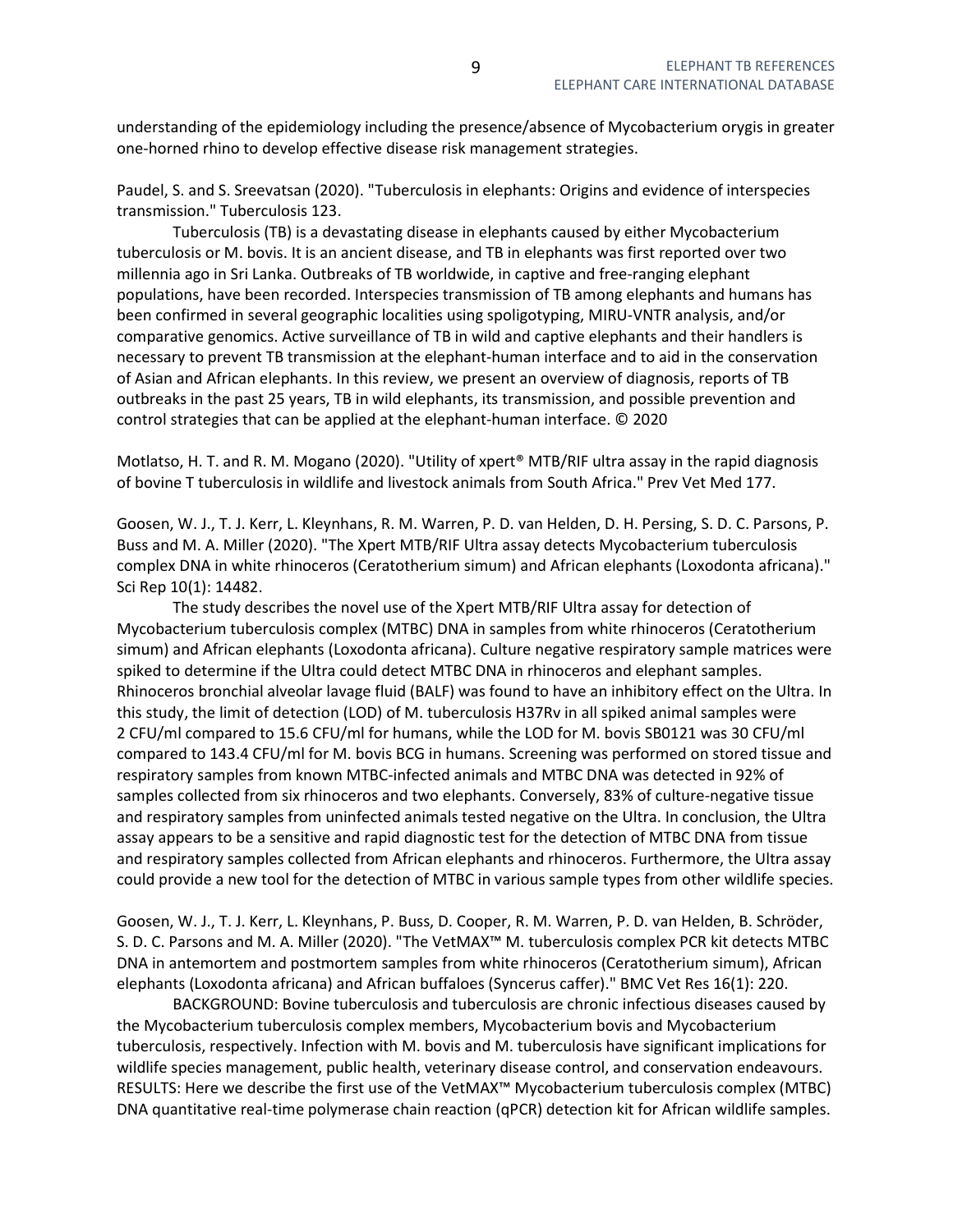DNA was extracted from tissues harvested from 48 African buffaloes and MTBC DNA was detected (test-positive) in all 26 M. bovis culture-confirmed animals with an additional 12 PCR-positive results in culture-negative buffaloes (originating from an exposed population). Of six MTBC-infected African rhinoceros tested, MTBC DNA was detected in antemortem and postmortem samples from five animals. The PCR was also able to detect MTBC DNA in samples from two African elephants confirmed to have M. bovis and M. tuberculosis infections (one each). Culture-confirmed uninfected rhinoceros and elephants' samples tested negative in the PCR assay. CONCLUSIONS: These results suggest this new detection kit is a sensitive screening test for the detection of MTBC-infected African buffaloes, African elephants and white rhinoceros.

Budvytiene, I. and N. Banaei (2020). "Simple processing of formalin-fixed paraffin-embedded tissue for accurate testing with the xpert MTB/RIF assay." Journal of Clinical Microbiology 58(3).

Rosen, L. E., F. Olea-Popelka, S. L. Deem, R. Isaza, D. Schmitt and M. Miller (2019). "SURVEY OF ANTITUBERCULOSIS DRUG ADMINISTRATION AND ADVERSE EFFECTS IN ELEPHANTS IN NORTH AMERICA." J Zoo Wildl Med 50(1): 23-32.

 Tuberculosis, caused by Mycobacterium tuberculosis, is a disease causing morbidity and mortality in captive elephants (Elephas maximus and Loxodonta africana) as well as free-ranging individuals. Elephants in North America diagnosed with tuberculosis are often treated with antituberculosis drugs, unlike livestock species, which has necessitated the development of treatment guidelines adapted from recommendations for humans. There are few published reports describing empirical treatment, which may be complicated by poor patient compliance, interruptions in drug administration, and adverse effects. A survey of elephants in North America was conducted to compile information on treatment protocols, including drugs, dosages, routes of administration, serum drug concentrations, and adverse effects of antituberculosis treatment. Responses were received regarding 182 elephants, 12 of which were treated prophylactically or therapeutically with antituberculosis drugs. Treatment protocols varied among elephants, and included various combinations of isoniazid, rifampin, pyrazinamide, ethambutol, enrofloxacin, levofloxacin, and ethionamide. Serum drug concentrations also varied considerably among and within individuals. Facility staff reported 5 elephants (out of 7 treated elephants with responses) that exhibited clinical signs that may have been associated with antituberculosis drugs or treatment procedures. Anorexia, decreased water intake, constipation, depression, ataxia, limb paresis, and tremors were among the signs observed. Most adverse effects were reported to be moderate or severe, resulting in interruption of the treatment. The results from this survey provide veterinarians and elephant managers with valuable historical data to make informed clinical management decisions regarding antituberculosis therapy in elephants.

Paudel, S., T. Tsubota and S. K. Mikota (2019). "Human TB threat to wild elephants." Nature 571(7764): 174.

Paudel, S., C. Nakajima, S. K. Mikota, K. P. Gairhe, B. Maharjan, S. Subedi, A. Poudel, M. Sashika, M. Shimozuru, Y. Suzuki and T. Tsubota (2019). "Mixed Mycobacterium tuberculosis Lineage Infection in 2 Elephants, Nepal." Emerg Infect Dis 25(5): 1031-1032.

 Tuberculosis in elephants is primarily caused by Mycobacterium tuberculosis. We identified mixed M. tuberculosis lineage infection in 2 captive elephants in Nepal by using spoligotyping and large sequence polymorphism. One elephant was infected with Indo-Oceanic and East African-Indian (CAS-Delhi) lineages; the other was infected with Indo-Oceanic and East Asian (Beijing) lineages.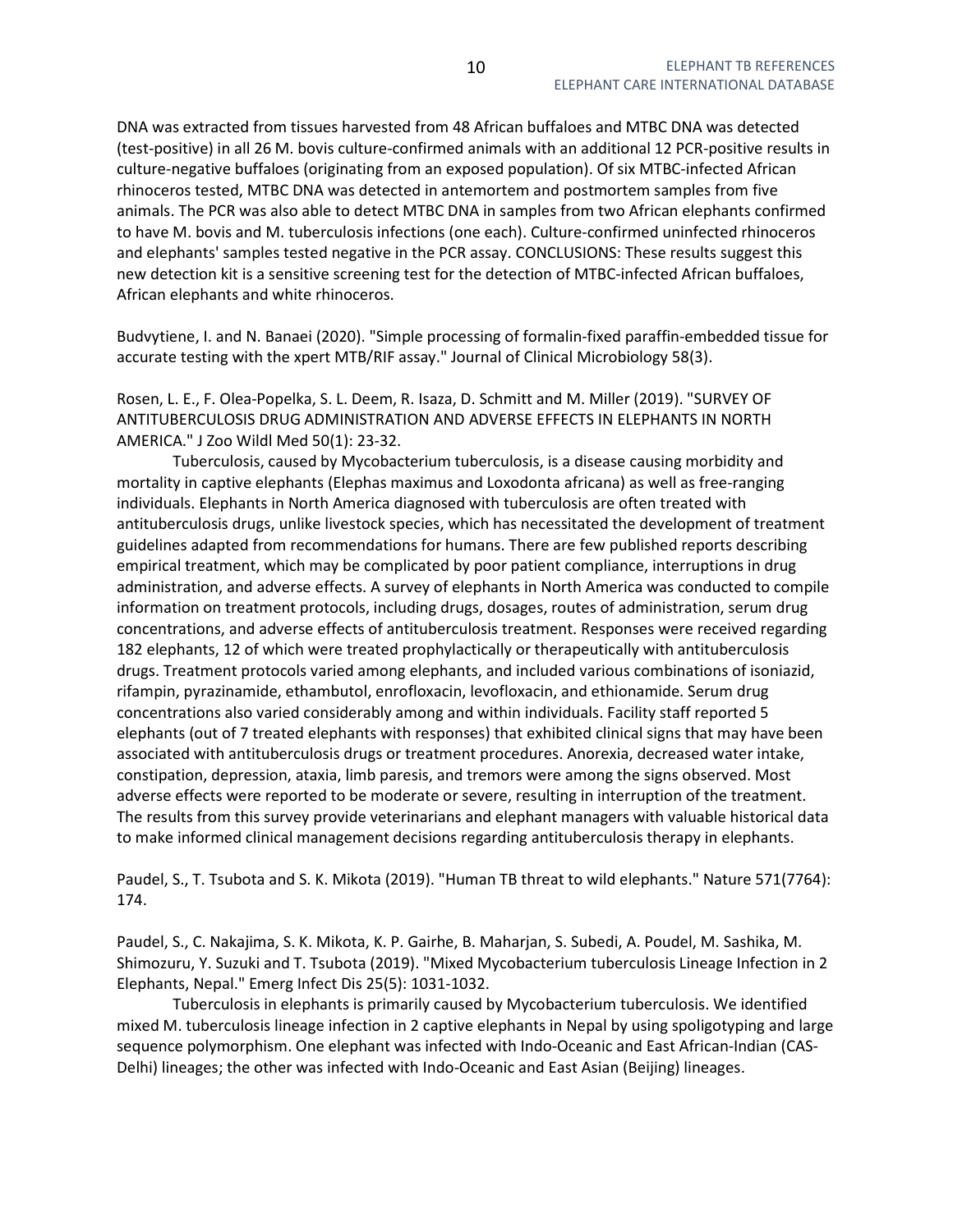Paudel, S., S. K. Mikota and T. Tsubota (2019). "Tuberculosis threat in Asian elephants." Science 363(6425): 356.

Miller, M. A., P. Buss, E. O. Roos, G. Hausler, A. Dippenaar, E. Mitchell, L. van Schalkwyk, S. Robbe-Austerman, W. R. Waters, A. Sikar-Gang, K. P. Lyashchenko, S. D. C. Parsons, R. Warren and P. van Helden (2019). "Fatal Tuberculosis in a Free-Ranging African Elephant and One Health Implications of Human Pathogens in Wildlife." Front Vet Sci 6: 18.

 Tuberculosis (TB) in humans is a global public health concern and the discovery of animal cases of Mycobacterium tuberculosis (Mtb) infection and disease, especially in multi-host settings, also has significant implications for public health, veterinary disease control, and conservation endeavors. This paper describes a fatal case of Mtb disease in a free-ranging African elephant (Loxodonta africana) in a high human TB burden region. Necropsy revealed extensive granulomatous pneumonia, from which Mtb was isolated and identified as a member of LAM3/F11 lineage; a common lineage found in humans in South Africa. These findings are contextualized within a framework of emerging Mtb disease in wildlife globally and highlights the importance of the One Health paradigm in addressing this anthroponotic threat to wildlife and the zoonotic implications.

Martinez, L., R. Verma, J. Croda, C. R. Horsburgh, Jr., K. S. Walter, N. Degner, K. Middelkoop, A. Koch, S. Hermans, D. F. Warner, R. Wood, F. Cobelens and J. R. Andrews (2019). "Detection, survival and infectious potential of Mycobacterium tuberculosis in the environment: a review of the evidence and epidemiological implications." The European respiratory journal 53(6).

 Much remains unknown about Mycobacterium tuberculosis transmission. Seminal experimental studies from the 1950s demonstrated that airborne expulsion of droplet nuclei from an infectious tuberculosis (TB) patient is the primary route of transmission. However, these findings did not rule out other routes of M. tuberculosis transmission. We reviewed historical scientific evidence from the late 19th/early 20th century and contemporary studies investigating the presence, persistence and infectiousness of environmental M. tuberculosis We found both experimental and epidemiological evidence supporting the presence and viability of M. tuberculosis in multiple natural and built environments for months to years, presumably following contamination by a human source. Furthermore, several studies confirm M. tuberculosis viability and virulence in the environment using guinea pig and mouse models. Most of this evidence was historical; however, several recent studies have reported consistent findings of M. tuberculosis detection and viability in the environment using modern methods. Whether M. tuberculosis in environments represents an infectious threat to humans requires further investigation; this may represent an untapped source of data with which to further understand M. tuberculosis transmission. We discuss potential opportunities for harnessing these data to generate new insights into TB transmission in congregate settings. Copyright ©ERS 2019.

Lipworth, S., R. Jajou, A. De Neeling, P. Bradley, W. Van Der Hoek, G. Maphalala, M. Bonnet, E. Sanchez-Padilla, R. Diel, S. Niemann, Z. Iqbal, G. Smith, T. Peto, D. Crook, T. Walker and D. Van Soolingen (2019). "SNP-IT tool for identifying subspecies and associated lineages of Mycobacterium tuberculosis complex." Emerging Infectious Diseases 25(3): 482-488.

 The clinical phenotype of zoonotic tuberculosis and its contribution to the global burden of disease are poorly understood and probably underestimated. This shortcoming is partly because of the inability of currently available laboratory and in silico tools to accurately identify all subspecies of the Mycobacterium tuberculosis complex (MTBC). We present SNPs to Identify TB (SNP-IT), a singlenucleotide polymorphism-based tool to identify all members of MTBC, including animal clades. By applying SNP-IT to a collection of clinical genomes from a UK reference laboratory, we detected an unexpectedly high number of M. orygis isolates. M. orygis is seen at a similar rate to M. bovis, yet M.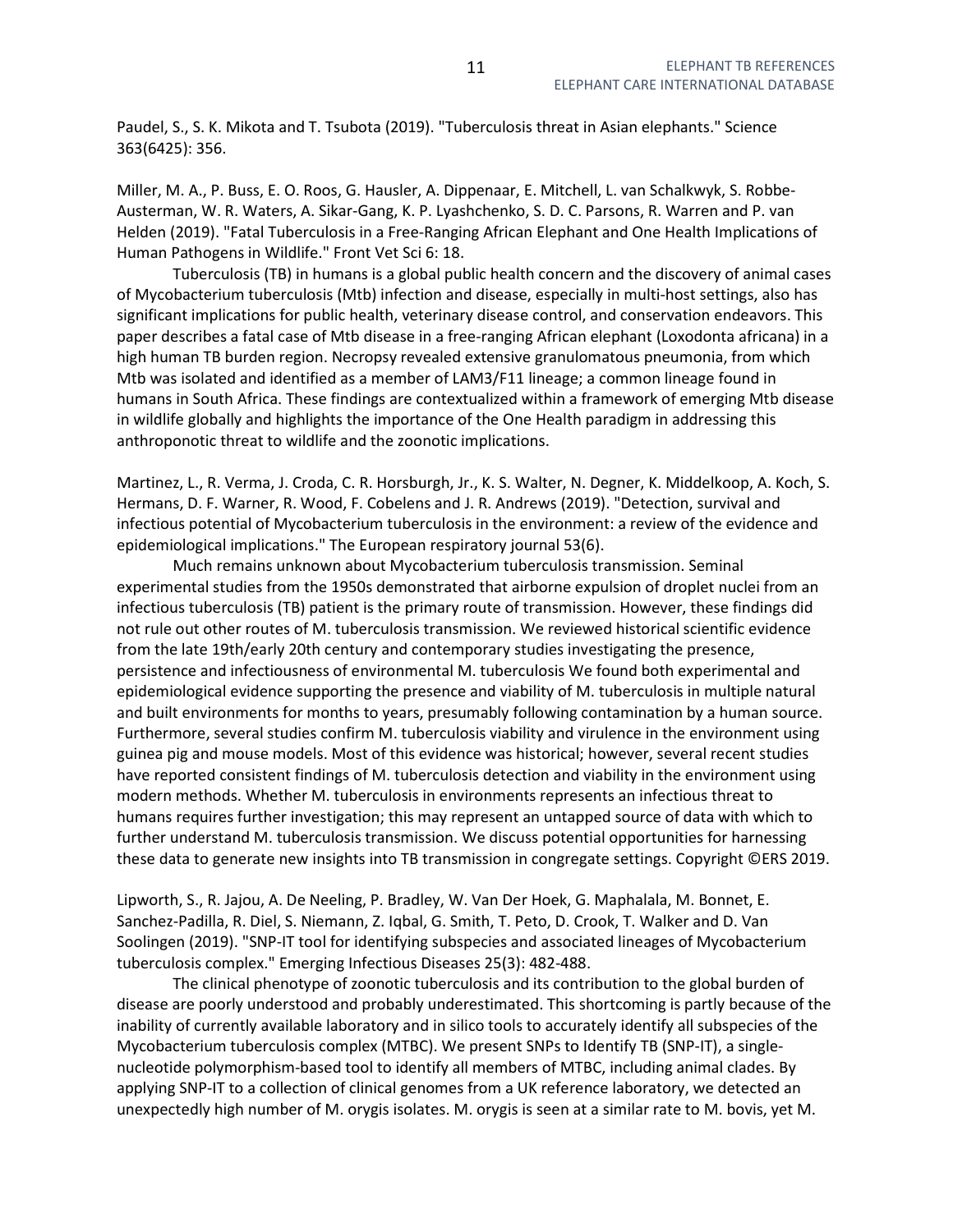orygis cases have not been previously described in the United Kingdom. From an international perspective, it is possible that M. orygis is an underestimated zoonosis. Accurate identification will enable study of the clinical phenotype, host range, and transmission mechanisms of all subspecies of MTBCin greater detail. © 2019, Centers for Disease Control and Prevention (CDC). All rights reserved.

Kerr, T. J., C. R. de Waal, P. E. Buss, J. Hofmeyr, K. P. Lyashchenko and M. A. Miller (2019). "Seroprevalence of mycobacterium tuberculosis complex in free-ranging african elephants (Loxodonta africana) in Kruger national park, South Africa." Journal of Wildlife Diseases 55(4): 923-927.

 Tuberculosis (TB) is a pathogenic disease that affects a range of wildlife species, including African elephants (Loxodonta africana). The recent discovery of fatal disease caused by infection with Mycobacterium tuberculosis in a bull elephant in the Kruger National Park (KNP), which is a bovine TB endemic area, emphasizes the importance this disease could have on both wild and captive elephant populations globally. Elephants with culture-confirmed TB have previously been shown to produce strong antibody-responses before the mycobacteria can be isolated. Therefore, we used two serologic assays that detect TB antibodies to retrospectively screen a cohort of 222 free-ranging African elephants sampled between 2004 and 2018 in KNP. The estimated TB seroprevalence for this freeroam-ing elephant population was between 6% (95% confidence interval [CI], 2–12%) and 9% (95% CI, 6–15%) based on the two tests. Overall, males had a higher TB seroprevalence than females, and adults (≤25 yr) had a higher TB seroprevalence than younger elephants (≤24 yr) on both rapid tests. The relatively high TB seroprevalence that we found highlighted the value of conducting retrospective studies in free-ranging wildlife populations in order to better understand the potential risk of disease. © Wildlife Disease Association 2019.

Yano, T., S. Premashthira, T. Dejyong, S. Tangtrongsup and M. D. Salman (2018). "The Effectiveness of a Foot and Mouth Disease Outbreak Control Programme in Thailand 2008-2015: Case Studies and Lessons Learned." Vet Sci 5(4).

 Three Foot and Mouth Disease (FMD) outbreaks in northern Thailand that occurred during the implementation of the national FMD strategic plan in 2008(-)2015 are described to illustrate the lessons learned and to improve the prevention and control of future outbreaks. In 2008, during a FMD outbreak on a dairy farm, milk delivery was banned for 30 days. This was a part of movement management, a key strategy for FMD control in dairy farms in the area. In 2009, more than half the animals on a pig farm were affected by FMD. Animal quarantine and restricted animal movement played a key role in preventing the spread of FMD. In 2010, FMD infection was reported in a captive elephant. The suspected source of virus was a FMD-infected cow on the same premises. The infected elephant was moved to an elephant hospital that was located in a different province before the diagnosis was confirmed. FMD education was given to elephant veterinarians to promote FMD prevention and control strategies in this unique species. These three cases illustrate how differences in outbreak circumstances and species require the implementation of a variety of different FMD control and prevention measures. Control measures and responses should be customized in different outbreak situations.

Veerasami, M., K. Venkataraman, C. Karuppannan, A. A. Shanmugam, M. C. Prudhvi, T. Holder, P. Rathnagiri, K. Arunmozhivarman, G. D. Raj, M. Vordermeier and B. Mohana Subramanian (2018). "Point of Care Tuberculosis Sero-Diagnosis Kit for Wild Animals: Combination of Proteins for Improving the Diagnostic Sensitivity and Specificity." Indian J Microbiol 58(1): 81-92.

 Tuberculosis is a significant problem globally for domestic animals as well as captive and free ranging wild life. Rapid point of care (POC) serology kits are well suited for the diagnosis of TB in wild animals. However, wild animals are invariably exposed to environmental non-pathogenic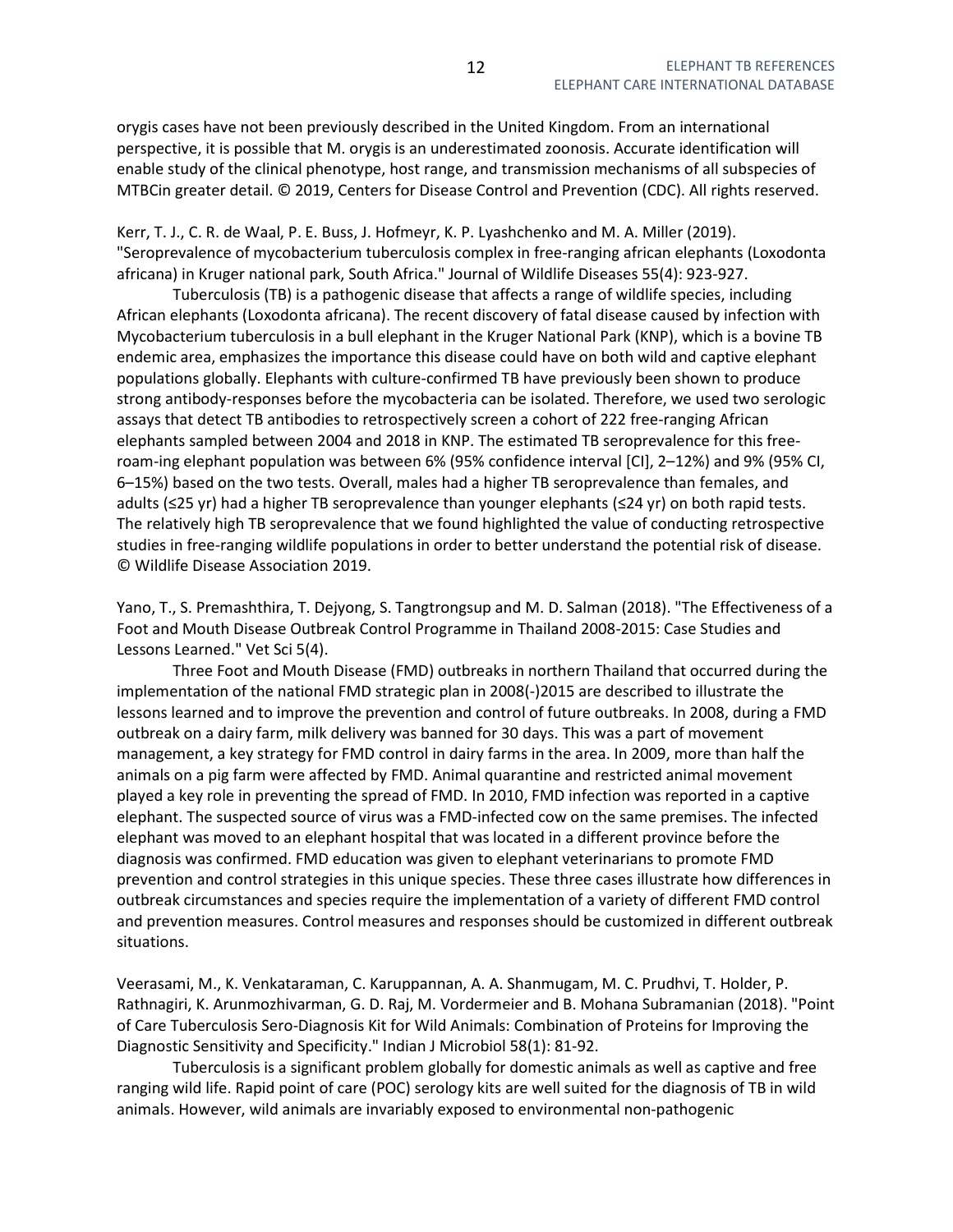mycobacterium species with the development of cross reacting antibodies. In the present study, POC TB diagnosis kit was developed using a combination of pathogenic Mycobacteria specific recombinant antigens and purified protein derivatives of pathogenic and non-pathogenic Mycobacteria. To benchmark the TB antibody detection kit, particularly in respect to specificity which could not be determined in wildlife due to the lack of samples from confirmed uninfected animals, we first tested well-characterized sera from 100 M. bovis infected and 100 uninfected cattle. Then we investigated the kit's performance using sera samples from wildlife, namely Sloth Bears (n = 74), Elephants (n = 9), Cervidae (n = 14), Felidae (n = 21), Cape buffalo (n = 2), Wild bear (n = 1) and Wild dog (n = 1). In cattle, a sensitivity of 81% and a specificity of 90% were obtained. The diagnostic sensitivity of the kit was 94% when the kit was tested using known TB positive sloth bear sera samples. 47.4% of the in-contact sloth bears turned seropositive using the rapid POC TB diagnostic kit. Seropositivity in other wild animals was 25% when the sera samples were tested using the kit. A point of care TB sero-diagnostic kit with the combination of proteins was developed and the kit was validated using the sera samples of wild animals.

Santos, N., T. Nunes, C. Fonseca, M. Vieira-Pinto, V. Almeida, C. Gortázar and M. Correia-Neves (2018). "Spatial analysis of wildlife tuberculosis based on a serologic survey using dried blood spots, Portugal." Emerging Infectious Diseases 24(12): 2169-2175.

We investigated the spatial epidemiology of bovine tuberculosis (TB) in wildlife in a multihost system. We surveyed bovine TB in Portugal by serologic analysis of elutes of dried blood spots obtained from hunted wild boar. We modeled spatial disease risk by using areal generalized linear mixed models with conditional autoregressive priors. Antibodies against Mycobaterium bovis were detected in 2.4% (95% CI 1.5%–3.8%) of 678 wild boar in 2 geographic clusters, and the predicted risk fits well with independent reports of M. bovis culture. Results show that elutes are an almost perfect substitute for serum (Cohen unweighted  $\kappa = 0.818$ ), indicating that serologic tests coupled with dried blood spots are an effective strategy for large-scale bovine TB surveys, using wild boar as sentinel species. Results also show that bovine TB is an emerging wildlife disease and stress the need to prevent further geographic spread and prevalence increase. © 2018, Centers for Disease Control and Prevention (CDC). All rights reserved.

Riojas, M. A., K. J. McGough, C. J. Rider-Riojas, N. Rastogi and M. H. Hazbón (2018). "Phylogenomic analysis of the species of the mycobacterium tuberculosis complex demonstrates that mycobacterium africanum, mycobacterium bovis, mycobacterium caprae, mycobacterium microti and mycobacterium pinnipedii are later heterotypic synonyms of mycobacterium tuberculosis." International Journal of Systematic and Evolutionary Microbiology 68(1): 324-332.

 The species within the Mycobacterium tuberculosis Complex (MTBC) have undergone numerous taxonomic and nomenclatural changes, leaving the true structure of the MTBC in doubt. We used next-generation sequencing (NGS), digital DNA–DNA hybridization (dDDH), and average nucleotide identity (ANI) to investigate the relationship between these species. The type strains of Mycobacterium africanum, Mycobacterium bovis, Mycobacterium caprae, Mycobacterium microti and Mycobacterium pinnipedii were sequenced via NGS. Pairwise dDDH and ANI comparisons between these, previously sequenced MTBC type strain genomes (including 'Mycobacterium canettii', 'Mycobacterium mungi' and 'Mycobacterium orygis') and M. tuberculosis H37RvT were performed. Further, all available genome sequences in GenBank for species in or putatively in the MTBC were compared to H37RvT. Pairwise results indicated that all of the type strains of the species are extremely closely related to each other (dDDH: 91.2–99.2 %, ANI: 99.21–99.92 %), greatly exceeding the respective species delineation thresholds, thus indicating that they belong to the same species. Results from the GenBank genomes indicate that all the strains examined are within the circumscription of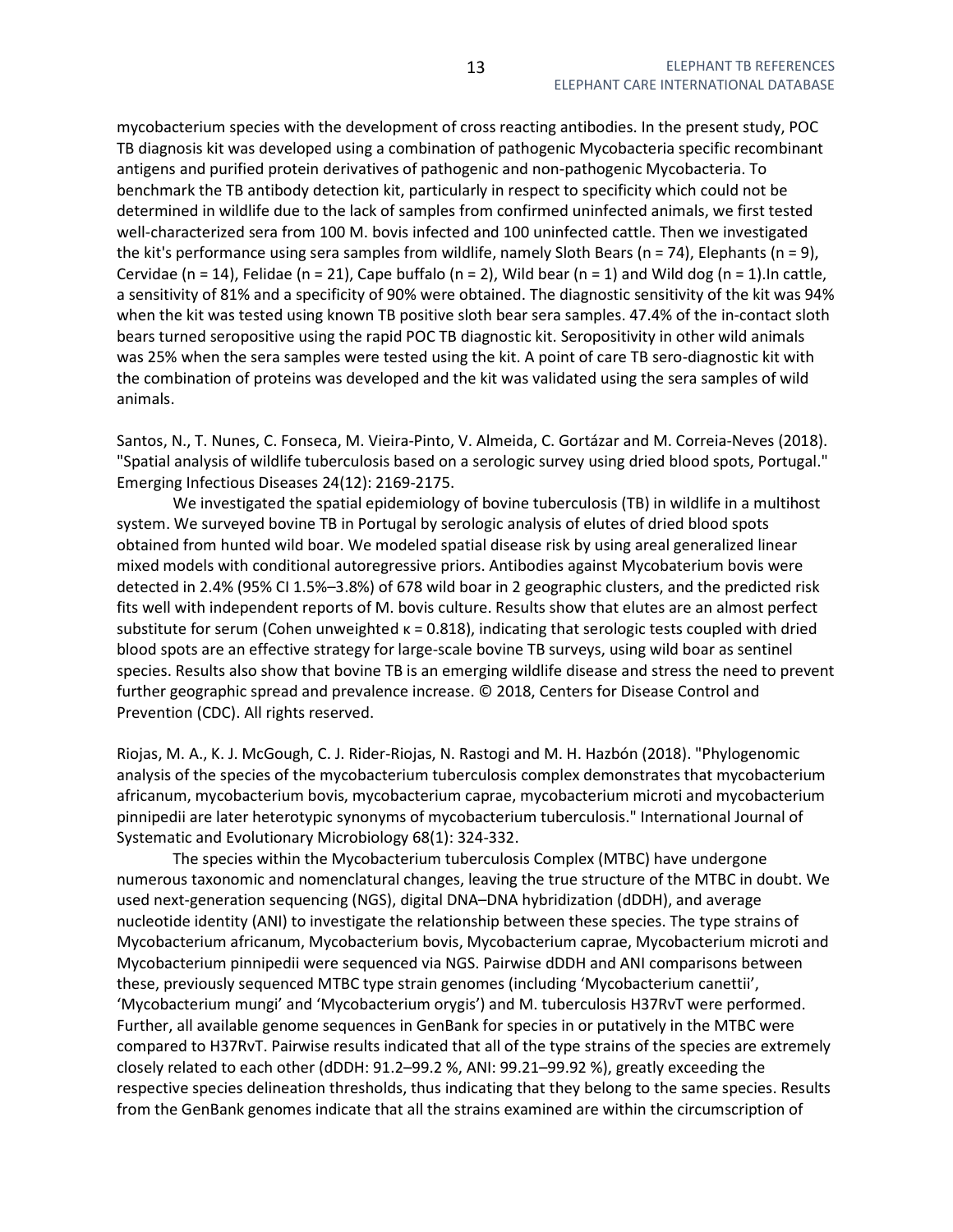H37RvT (dDDH: 83.5–100 %). We, therefore, formally propose a union of the species of the MTBC as M. tuberculosis. M. africanum, M. bovis, M. caprae, M. microti and M. pinnipedii are reclassified as later heterotypic synonyms of M. tuberculosis. 'M. canettii', 'M. mungi', and 'M. orygis' are classified as strains of the species M. tuberculosis. We further recommend use of the infrasubspecific term 'variant' ('var.') and infrasubspecific designations that generally retain the historical nomenclature associated with the groups or otherwise convey such characteristics, e.g. M. tuberculosis var. Bovis. © 2018 by American Type Culture Collection (ATCC).

Paudel, S., S. K. Mikota, J. Thapa, K. P. Lyaschenko, K. P. Gairhe, I. P. Dhakal, N. Subedi, B. Maharjan, S. Subedi, G. E. Kaufman and T. Tsubota (2018). "Serodiagnosis of elephant tuberculosis: a useful tool for early identification of infected elephants at the captive-wild interface." European Journal of Wildlife Research 64: 70.

 Tuberculosis (TB) is an emerging disease in elephants primarily caused by Mycobacterium tuberculosis (M. tb) and in some occassion by M. bovis. We performed culture and three serological tests—the Elephant TB STAT-PAK,® DPP VetTB® Assay, and MAPIA (multi-antigen print immunoassay)—prospectively on samples from eight elephants in Nepal that died of suspected or confirmed tuberculosis (TB) between 2007 and 2013. Among them, all elephants were reactive to DPP VetTB® Assay, five to Elephant TB STAT-PAK,® and two were reactive to MAPIA. Similarly, six elephants were positive on culture on samples collected antemortem or postmortem.We observed antibody responses months to years before culture confirmation of TB which shows that serological tests can be highly useful for the early diagnosis of TB in elephants. Validated point-of-care serological tests are easily performed in the field and hold promise for improved TB surveillance in other non-domestic species.

Miller, M. A., M. Finnegan, T. Storms, M. Garner and K. P. Lyashchenko (2018). "OUTBREAK OF MYCOBACTERIUM TUBERCULOSIS IN A HERD OF CAPTIVE ASIAN ELEPHANTS ( ELEPHAS MAXIMUS): ANTEMORTEM DIAGNOSIS, TREATMENT, AND LESSONS LEARNED." J Zoo Wildl Med 49(3): 748-754.

 Tuberculosis (TB) was diagnosed in four Asian elephants ( Elephas maximus) in a zoo in the United States. The first case was detected by isolation of Mycobacterium tuberculosis during routine trunk wash (TW) culture testing of a herd of eight elephants. Retrospective antibody analyses revealed seroconversion 1 yr before diagnosis. Serological testing of the whole elephant herd identified two additional suspect bulls with detectable antibody, but which remained culture-negative and had no clinical signs of disease. In the following months, M. tuberculosis, identical to the isolate from the index case, was isolated from TW samples of these two elephants. A fourth elephant seroconverted nearly 4 yr after the first TB case was detected, and M. tuberculosis was isolated from a TW sample collected 1 mo later. All four infected elephants received anti-TB therapy. Two treated elephants were eventually euthanized for reasons unrelated to M. tuberculosis and found to be culture-negative on necropsy, although one of them had PCR-positive lung lesions. One infected animal had to be euthanized due to development of a drug-resistant strain of M. tuberculosis; this animal did not undergo postmortem examination due to risk of staff exposure. The fourth animal is currently on treatment. Serial serological and culture results of the other four herd mates have remained negative.

Che-Amat, A. and B. L. Ong (2018). "Wildlife Tuberculosis in Southeast Asia: A Less Known Potential Hot-Spots and Issues in Disease Surveillance and Management." Journal of Dairy and Veterinary Science 6(2: 555683.).

Barandongo, Z. R., J. K. E. Mfune and W. C. Turner (2018). "DUST-BATHING BEHAVIORS OF AFRICAN HERBIVORES AND THE POTENTIAL RISK OF INHALATIONAL ANTHRAX." J Wildl Dis 54(1): 34-44.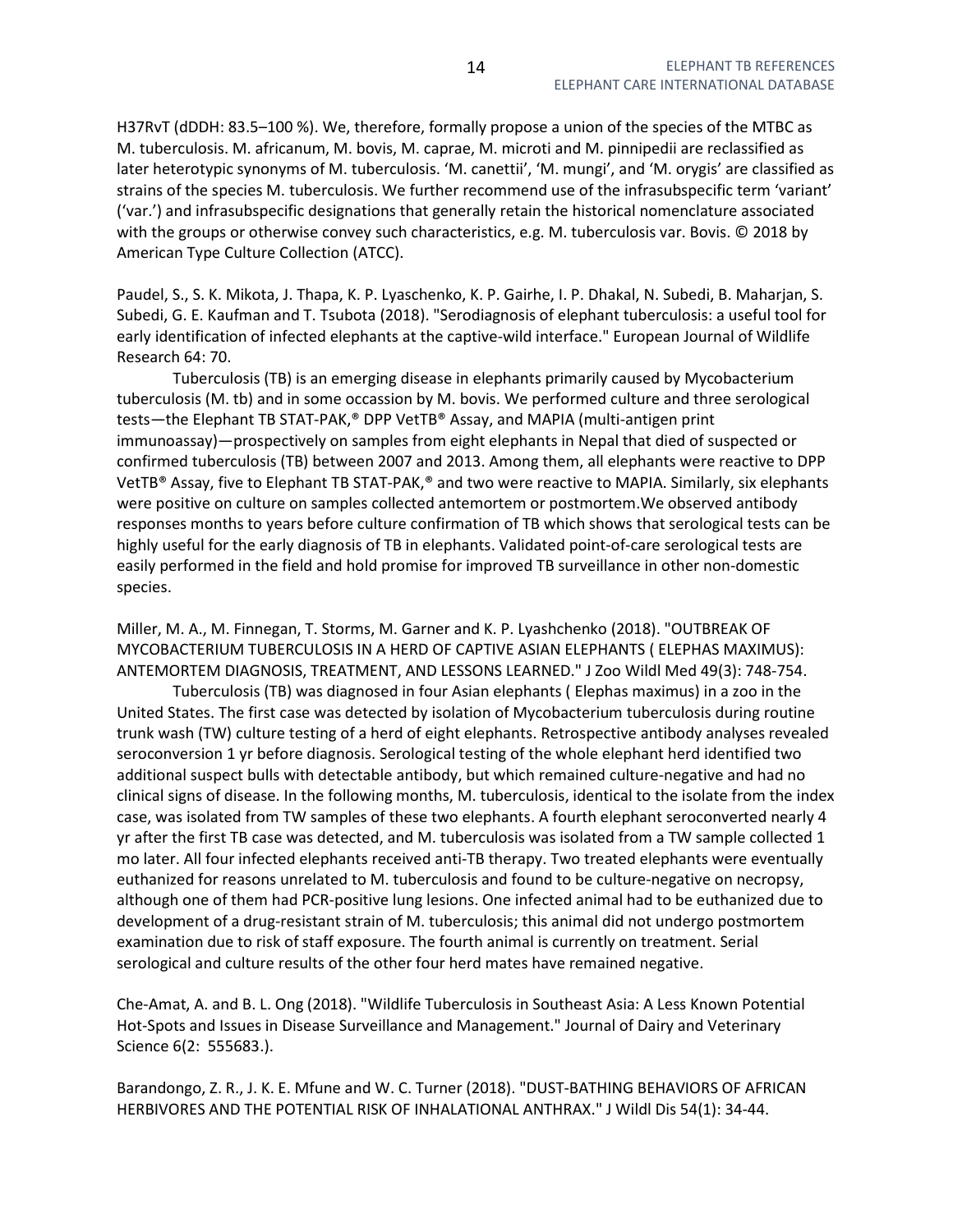: Anthrax in herbivorous wildlife and livestock is generally assumed to be transmitted via ingestion or inhalation of Bacillus anthracis spores. Although recent studies have highlighted the importance of the ingestion route for anthrax transmission, little is known about the inhalational route in natural systems. Dust bathing could aerosolize soilborne pathogens such as B. anthracis, exposing dust-bathing individuals to inhalational infections. We investigated the potential role of dust bathing in the transmission of inhalational anthrax to herbivorous wildlife in Etosha National Park, Namibia, an area with endemic seasonal anthrax outbreaks. We 1) cultured soils from dust-bathing sites for the presence and concentration of B. anthracis spores, 2) monitored anthrax carcass sites, the locations with the highest B. anthracis concentrations, for evidence of dust bathing, including a site where a zebra died of anthrax on a large dust bath, and 3) characterized the ecology and seasonality of dust bathing in plains zebra ( Equus quagga), blue wildebeest ( Connochaetes taurinus), and African savanna elephant ( Loxodonta africana) using a combination of motion-sensing camera traps and direct observations. Only two out of 83 dust-bath soils were positive for B. anthracis, both with low spore concentrations (</=20 colony-forming units per gram). We also detected no evidence of dust baths occurring at anthrax carcass sites, perhaps due to carcass-induced changes in soil composition that may deter dust bathing. Finally, despite observing some seasonal variation in dust bathing, preliminary evidence suggests that the seasonality of dust bathing and anthrax mortalities are not correlated. Thus, although dust bathing creates a dramatic cloud of aerosolized soil around an individual, our microbiologic, ecologic, and behavioral results in concert demonstrate that dust bathing is highly unlikely to transmit inhalational anthrax infections.

Veerasami, M., K. Venkataraman, C. Karuppannan, A. A. Shanmugam, M. C. Prudhvi, T. Holder, P. Rathnagiri, K. Arunmozhivarman, G. D. Raj, M. Vordermeier and B. Mohana Subramanian (2017). "Point of Care Tuberculosis Sero-Diagnosis Kit for Wild Animals: Combination of Proteins for Improving the Diagnostic Sensitivity and Specificity." Indian Journal of Microbiology: 1-12.

 Tuberculosis is a significant problem globally for domestic animals as well as captive and free ranging wild life. Rapid point of care (POC) serology kits are well suited for the diagnosis of TB in wild animals. However, wild animals are invariably exposed to environmental non-pathogenic mycobacterium species with the development of cross reacting antibodies. In the present study, POC TB diagnosis kit was developed using a combination of pathogenic Mycobacteria specific recombinant antigens and purified protein derivatives of pathogenic and non-pathogenic Mycobacteria. To benchmark the TB antibody detection kit, particularly in respect to specificity which could not be determined in wildlife due to the lack of samples from confirmed uninfected animals, we first tested well-characterized sera from 100 M. bovis infected and 100 uninfected cattle. Then we investigated the kit's performance using sera samples from wildlife, namely Sloth Bears (n = 74), Elephants (n = 9), Cervidae (n = 14), Felidae (n = 21), Cape buffalo (n = 2), Wild bear (n = 1) and Wild dog (n = 1). In cattle, a sensitivity of 81% and a specificity of 90% were obtained. The diagnostic sensitivity of the kit was 94% when the kit was tested using known TB positive sloth bear sera samples. 47.4% of the in-contact sloth bears turned seropositive using the rapid POC TB diagnostic kit. Seropositivity in other wild animals was 25% when the sera samples were tested using the kit. A point of care TB sero-diagnostic kit with the combination of proteins was developed and the kit was validated using the sera samples of wild animals. © 2017 Association of Microbiologists of India

Liu, C., Z. Zhao, J. Fan, C. J. Lyon, H. J. Wu, D. Nedelkov, A. M. Zelazny, K. N. Olivier, L. H. Cazares, S. M. Holland, E. A. Graviss and Y. Hu (2017). "Quantification of circulating Mycobacterium tuberculosis antigen peptides allows rapid diagnosis of active disease and treatment monitoring." Proceedings of the National Academy of Sciences of the United States of America 114(15): 3969-3974.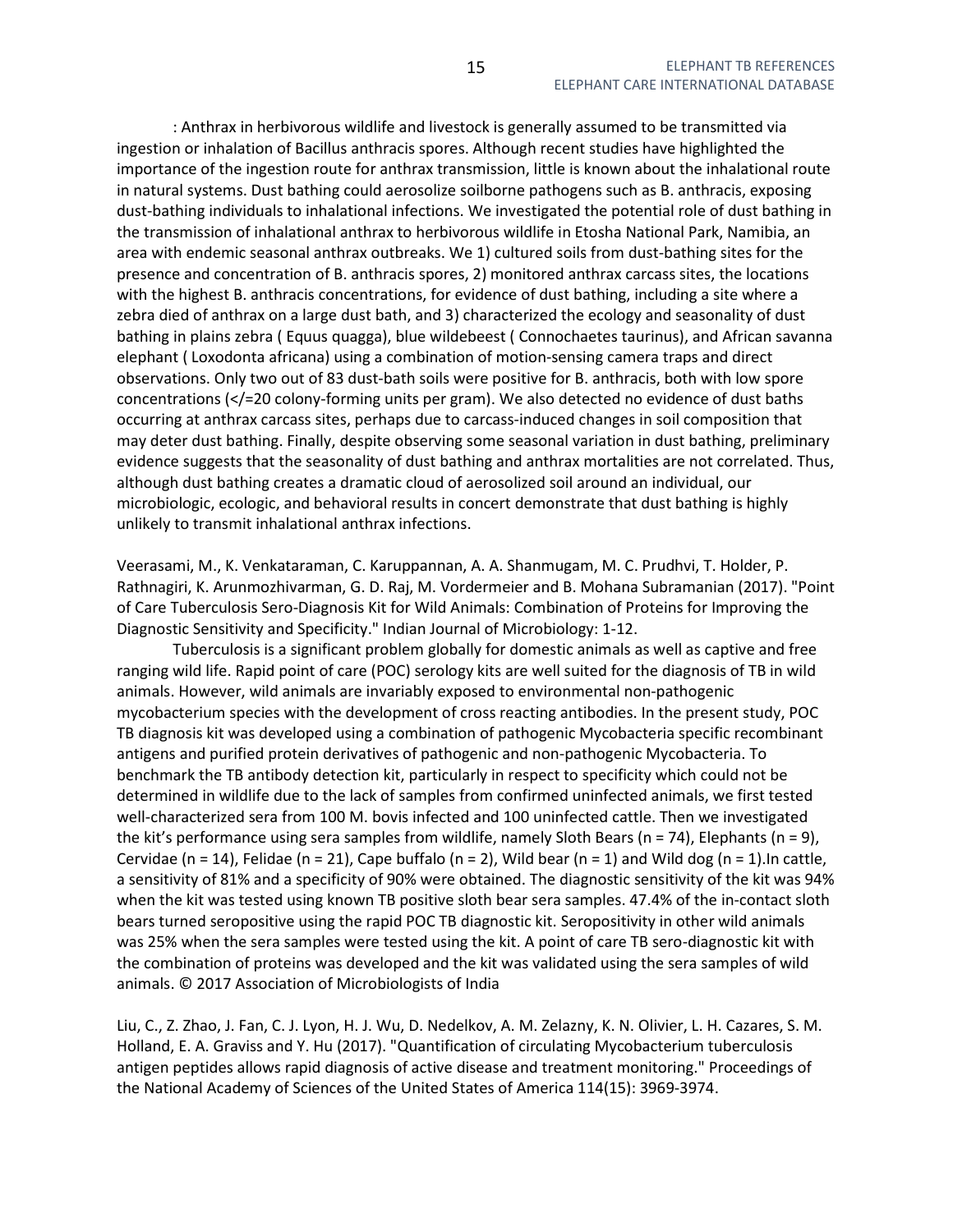Tuberculosis (TB) is a major global health threat, resulting in an urgent unmet need for a rapid, non–sputum-based quantitative test to detect active Mycobacterium tuberculosis (Mtb) infections in clinically diverse populations and quickly assess Mtb treatment responses for emerging drug-resistant strains. We have identified Mtb-specific peptide fragments and developed a method to rapidly quantify their serum concentrations, using antibody-labeled and energy-focusing porous discoidal silicon nanoparticles (nanodisks) and high-throughput mass spectrometry (MS) to enhance sensitivity and specificity. NanoDisk-MS diagnosed active Mtb cases with high sensitivity and specificity in a casecontrol study with cohorts reflecting the complexity of clinical practice. Similar robust sensitivities were obtained for cases of culture-positive pulmonary TB (PTB; 91.3%) and extrapulmonary TB (EPTB; 92.3%), and the sensitivities obtained for culture-negative PTB (82.4%) and EPTB (75.0%) in HIVpositive patients significantly outperformed those reported for other available assays. NanoDisk-MS also exhibited high specificity (87.1–100%) in both healthy and high-risk groups. Absolute quantification of serum Mtb antigen concentration was informative in assessing responses to antimycobacterial treatment. Thus, a NanoDisk-MS assay approach could significantly improve the diagnosis and management of active TB cases, and perhaps other infectious diseases as well. © 2017, National Academy of Sciences. All rights reserved.

Ghielmetti, G., M. Coscolla, M. Ruetten, U. Friedel, C. Loiseau, J. Feldmann, H. W. Steinmetz, D. Stucki and S. Gagneux (2017). "Tuberculosis in Swiss captive Asian elephants: microevolution of Mycobacterium tuberculosis characterized by multilocus variable-number tandem-repeat analysis and whole-genome sequencing." Sci Rep 7(1): 14647.

 Zoonotic tuberculosis is a risk for human health, especially when animals are in close contact with humans. Mycobacterium tuberculosis was cultured from several organs, including lung tissue and gastric mucosa, of three captive elephants euthanized in a Swiss zoo. The elephants presented weight loss, weakness and exercise intolerance. Molecular characterization of the M. tuberculosis isolates by spoligotyping revealed an identical profile, suggesting a single source of infection. Multilocus variablenumber of tandem-repeat analysis (MLVA) elucidated two divergent populations of bacteria and mixed infection in one elephant, suggesting either different transmission chains or prolonged infection over time. A total of eight M. tuberculosis isolates were subjected to whole-genome sequence (WGS) analysis, confirming a single source of infection and indicating the route of transmission between the three animals. Our findings also show that the methods currently used for epidemiological investigations of M. tuberculosis infections should be carefully applied on isolates from elephants. Moreover the importance of multiple sampling and analysis of within-host mycobacterial clonal populations for investigations of transmission is demonstrated.

Zlot, A., J. Vines, L. Nystrom, L. Lane, H. Behm, J. Denny, M. Finnegan, T. Hostetler, G. Matthews, T. Storms and E. DeBess (2016). "Diagnosis of Tuberculosis in Three Zoo Elephants and a Human Contact - Oregon, 2013." MMWR Morb Mortal Wkly Rep 64(52): 1398-1402.

 In 2013, public health officials in Multnomah County, Oregon, started an investigation of a tuberculosis (TB) outbreak among elephants and humans at a local zoo. The investigation ultimately identified three bull elephants with active TB and 118 human contacts of the elephants. Ninety-six (81%) contacts were evaluated, and seven close contacts were found to have latent TB infection. The three bulls were isolated and treated (elephants with TB typically are not euthanized) to prevent infection of other animals and humans, and persons with latent infection were offered treatment. Improved TB screening methods for elephants are needed to prevent exposure of human contacts.

Young, L., S. Scott, M. Salfinger and E. Ramsay (2016). Serum concentrations of antimycobacterial drugs in Asian Elephants (Elephas maximus). AAZV / EAZWV / IZW Joint Conference.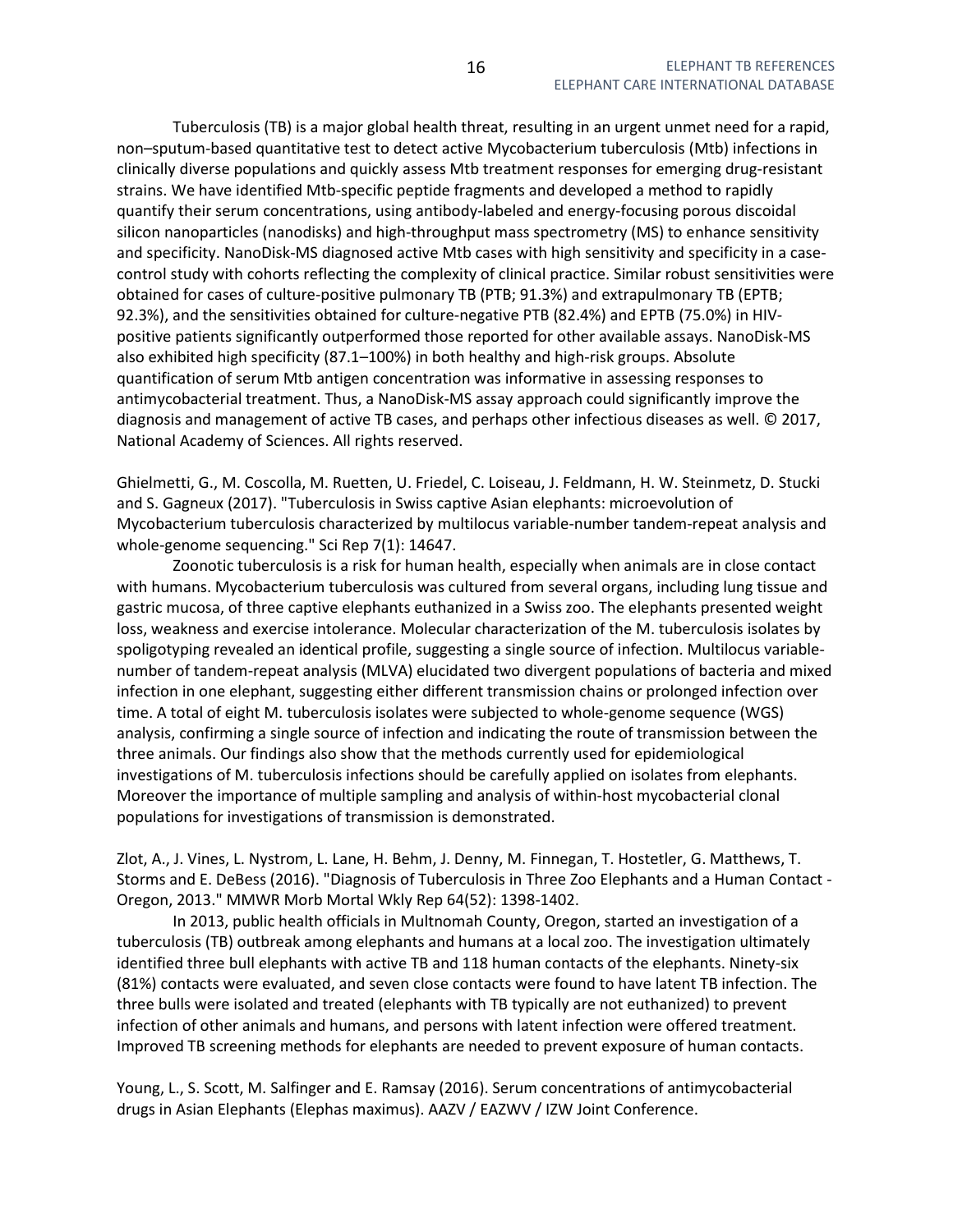Mycobacterium tuberculosis is an important disease of captive Asian elephants (Elephas maximus.) In this study six adult Asian elephants which had Mycobacterium tuberculosis cultured from trunk wash samples or had reactive DPP/MAPIA serologic responses were treated, concurrently, with one to three antimycobacterial drugs. Enrofloxacin hydrochloride, 2.5 mg/kg p.o., s.i.d., was administered to all animals in various foodstuffs for 9-15 mo. Serum enrofloxacin concentrations ranged from 230-2380 μg/ml (targeted concentrations = 125-1000 μg/ml).1 Pyrazinamide (PZA), 30 mg/kg p.o., s.i.d., was administered to five elephants in various foodstuffs for 9-12 mo. Serum PZA concentrations ranged from 26-57 μg/ml (targeted concentrations = 20- 60 μg/ml).2 Ethambutol (EMB), 30 mg/kg p.o., s.i.d., was administered to one elephant for 12 mo. A serum EMB concentration of 4.07 μg/ml was achieved (targeted concentration = 2-6 μg/ml).2 Rifampin (RIF), 10 mg/kg p.o., s.i.d., was administered to one elephant for 9 mo. A serum RIF concentration of 16 μg/ml was achieved (targeted concentration = 8-24 μg/ml). All elephants were monitored for adverse clinical effects throughout treatments. Notable side effects were limited to excess, foamy lacrimation, believed to have occurred secondary to PZA administration. Clinical chemistries and complete blood counts were monitored in all animals and values remained within reference intervals throughout treatments. This study shows antimycobacterial drug dosages may require individuation, but concurrent, long-term, multidrug regimens for the treatment of Mycobacterium tuberculosis in Asian elephants can achieve appropriate therapeutic levels with minimal detrimental side effects.

Yakubu, Y., B. L. Ong, Z. Zakaria, L. Hassan, A. R. Mutalib, Y. F. Ngeow, K. Verasahib and M. F. Razak (2016). "Evidence and potential risk factors of tuberculosis among captive Asian elephants and wildlife staff in Peninsular Malaysia." Prev Vet Med 125: 147-153.

 Elephant tuberculosis (TB) caused by Mycobacterium tuberculosis is an important re-emerging zoonosis with considerable conservation and public health risk. We conducted prospective cohort and cross-sectional studies in elephants and wildlife staff respectively in order to identify potential risk factors associated with TB in captive Asian elephants and their handlers in Peninsular Malaysia. Sixty elephants in six different facilities were screened for TB longitudinally using the ElephantTB STAT-PAK and DPP VetTB assays from February 2012 to May 2014, and 149 wildlife staff were examined for tuberculosis infection using the QuantiFERON-TB Gold In-tube (QFT) assay from January to April, 2012. Information on potential risk factors associated with infection in both elephants and staff were collected using questionnaires and facility records. The overall seroprevalence of TB amongst the elephants was 23.3% (95% CI: 13.8-36.3) and the risk of seroconversion was significantly higher among elephants with assigned mahouts [p=0.022, OR=4.9 (95% CI: 1.3-18.2)]. The percentage of QFT responders among wildlife staff was 24.8% (95% CI: 18.3-32.7) and the risk of infection was observed to be significantly associated with being a zoo employee [p=0.018, OR=2.7 (95% CI: 1.2-6.3)] or elephant handler [p=0.035, OR=4.1 (95% CI: 1.1-15.5)]. These findings revealed a potential risk of TB infection in captive elephants and handlers in Malaysia, and emphasize the need for TB screening of newly acquired elephants, isolating sero-positive elephants and performing further diagnostic tests to determine their infection status, and screening elephant handlers for TB, pre- and post-employment.

Steinmetz, H. and M. Rutten (2016). TB or Not TB: Diagnosis of tuberculosis in a group of Asian elephants (Elephas maximus). AAZV /EAZWV/IZW Joint Conference, Atlanta GA.

 Animal and human health is inextricably interwoven; a good example is tuberculosis (TB). Although recognized as a disease of elephants for over 20 centuries, investigations into TB's prevalence in the captive Asian elephant (Elephas maximus) population only go back 20 yr.3,4 The increasing problem of human TB combined with the susceptibility of elephants and the close contact between human and elephant, makes surveillance based on reliable early diagnosis essential.3 Although the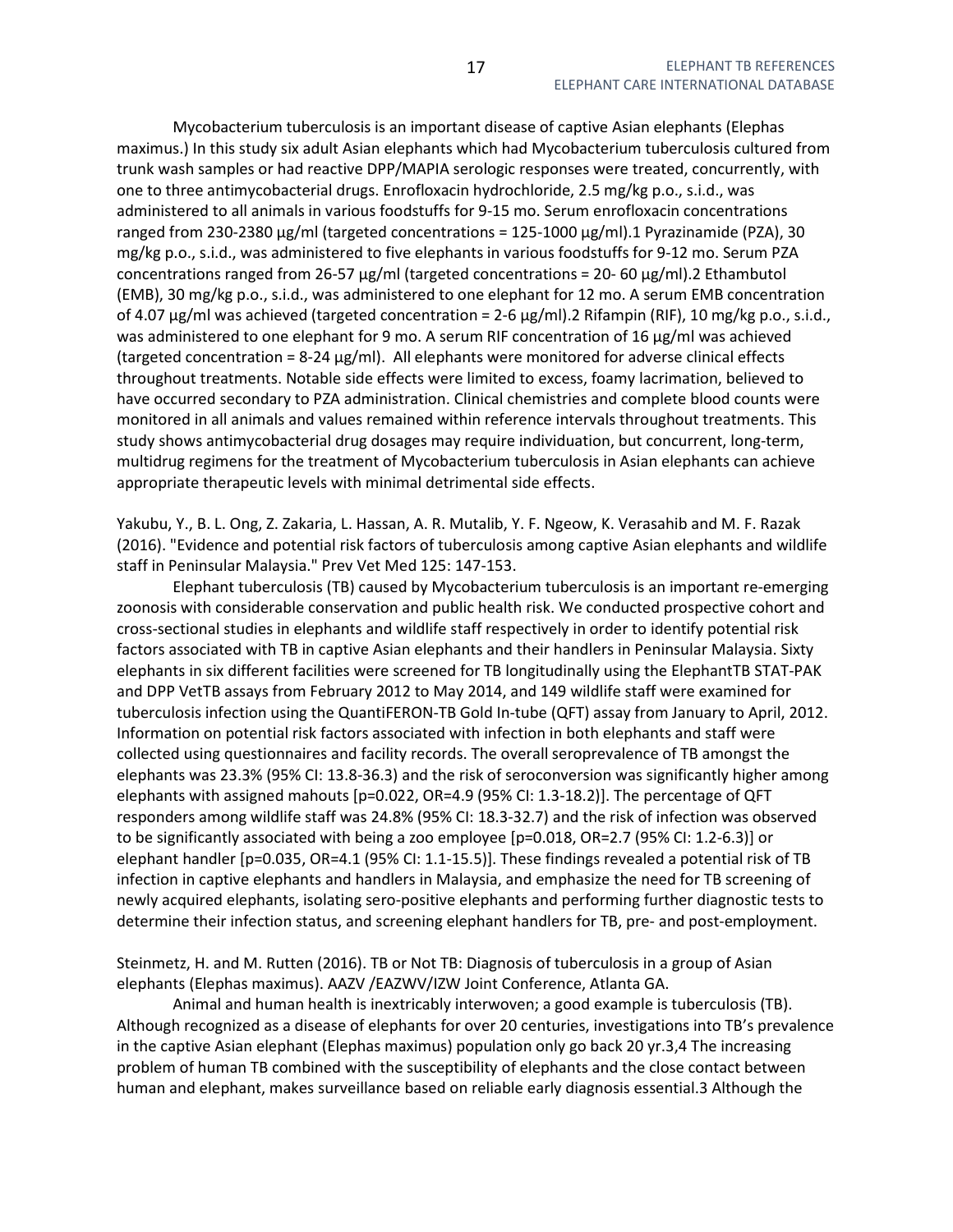availability of diagnostics for clinical applications has improved in recent years, there is still a wide discrepancy between their sensitivities and specificities.1,2

In a group of 10 Asian elephants, tuberculosis was suspected from clinical observations and various clinical tests. Nevertheless, despite over 200 trunk washes being taken for analysis over a period of 14 mo, culture and RT-PCR tests for M. tuberculosis were negative. Three animals were euthanatized due to severe geriatric health problems. Pathologic examination revealed typical M. tuberculosis lesions in lung and lymph nodes. Culture and RT-PCR performed from the lesions, of postmortem collected tracheal secretions and of stomach wall tissues confirmed M. tuberculosis infection.

Based on these results, utilization of a combination of clinical signs (e.g., chronic weight loss), standard tests (e.g., comparative intradermal tuberculin test, trunk wash culture or PCR) and newer serologic tests (e.g., sero-diagnostic tests - Dual Path Platform [DPP] VetTB and multiantigen print immunoassay [MAPIA]), and repeated testing to increase antemortem validity are recommended. Gastric and bronchial lavage should also be investigated to improve accuracy of antemortem diagnostics.

Paudel, S., M. A. Villanueva, S. K. Mikota, C. Nakajima, K. P. Gairhe, S. Subedi, N. Rayamajhi, M. Sashika, M. Shimozuru, T. Matsuba, Y. Suzuki and T. Tsubota (2016). "Development and evaluation of an interferon-γ release assay in Asian elephants (Elephas maximus)." Journal of Veterinary Medical Science 78(7): 1117-1121.

 We developed an interferon-γ release assay (IGRA) specific for Asian elephants (Elephas maximus). Whole blood collected from forty captive Asian elephants was stimulated with three different mitogens i.e., phytohemagglutinin (PHA), pokweed mitogen (PWM) and phorbol myristate aceteate/ionomycin (PMA/I). A sandwich ELISA that was able to recognize the recombinant elephant interferon-γ (rEIFN-γ) as well as native interferon-γ from the Asian elephants was performed using antielephant IFN-γ rabbit polyclonal antibodies as capture antibodies and biotinylated anti-elephant IFN-γ rabbit polyclonal antibodies as detection antibodies. PMA/I was the best mitogen to use as a positive control for an Asian elephant IGRA. The development of an Asian elephant-specific IGRA that detects native IFN-γ in elephant whole blood provides promising results for its application as a potential diagnostic tool for diseases, such as tuberculosis (TB) in Asian elephants. © 2016 The Japanese Society of Veterinary Science.

Paudel, S., J. L. Brown, S. Thapaliya, I. P. Dhakal, S. K. Mikota, K. P. Gairhe, M. Shimozuru and T. Tsubota (2016). "Comparison of cortisol and thyroid hormones between tuberculosis-suspect and healthy elephants of Nepal." Journal of Veterinary Medical Science 78(11): 1713-1716.

 We compared cortisol and thyroid hormone (T3 and T4) concentrations between tuberculosis (TB)-suspected (n=10) and healthy (n=10) elephants of Nepal. Whole blood was collected from captive elephants throughout Nepal, and TB testing was performed using the ElephantTB STAT-PAK® and DPP VetTB® serological assays that detect antibodies against Mycobacterium tuberculosis and M. bovis in elephant serum. Cortisol, T3 and T4 were quantified by competitive enzyme immunoassays, and the results showed no significant differences in hormone concentrations between TB-suspect and healthy elephants. These preliminary data suggest neither adrenal nor thyroid function is altered by TB disease status. However, more elephants, including those positively diagnosed for TB by trunk wash cultures, need to be evaluated over time to confirm results. © 2016 The Japanese Society of Veterinary Science.

Hildebrandt, B., J. Saragusty, I. Moser, S. Holtze, T. Voracek, A. Bernhard, F. Goritz and R. Hermes (2016). Bronchalveloar lavage technique: a new approach for diagnosis of tuberculosis infection in elephants. Joint AAZV / EAZWV / IZW.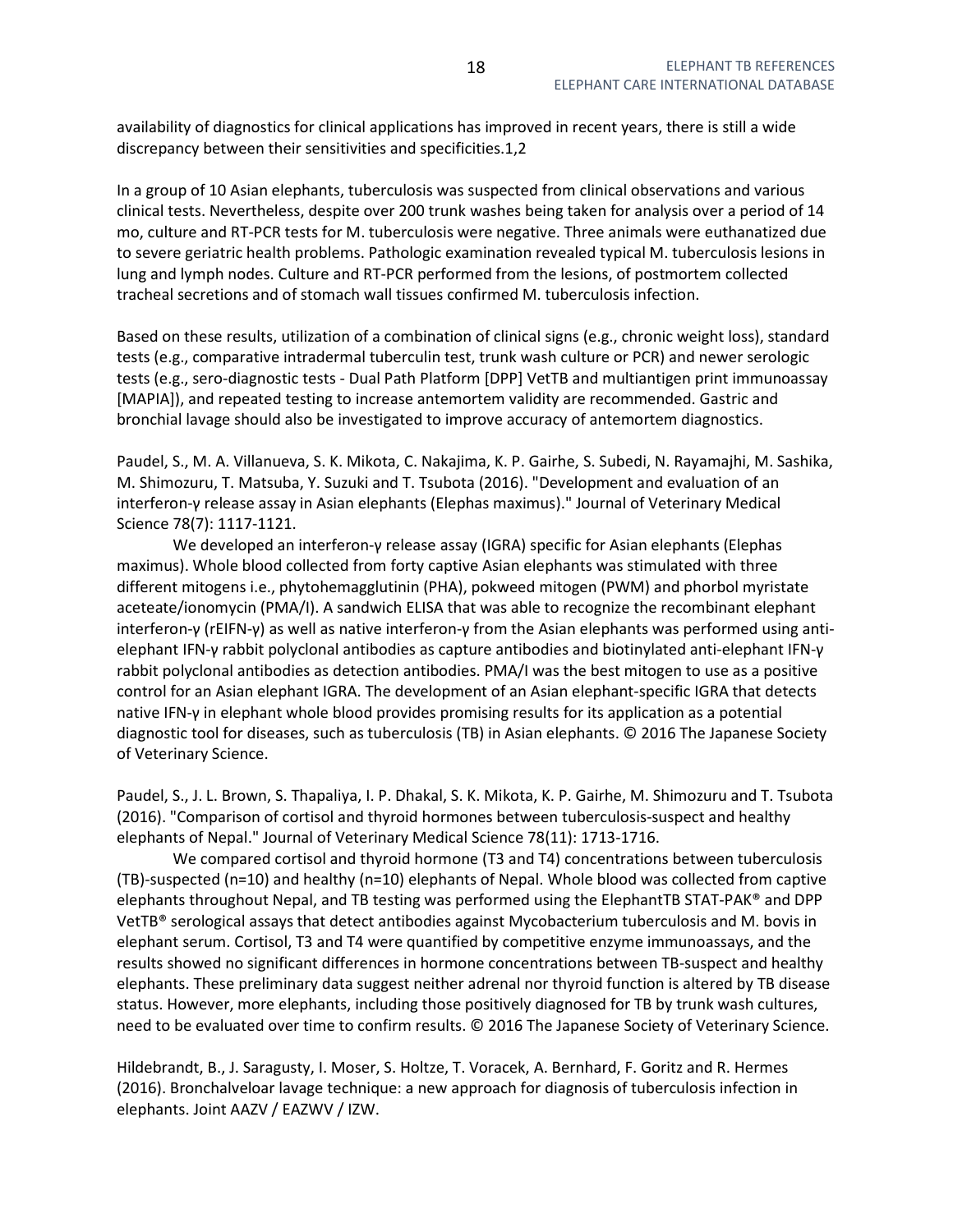Tuberculosis in pachyderms was put into the spotlight two decades ago when circus elephants in North America were diagnosed with Mycobacterium tuberculosis complex. Because of the close association between elephants and humans, zoonotic risk, and high susceptibility to Mycobacterium tuberculosis, periodic testing was enacted in many zoological institutions around the world.1,2 Presently the gold standard is bacterial culture of trunk wash. Trunk wash, however, puts the operator at risk, it is insensitive, and is prone to contamination. We describe here a new technique that increases the safety and sensitivity while reducing the risk of cross-contamination. It was applied in one male and five female African and one male and three female Asian elephants. The technique relies on performing standing sedation with butorphanol 0.1 mg/kg combined with detomedine hydrochloride 0.02 mg/kg i.m. and additional nerve blocks in four locations to the trunk base 10 ml per location lidocaine hydrochloride 2%. A customized 3.5-m long videochip endoscope is inserted through the trunk and up to the larynx or the trachea. A sterile newly developed 6-hole-TBH-catheter named after inventor Thomas Bernd Hildebrandt with a length of 6 m is then placed through the 4 mm working channel of the endoscope further into the respiratory system. The lavage is performed using up to 100 ml sterile saline solution. Collection of the sample is done in closed system. The technique is safe for the operator, and has higher probability of harvesting the bacteria when such are shed while keeping environmental and trunk-related contamination to a minimum.

Abraham, D. and V. Pillai (2016). Cross-species transmission of mycobacterium tuberculosis in mahouts and captive elephants: Implications to health policy. 17th International Congress on Infectious Diseases / International Journal of Infectious Diseases

 Background: There are nearly a thousand captive Asian ele- phants and not less than 3,000 mahouts in southern India. In the hands-on and open systems of captive elephant management, diseased mahouts and captive elephants could present the risk of cross-species tuberculosis transmission. With the help of evidence based results, we intend to formulate specific policy guidelines, which can suggest locally relevant preventive and control measures to help mitigate the risk of cross-species infection.

Methods & Materials: Over a period of three years, one time screening of nearly 800 elephants and their mahouts was achieved. Tuberculosis screening of mahouts was done by clinical examina- tion, chest X-ray evaluation, sputum culture and tuberculin skin testing, as required. Screening of elephants was done using the USDA licensed serological test, DPP Vet Assay® (Chembio Diagnos- tics Inc., Medford, New York) and trunk wash culture, as required. Detailed contact investigation of traceable human and animal con- tacts of the identified diseased mahouts and elephants were done. We examined three different contexts of tuberculosis transmission among captive elephants and mahouts. First scenario is the risk of infection from an infected mahout to an elephant. Second is the risk of infection from an infected elephant to a mahout and third is the risk of infection from an infected elephant to another elephant.

Results: There is evidence to suggest cross-species tuberculosis transmission. However, under the tropical climatic conditions in southern India, the risk of infection to a captive elephant from a diseased mahout seems to far outweigh the risks of infection to a mahout or another elephant, from a diseased elephant. There are political as well as ethical consequences to the outcomes in each of the three scenarios and they are both varied and complex.

Conclusion: Mahouts and captive elephants in southern India are highly migrant and locating the subjects for contact tracing and follow-up testing is difficult. Hence, systematic and regular tuberculosis screening of mahouts and captive elephants is a challenge. Formulating as well as implementing policy guidelines for preven- tion and control of cross-species tuberculosis transmission, in the existing cultural and religious contexts of captive elephant man- agements in southern India, appears to be an even bigger challenge.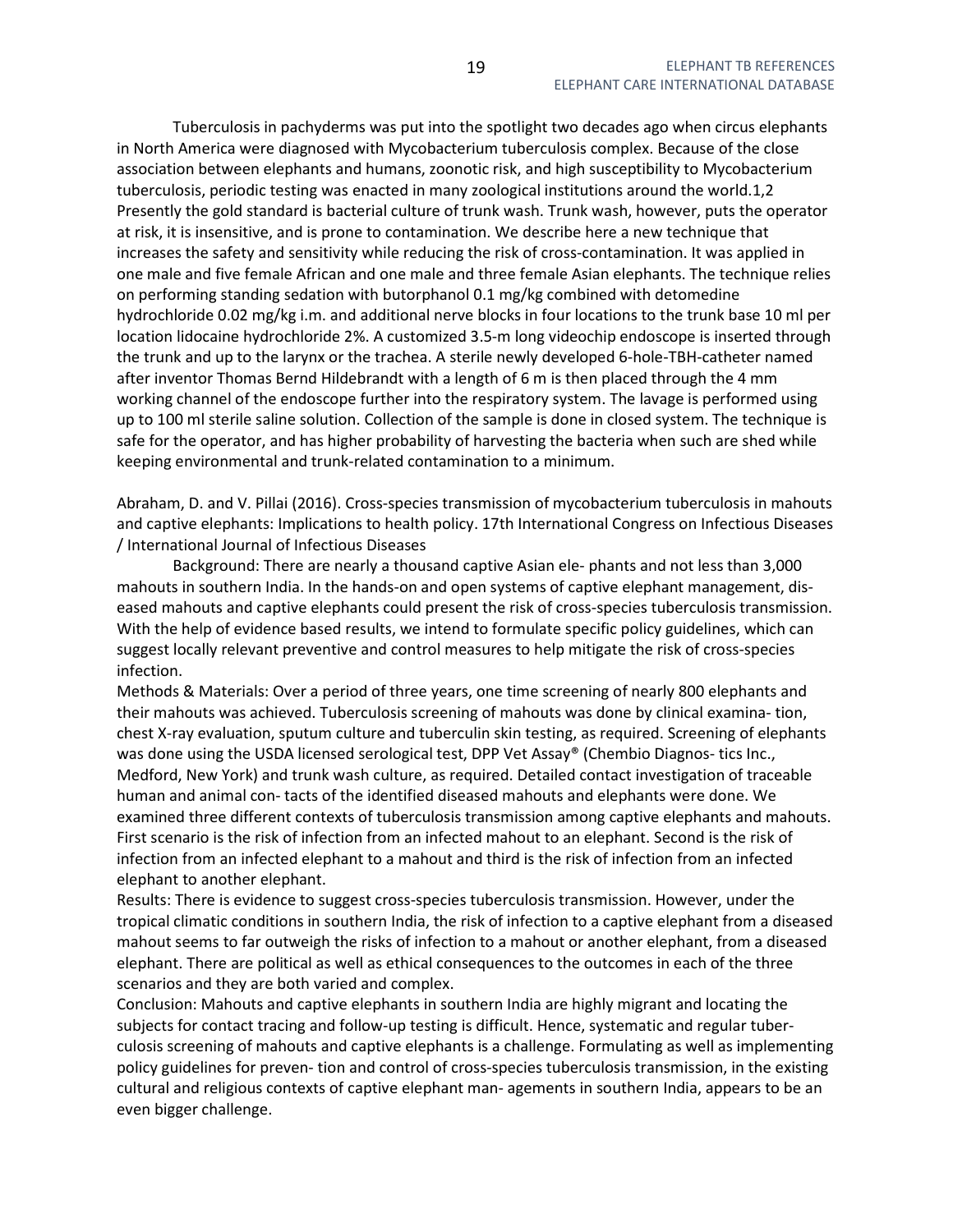Vogelnest, L., F. Hulst, P. Thompson, K. P. Lyashchenko and K. A. Herrin (2015). "Diagnosis and management of tuberculosis (Mycobacterium tuberculosis) in an Asian elephant (Elephas maximus) with a newborn calf." J Zoo Wildl Med 46(1): 77-85.

 In 2006, five Asian elephants (Elephas maximus) were imported to Taronga Zoo, Australia, from Thailand. Pre-import and initial postarrival tuberculosis screening was performed by trunk wash (TW) culture and was negative for Mycobacterium tuberculosis. In April 2009, the ElephantTB STAT-PAK (SP) assay was used to test the elephants. A 15.5-yr-old pregnant cow was reactive. TW frequency for this cow was increased from annually to quarterly. TW cultures remained negative on all other elephants. In February 2010, the Dual Path Platform (DPP) VetTB assay was used for the first time, and the SPreactive cow also reacted on the DPP. A SP was run concurrently and was reactive. All other elephants were nonreactive on both assays. Treatment was not initiated due to concern about the effect of antituberculous drugs on the fetus. Quarterly TW cultures continued. The cow gave birth on 2 November 2010. A routine TW on 24 November 2010 was culture positive for M. tuberculosis. Although previous shedding could not be ruled out, reactivation of latent infection or exacerbation of subclinical disease due to parturition was suspected. Treatment with isoniazid, pyrazinamide, rifampicin, and ethambutol commenced. A 12-mo treatment course was completed within a 15-mo period. The isolate was susceptible to these drugs and genotyped as a Beijing strain. Stored serum samples from 2004 and 2006 were tested retrospectively and were reactive on SP and DPP. TW, SP, and DPP screening frequency increased to monthly for the positive cow on commencement of treatment in January 2011. Monthly serum biochemistry indicated drug-induced hepatitis. Therapeutic drug monitoring was conducted to ensure therapeutic levels were achieved. The infant calf was reactive on DPP, but TW culture negative, and was not treated. Serial DPP results for the cow and calf during and after treatment indicated that the antibody levels were declining, suggesting a favorable response to therapy in the dam, and that the origin of the antibodies in the calf were maternal, rather than a response to infection.

Perera, B. V. P., M. A. Salgadu, G. S. P. d. S. Gunwardena, N. H. Smith and H. R. N. Jinadasa (2015). "First confirmed case of fatal tuberculosis in a wild Sri Lankan elephant." Gajah 41: 28-31.

Niemeier, R. T., K. Mead, M. A. dePerio, S. Martin and G. A. Burr (2015). Evaluation of Potential Employee Exposures to Mycobacterium tuberculosis at an Elephant Refuge, U.S. Department of Health and Human Services , Centers for Disease Control and Prevention, National Institute for Occupational Safety and Health: 27.

Mikota, S. K., K. Gairhe, K. Giri, K. Hamilton, M. Miller, S. Paudel, K. Lyashchenko, R. S. Larsen, J. B. Payeur, W. R. Waters, R. Greenwald, G. Dumonceaux and B. Vincent (2015). "Tuberculosis surveillance of elephants (Elephas maximus) in Nepal at the captive-wild interface." Eur J Wildl Res 61: 221-229.

 A comprehensive elephant tuberculosis (TB) survey using culture and four serological screening tests was conducted in Nepal in response to concern raised by wildlife officials that TB could threaten wild populations of elephants, rhinos, and other susceptible species. Captive elephants come into close contact with wild animals during conservation and tourism activities inside Nepal's national parks. Private and government-owned male and female captive Asian elephants (Elephas maximus) were included in the study. The mean reported age was 38 years (range 5-60 years). A total of 289 samples from 120 elephants were collected for mycobacterial culture. Culture samples were processed at the National Tuberculosis Centre (NTC) in Nepal and the National Veterinary Services Laboratories (NVSL) in Ames, IA. Acid-fast organisms were observed in 11 and 21 samples processed at NTC and NVSL, respectively, and nontuberculous mycobacteria (NTMs) were isolated from six elephants. There were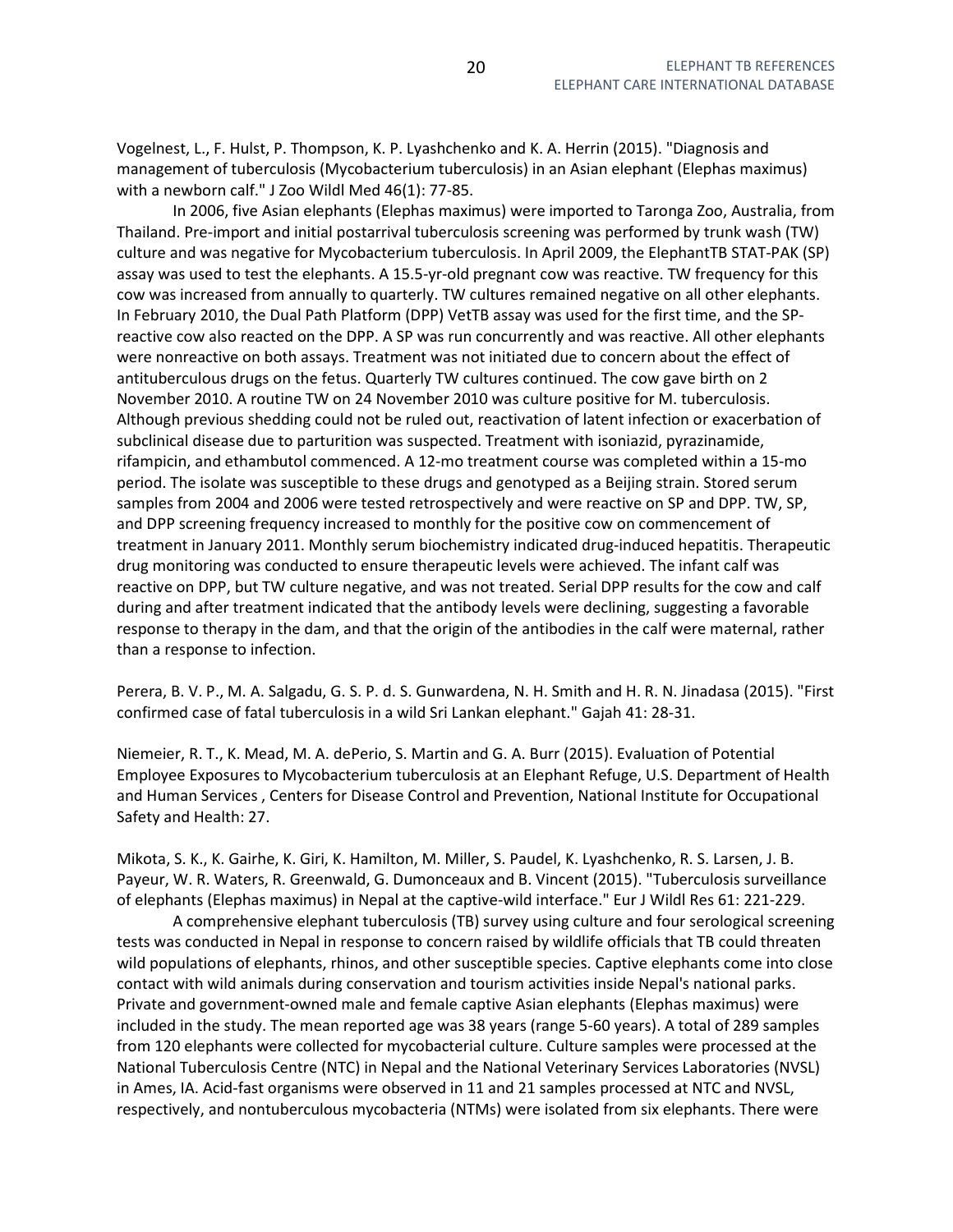no isolations of Mycobacterium tuberculosis or Mycobacterium bovis. Blood samples were also collected from 115 of the elephants for serological testing using the Chembio ElephantTB STAT-PAK®, the Chembio MultiAntigen Print Immunoassay test, a multi-antigen ELISA, and an immunoblot assay. Culture and serological results were variable and required careful interpretation to develop criteria to assess TB risk. Elephants were assigned to one of four disease risk groups (high, moderate, low, and undetermined), and management recommendations for each group were made to government authorities. Serological results were prioritized in developing recommendations because of culture limitations and inconclusive culture results. This strategy was based on evidence for the early predictive value of serological tests and the urgent need expressed by wildlife authorities in Nepal to protect their captive elephants, mitigate TB at the captive-wild interface, and safeguard tourism.

Lassausaie, J., A. Bret, X. Bouapao, V. Chanthavong, J. Castonguay-Vanier, F. Quet, S. K. Mikota, C. Theoret, Y. Buisson and B. Bouchard (2015). "Tuberculosis in Laos, who is at risk: the mahouts or their elephants?" Epidemiol Infect 143(5): 922-931.

 SUMMARY Tuberculosis (TB) in elephants has the potential to infect humans and is an increasing public health concern. Lao PDR is one of the last countries where elephants are still used for timber extraction and where they live in close contact with their mahouts. There are 500 animals at work in the country, some interacting with wild herds. Although human TB prevalence is known to be high in Laos, studies on elephant TB had yet to be undertaken. From January to July 2012, screening was performed using the ElephantTB Stat-Pak assay on 80 elephants working around the Nam Pouy National Park in Sayaboury Province. This represents more than 18% of the total registered national working elephant population. Here we report that 36% of the elephants were seroreactive to the test. Of these, 31% had contacts with wild individuals, which suggests potential transmission of mycobacteria to the local wild herds. Clinical examination, chest X-rays, sputum microscopy and culture were performed on their 142 mahouts or owners. Despite high TB seroreactivity in elephants, no participant was smear- or culture-positive for Mycobacterium tuberculosis or M. bovis, although atypical mycobacteria were isolated from 4% of participants.

Lassausaiae, J., A. Bret, X. Bouapao, V. Chanthavong, J. Castonguay-Vanier, F. Quet, S. K. Mikota, C. Theoret, Y. Buisson and B. Bouchard (2014). "Tuberculosis in Laos, who is at risk: the mahouts or their elephants?" Epidemiol Infect 143(5): 922-931.

 Tuberculosis (TB) in elephants has the potential to infect humans and is an increasing public health concern. Lao PDR is one of the last countries where elephants are still used for timber extraction and where they live in close contact with their mahouts. There are 500 animals at work in the country, some interacting with wild herds. Although human TB prevalence is known to be high in Laos, studies on elephant TB had yet to be undertaken. From January to July 2012, screening was performed using the ElephantTB Stat-Pak assay on 80 elephants working around the Nam Pouy National Park in Sayaboury Province. This represents more than 18% of the total registered national working elephant population. Here we report that 36% of the elephants were seroreactive to the test. Of these, 31% had contacts with wild individuals, which suggests potential transmission of mycobacteria to the local wild herds. Clinical examination, chest X-rays, sputum microscopy and culture were performed on their 142 mahouts or owners. Despite high TB seroreactivity in elephants, no participant was smear- or culture-positive for Mycobacterium tuberculosis or M. bovis, although atypical mycobacteria were isolated from 4% of participants.

Hlokwe, T. M., P. van Helden and A. L. Michel (2014). "Evidence of increasing intra and inter-species transmission of Mycobacterium bovis in South Africa: Are we losing the battle?" Preventive Veterinary Medicine 115(1-2): 10-17.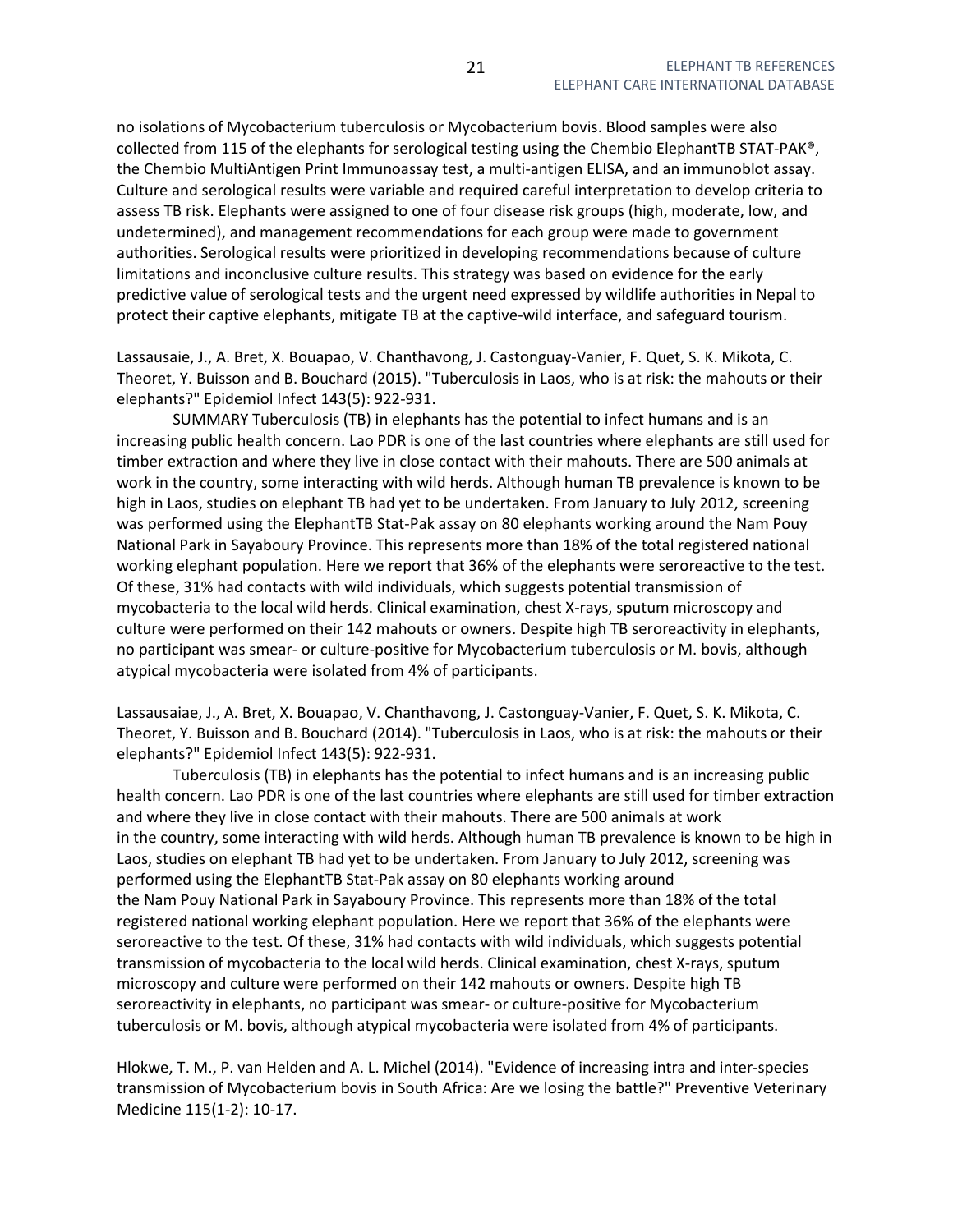Tuberculosis caused by Mycobacterium bovis is recognized worldwide as a significant health risk in domestic cattle, farmed and wild animal species as well as in humans. We carried out spoligotyping and variable number of tandem repeat (VNTR) typing methods to characterize 490 M. bovis isolates from livestock (cattle, n=. 230; pig n=. 1) and wildlife species (. n=. 259) originating from different farms and regions in South Africa, with the aim to further establish the genetic diversity of the isolates, study the population structure of M. bovis and elucidate the extent of interspecies transmission of bovine tuberculosis. A total of ten spoligotype patterns were identified, two of which were novel (SB2199 and SB2200) and reported for the first time in the literature, while VNTR typing revealed a total of 97 VNTR profiles. Our results showed evidence of clonal expansion for some ancestral strains as well as co-infections with two or three M. bovis strains on some of the cattle and game farms, which suggested independent introductions of infected animals from epidemiologically unrelated sources. Five spoligotypes and nine VNTR profiles were shared between cattle and wildlife. Our findings showed that besides cattle, at least 16 different animal species in South Africa are infected with bovine tuberculosis, and highlight a strong evidence of inter and intra-species transmission of M. bovis. Infection of the blue wildebeest (. Connochaetes taurinus) with M. bovis is described for the first time in this report. This update in epidemiological information raises concerns that bovine tuberculosis has increased its spatial distribution in South Africa and is also affecting an increasing number of wildlife species compared to ten years ago. © 2014 Elsevier B.V.

van Sandwyk, J. H., N. C. Bennett, R. Swanepoel and A. D. S. Bastos (2013). "Retrospective genetic characterisation of Encephalomyocarditis viruses from African elephant and swine recovers two distinct lineages in South Africa." Veterinary Microbiology 162(1): 23-31.

 Encephalomyocarditis virus (EMCV) outbreaks are rare in southern Africa. Only two have been reported to date from South Africa, both coinciding with rodent irruptions. The first outbreak manifested as acute myocarditis in pigs in 1979, whilst the second, occurring from 1993 to 1994, was linked to the deaths of 64 free-ranging adult African elephants (Loxodonta africana). The P1 genome region, inclusive of the flanking leader (L) and 2A genes, of three South African isolates, one from swine and two from elephants, was characterised by PCR amplification and sequencing of up to 11 overlapping fragments. In addition to the resulting 3329 nucleotide dataset, the 3D region that is widely used in molecular epidemiology studies, was characterised, and three datasets (P1, VP1/3 and 3D), complemented with available homologous EMCV data, were compiled for analyses. Phylogenetic inferences revealed the near-identical elephant outbreak strains to be most closely related to a mengovirus from rhesus macaques (Macaca mulatta) in Uganda, differing from the latter by between 11% (3D) and 15% (VP3/1). The South African pig isolate differed by 4% (3D) and 11% (VP3/1) from available European and Asian pig virus sequences. This study confirms the presence of two genetically distinct EMCV lineages recovered from sporadic outbreaks in wild and domestic hosts in southern Africa, and provides valuable baseline data for future outbreak eventualities in the sub-region. © 2012 Elsevier B.V.

Ong, B. L., Y. F. Ngeow, M. F. Razak, Y. Yakuba, Z. Zakaria, A. R. Mutalib, L. Hassan, H. F. Ng and K. Versahib (2013). "Tuberculosis in captive Asian elephants (Elephas maximus) in peninsular Malaysia." Epidemiol Infect(141): 1481-1487.

 A cross-sectional study was conducted from 10 January to 9 April 2012, to determine the seroprevalence of tuberculosis (TB) of all captive Asian elephants and their handlers in six locations in Peninsular Malaysia. In addition, trunk-wash samples were examined for tubercle bacillus by culture and polymerase chain reaction (PCR). For 63 elephants and 149 elephant handlers, TB seroprevalence was estimated at 20·4% and 24·8%, respectively. From 151 trunk-wash samples, 24 acid-fast isolates were obtained, 23 of which were identified by hsp65-based sequencing as non-tuberculous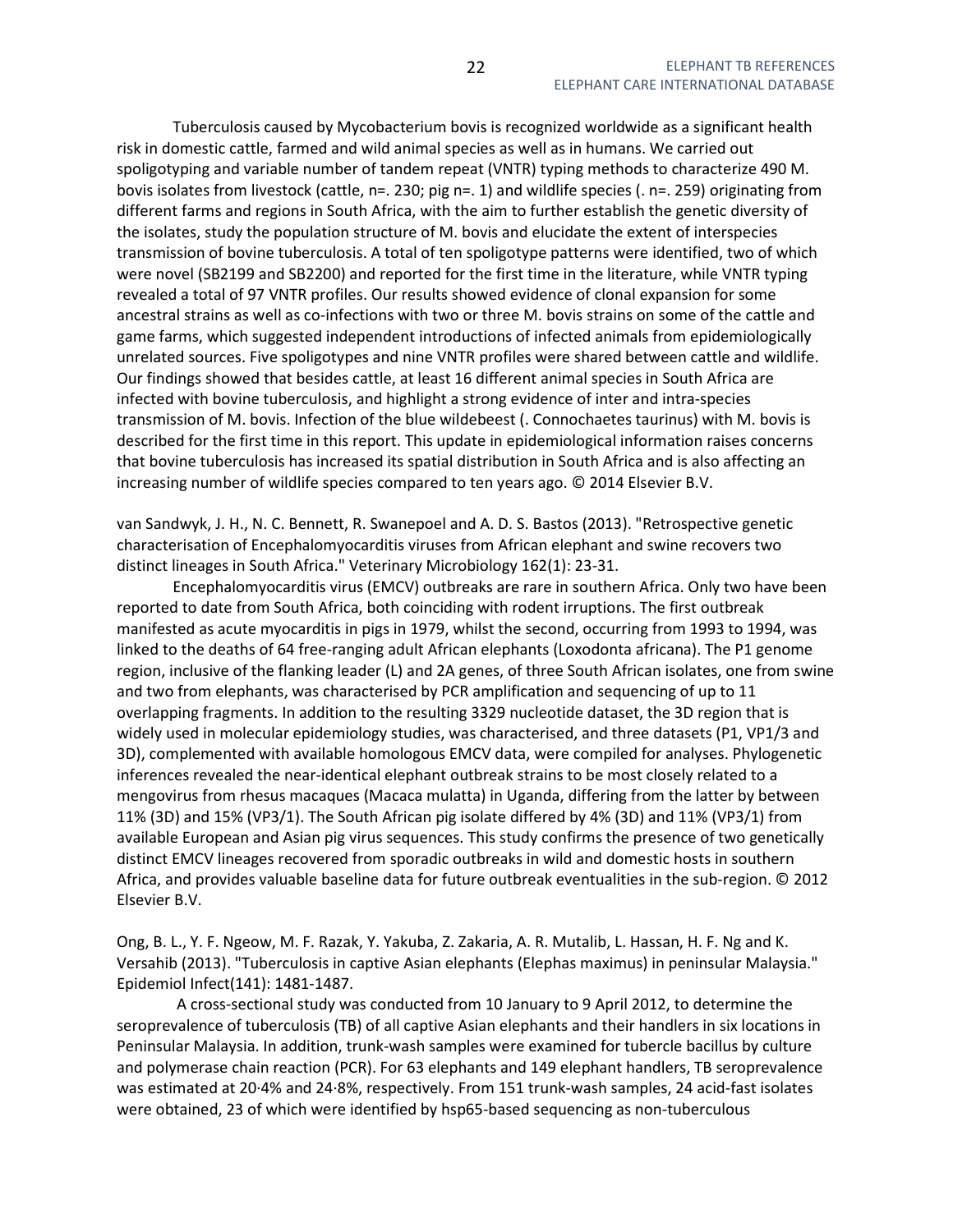mycobacteria. The Mycobacterium tuberculosis-specific PCR was positive in the trunk-wash samples from three elephants which were also seropositive. Conversely, the trunk wash from seven seropositive elephants were PCR negative. Hence, there was evidence of active and latent TB in the elephants and the high seroprevalence in the elephants and their handlers suggests frequent, close contact, two-way transmission between animals and humans within confined workplaces.

Obanda, V., J. Poghon, M. Yongo, M. Mulei, M. Ngotho, K. Waititu, J. Makumi, F. Gakuya, P. Osmondi, R. C. Soriguer and S. Alasaad (2013). "First reported case of fatal tuberculosis in a wild African elephant with past human-wildlife contact." Epidemiol Infect 141: 1476-1480.

 Tuberculosis is emerging/re-emerging in captive elephant populations, where it causes morbidity and deaths, although no case of TB in wild African elephants has been reported. In this paper we report the first case of fatal TB in an African elephant in the wild. The infection with Mycobacterium tuberculosis was confirmed by post-mortem and histological examinations of a female sub-adult elephant aged >12 years that died in Tsavo East National Park, Kenya, while under treatment. This case is unique in that during its lifetime the elephant had contact with both humans and wild elephants. The source of the infection was unclear because the elephant could have acquired the infection in the orphanage or in the wild. However, our results show that wild elephants can maintain human TB in the wild and that the infection can be fatal.

Miller, M. and F. Olea-Popelka (2013). "One Health in the shrinking world: Experiences with tuberculosis at the human-livestock-wildlife interface." Comparative Immunology Microbiology and Infectious Diseases 36(3): 263-268.

 Tuberculosis (TB) is a global anthropozoonotic infection that has raised awareness of the impact of disease at the human-livestock-wildlife interface. There are examples of transmission from livestock resulting in establishment of reservoirs in wildlife populations, and exposures from interactions between humans and wildlife that have resulted in disease outbreaks. A One Health approach is crucial to managing and protecting the health of humans, livestock, wildlife and the environment. Although still in its infancy in many areas of the world, the use of transdisciplinary teams to address wildlife-human-livestock boundary diseases will broaden the scope of options for solutions. This paper reviews some less commonly known examples of threats and outcomes using lessons learned from tuberculosis. (C) 2012 Elsevier Ltd. All rights reserved.

Mikota, S. K., S. Subedi, K. Gairhe, S. Paudel, J. Thapa, B. Vincent and G. Kaufman (2013). Nepal elephant (Elephas maximus) Healthcare and Tuberculosis Surveillance Program Update. American Association of Zoo Veterinarians.

 The Nepal Elephant Healthcare and Tuberculosis (TB) Surveillance Program was initiated by Elephant Care International in 2007 following the first comprehensive TB testing of Asian elephants in 2006. Previous reports have described the challenges that TB presents to wildlife, humans, and domestic livestock in Nepal 1-3 and a recent report has demonstrated the risk of transmission to the wild.4

The program is based near Chitwan National Park where a field office and lab are staffed by a full-time veterinarian. Program goals are to 1) mitigate transmission of TB to wild elephants, rhinos and other ungulates by controlling TB at the captive-wild interface, 2) ensure the health of government elephants used for anti-poaching patrols, rhino censuses, and other conservation purposes, 3) safeguard tourism that supports the national parks, 4) build wildlife veterinary capacity, 5) encourage the development of elephant TB control programs other Asian elephant range countries, and 6) advance our knowledge of TB in elephants.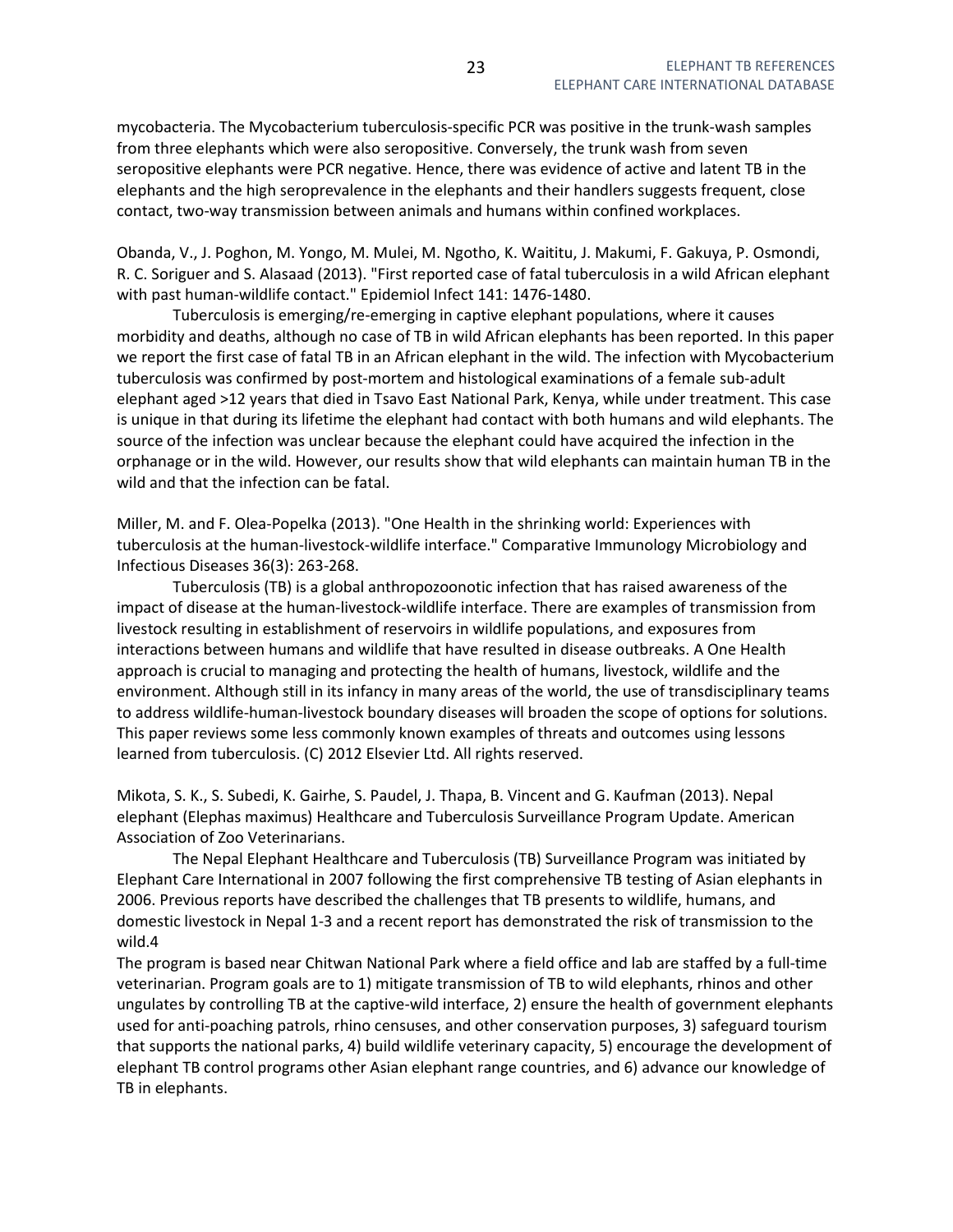Ninety-three percent of the captive population has been tested using the Elephant TB Stat-Pak<sup>®</sup> and / or DPP® Vet TB™ assays.a Over 20 elephants have been treated prophylactically or therapeutically for TB based on serology results, culture, and /or exposure history.

The Program has facilitated multiple research projects, involving students and investigators from Tufts University, Michigan State University, Murdoch University, and the Institute of Agriculture and Animal Science (Nepal).

In 2010 the Ministry of Forestry approved the Elephant Tuberculosis Control and Management Action Plan (2011-2015), the first such plan in Asia. The plan is on-line at www.elephantcare.org.

# ACKNOWLEDGMENTS

The authors would like to acknowledge the support of the Department of National Parks and Wildlife Conservation of the Government of Nepal, Dr. I.P. Dhakal of the Institute of Agriculture and Animal Science for working with us to establish a fellowship for the first TB Program veterinarian, Dr. Shantraj Jnawali for help in transitioning the TB Program to the National Trust for Nature Conservation, Dr. Christy Williams of WWF-Nepal for construction of a segregation site and mahout TB testing, and Konstantin Lyashchenko of Chembio Diagnostics Systems Inc.a for technical support.

We greatly acknowledge the financial support of the U.S Fish and Wildlife Services Asian Elephant Conservation Fund (Awards 98201-8-G571, 96200-9-G222, and 96200-0-G143), the Mazuri Fund, the Walter J. Ernst Memorial Fund, the Abraham Foundation, Buttonwood Park Zoo, Columbus Zoo, Oklahoma City Zoo, Phoenix Zoo, Busch Gardens Tamps, the Humane Society of the United States, and numerous private donors.

Products Mentioned in the Text: aChembio Diagnostic Systems, Inc, Medford, NY, USA 11763.

## LITERATURE CITED

1. Mikota, S.K., G. Kaufman, I.P. Dhakal, and B.D.Pandey. 2009. Tuberculosis in Nepal: elephants, humans, livestock, and wildlife. Proc. Am. Assoc. Zoo Vet. Annual. Conf. Pp. 3-4.

2. Mikota, S.K., M. Miller, G. Dumonceaux, K. Giri, K. Gairhe, K. Hamilton, S. Paudel, K. Lyashchenko, R.S. Larsen, J. Payeur, R. Waters, M.D. Salman, and G. Kaufman, G. 2007. Comparison of four serologic assays and culture to determine tuberculosis infection in captive elephants in Nepal. Proc. Am. Assoc. Zoo Ve.t, Am. Assoc. Wildlife Vet, Am. Zoo and Aquarium Assoc Nutr Adv Group Joint Conf. Pp. 71-72. 3. Mikota, S.K., M. Miller, G. Dumonceaux, K. Giri, K. Gairhe, K. Hamilton, S. Paudel, and B. Vincent. 2006. Elephant tuberculosis diagnosis: implications for elephant management in Asian range countries. Proc. Am. Assoc. Zoo Vet. Annual. Conf. Pp. 142-143.

4. Obanda, V., J. Poghon, M. Yongo, I. Mulei, M. Ngotho, K. Waititu, J. Makumi, F. Gakuya, P. Omondi, R.C. Soriguer, and S. Alasaad. 2013. First report of fatal tuberculosis in a wild African elephant with past human-wildlife contact. Epidemiol. Infect. Pp. 1-5.

Feldman, M., R. Isaza, C. Prins and J. Hernandez (2013). "Point prevalence and incidence of Mycobacterium tuberculosis complex in captive elephants in the United States of America." Veterinary Quarterly 33: 25-29.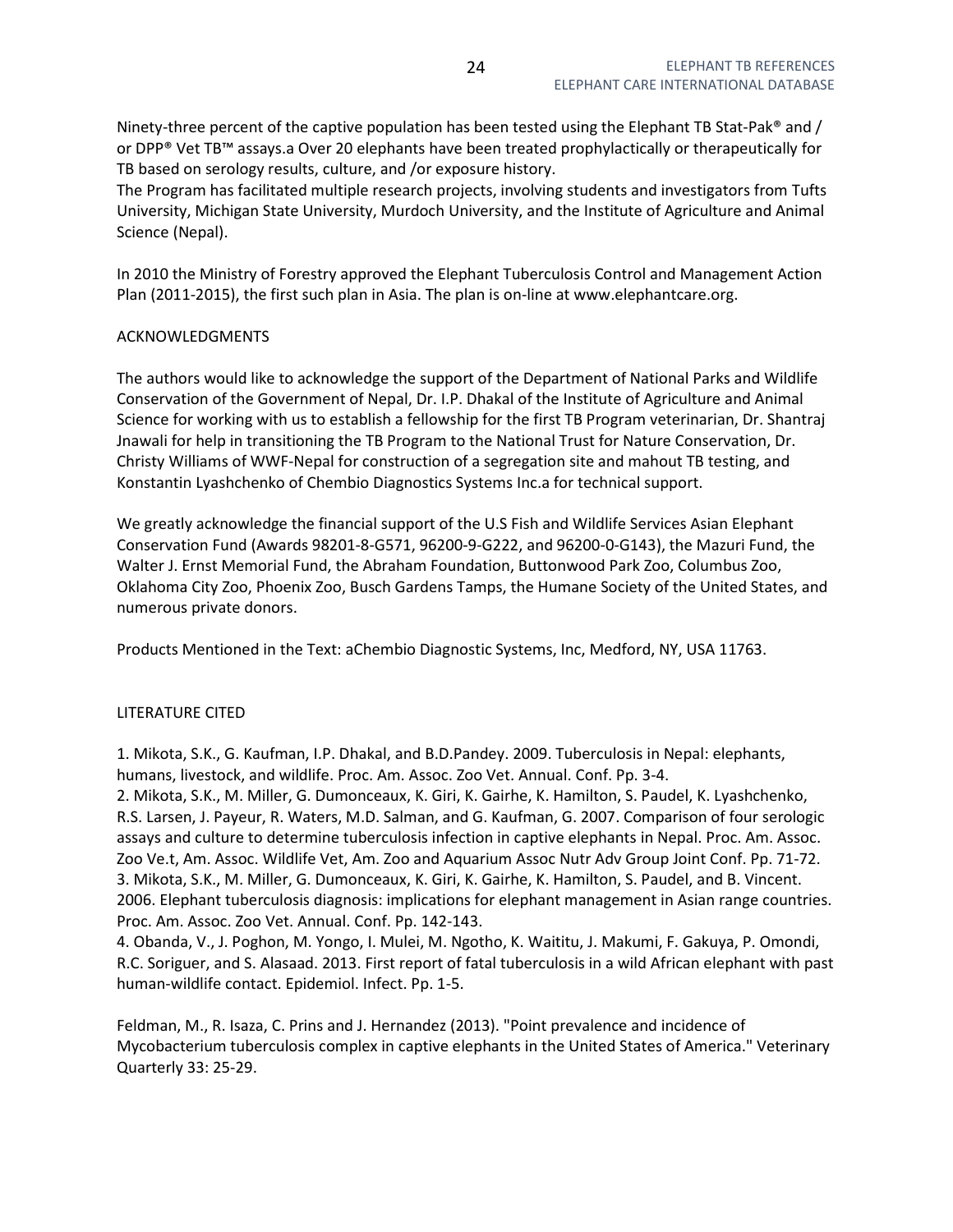Angkawanish, T., D. Morar, P. van Kooten, I. Bontekoning, J. Schreuder, M. Maas, W. Wajjwalku, A. Sirimalaisuwan, A. Michel, E. Tijhaar and V. Rutten (2013). "The elephant interferon gamma assay: a contribution to diagnosis of tuberculosis in elephants." Transbound Emerg Dis 60 Suppl 1: 53-59.

 Mycobacterium tuberculosis (M. tb) has been shown to be the main causative agent of tuberculosis in elephants worldwide. M. tb may be transmitted from infected humans to other species including elephants and vice versa, in case of prolonged intensive contact. An accurate diagnostic approach covering all phases of the infection in elephants is required. As M. tb is an intracellular pathogen and cell-mediated immune (CMI) responses are elicited early after infection, the skin test is the CMI assay of choice in humans and cattle. However, this test is not applicable in elephants. The interferon gamma (IFN-gamma) assay is considered a good alternative for the skin test in general, validated for use in cattle and humans. This study was aimed at development of an IFN-gamma assay applicable for diagnosis of tuberculosis in elephants. Recombinant elephant IFN-gamma (rEpIFNgamma) produced in eukaryotic cells was used to immunize mice and generate the monoclonal antibodies. Hybridomas were screened for IFN-gamma-specific monoclonal antibody production and subcloned, and antibodies were isotyped and affinity purified. Western blot confirmed recognition of the rEpIFN-gamma. The optimal combination of capture and detection antibodies selected was able to detect rEpIFN-gamma in concentrations as low as 1 pg/ml. The assay was shown to be able to detect the native elephant IFN-gamma, elicited in positive-control cultures (pokeweed mitogen (PWM), phorbol myristate acetate plus ionomycin (PMA/I)) of both Asian and African elephant whole-blood cultures (WBC). Preliminary data were generated using WBC from non-infected elephants, a M. tb infection-suspected elephant and a culture-confirmed M. tb-infected elephant. The latter showed measurable production of IFN-gamma after stimulation with ESAT6/CFP10 PPDB and PPDA in concentration ranges as elicited in WBC by Mycobacterium tuberculosis complex (MTBC)-specific antigens in other species. Hence, the IFN-gamma assay presented potential as a diagnostic tool for the detection of elephant tuberculosis. Validation of the assay will require its application in large populations of non-infected and infected elephants.

Verma-Kumar, S., D. Abraham, N. Dendukuri, J. V. Cheeran, R. Sukumar and K. N. Balaji (2012). "Serodiagnosis of tuberculosis in Asian elephants (Elephas maximus) in southern India: a latent class analysis." PLoS ONE 7(11): 1-8.

Lyashchenko, K. P., R. Greenwald, J. Esfandiari, S. Mikota, M. Miller, T. Moller, L. Volgelnest, K. Gairhe, S. Robbe-Austerman, J. Gai and W. R. Waters (2012). "Field application of serodiagnostics to identify elephants with tuberculosis prior to case confirmation by culture." Clinical and Vaccine Immunology 19(8): 1269-1275.

 Three serologic methods for antibody detection in elephant tuberculosis (TB), the multiantigen print immunoassay (MAPIA), ElephantTB STAT-PAK kit, and DPP VetTB test, were evaluated using serial serum samples from 14 captive elephants infected with Mycobacterium tuberculosis in 5 countries. In all cases, serological testing was performed prior to the diagnosis of TB by mycobacterial culture of trunk wash or tissue samples collected at necropsy. All elephants produced antibody responses to M.tuberculosis antigens, with 13/14 recognizing ESAT-6 and/or CFP10 proteins. The findings supported the high serodiagnostic test accuracy in detecting infections months to years before M. tuberculosis could be isolated from elephants. The MAPIA and/or DPP VetTB assay demonstrated the potential for monitoring antimycobacterial therapy and predicting TB relapse in treated elephants when continuously used in the posttreatment period. History of exposure to TB and past treatment information should be taken into consideration for proper interpretation of the antibody test results. Data suggest that the more frequent trunk wash culture testing of seropositive elephants may enhance the efficiency of the TB diagnostic algorithm, leading to earlier treatment with improved outcomes.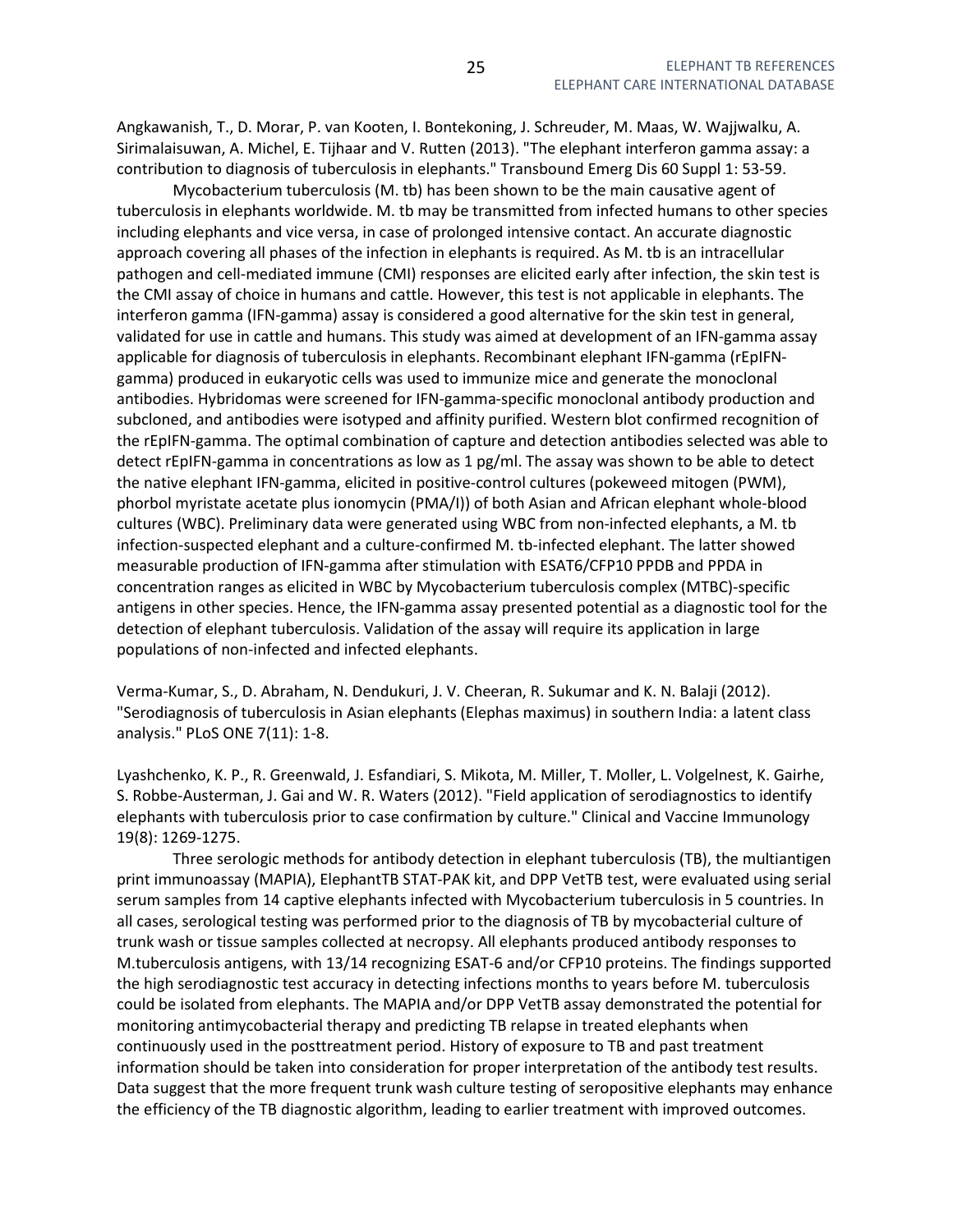Yong, H., C. Go-Eun, B. S. Lee, J. Whang and S. J. Shin (2011). "Disseminated infection due to Mycobacterium avium subsp. avium in an Asian elephant (Elephas maximus." Journal of Zoo and Wildlife Medicine 42(4): 743-746.

Witt, C. J., A. L. Richards, P. M. Masuoka, D. H. Foley, A. L. Buczak, L. A. Musila, J. H. Richardson, M. G. Colacicco-Mayhugh, L. M. Rueda, T. A. Klein, A. Anyamba, J. Small, J. A. Pavlin, M. M. Fukuda, J. Gaydos, K. L. Russell, A.-G. P. S. W. Group, R. C. Wilkerson, R. V. Gibbons, R. G. Jarman, K. S. Myint, B. Pendergast, S. Lewis, J. E. Pinzon, K. Collins, M. Smith, E. Pak, C. Tucker, K. Linthicum, T. Myers, M. Mansour, K. Earhart, H. C. Kim, J. Jiang, D. Schnabel, J. W. Clark, R. C. Sang, E. Kioko, D. C. Abuom, J. P. Grieco, E. E. Richards, S. Tobias, M. R. Kasper, J. M. Montgomery, D. Florin, J. P. Chretien and T. L. Philip (2011). "The AFHSC-Division of GEIS Operations Predictive Surveillance Program: a multidisciplinary approach for the early detection and response to disease outbreaks." BMC Public Health 11 Suppl 2: S10.

 The Armed Forces Health Surveillance Center, Division of Global Emerging Infections Surveillance and Response System Operations (AFHSC-GEIS) initiated a coordinated, multidisciplinary program to link data sets and information derived from eco-climatic remote sensing activities, ecologic niche modeling, arthropod vector, animal disease-host/reservoir, and human disease surveillance for febrile illnesses, into a predictive surveillance program that generates advisories and alerts on emerging infectious disease outbreaks. The program's ultimate goal is pro-active public health practice through pre-event preparedness, prevention and control, and response decision-making and prioritization. This multidisciplinary program is rooted in over 10 years experience in predictive surveillance for Rift Valley fever outbreaks in Eastern Africa. The AFHSC-GEIS Rift Valley fever project is based on the identification and use of disease-emergence critical detection points as reliable signals for increased outbreak risk. The AFHSC-GEIS predictive surveillance program has formalized the Rift Valley fever project into a structured template for extending predictive surveillance capability to other Department of Defense (DoD)-priority vector- and water-borne, and zoonotic diseases and geographic areas. These include leishmaniasis, malaria, and Crimea-Congo and other viral hemorrhagic fevers in Central Asia and Africa, dengue fever in Asia and the Americas, Japanese encephalitis (JE) and chikungunya fever in Asia, and rickettsial and other tick-borne infections in the U.S., Africa and Asia.

Murphree, R., J. V. Warkentin, J. R. Dunn, W. Schaffner and T. F. Jones (2011). "Elephant-to-human transmission of tuberculosis, 2009." Emerg Infect Dis 17(3): 366-371.

 In 2009, the Tennessee Department of Health received reports of 5 tuberculin skin test (TST) conversions among employees of an elephant refuge and isolation of Mycobacterium tuberculosis from a resident elephant. To determine the extent of the outbreak and identify risk factors for TST conversion, we conducted a cohort study and onsite assessment. Risk for conversion was increased for elephant caregivers and administrative employees working in the barn housing the M. tuberculosisinfected elephant or in offices connected to the barn (risk ratio 20.3, 95% confidence interval 2.8- 146.7). Indirect exposure to aerosolized M. tuberculosis and delayed or inadequate infection control practices likely contributed to transmission. The following factors are needed to reduce risk for M. tuberculosis transmission in the captive elephant industry: increased knowledge about M. tuberculosis infection in elephants, improved infection control practices, and specific occupational health programs.

Mikota, S. K. and J. N. Maslow (2011). "Tuberculosis at the human-animal interface: an emerging disease of elephants." Tuberculosis (Edinb) 91(3): 208-211.

 Over the past 15 years, cases of infection with organisms of the Mycobacterium tuberculosis complex have been diagnosed among captive elephants in the United States and worldwide. Outbreak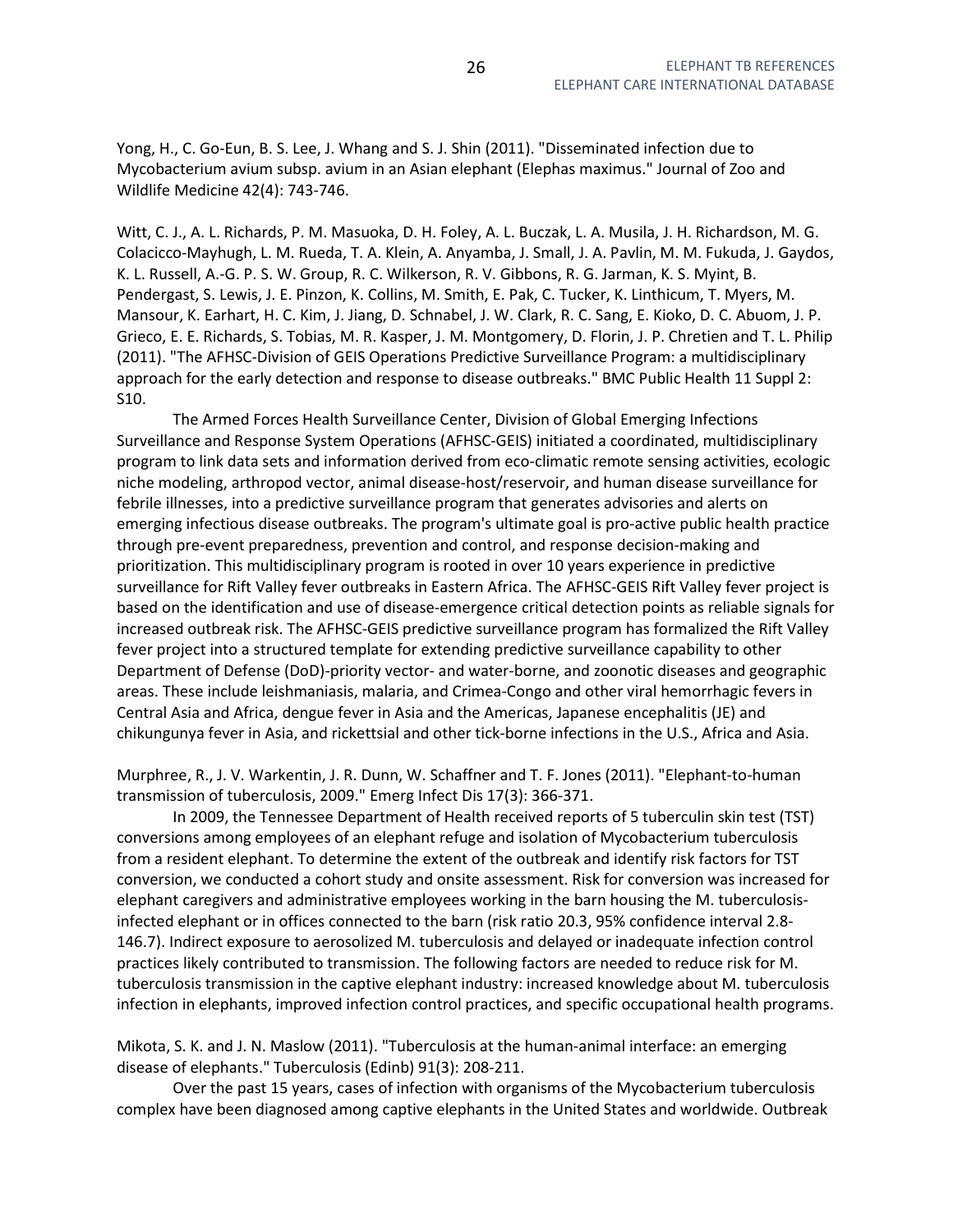investigations have documented that among staff employed at facilities housing infected animals, skin test conversion to purified protein derivative have been documented. Clonal spread among animals in close contact and even inter-species spread between elephant and human has been documented. Detection of actively infected animals relies on samples obtained by trunk wash. Diagnosis has been augmented by the development of a multi-antigen serologic assay with excellent specificity and sensitivity. Treatment regimens are still in development with efficacy largely unknown due to a paucity of both premortem follow-up and necropsy data of treated animals. The epidemiology, diagnosis and treatment of tuberculosis in elephants require additional careful study of clinical data.

Giri, K., G. E. Kaufman and I. P. Dhakal (2011). "The relationship between blood parameter and mycobacterium culture status in captive elephants of Nepal." Nepalese Vet J 30: 1190-1120.

Sang, R., E. Kioko, J. Lutomiah, M. Warigia, C. Ochieng, M. O'Guinn, J. S. Lee, H. Koka, M. Godsey, D. Hoel, H. Hanafi, B. Miller, D. Schnabel, R. F. Breiman and J. Richardson (2010). "Rift Valley fever virus epidemic in Kenya, 2006/2007: the entomologic investigations." Am J Trop Med Hyg 83(2 Suppl): 28- 37.

 In December 2006, Rift Valley fever (RVF) was diagnosed in humans in Garissa Hospital, Kenya and an outbreak reported affecting 11 districts. Entomologic surveillance was performed in four districts to determine the epidemic/epizootic vectors of RVF virus (RVFV). Approximately 297,000 mosquitoes were collected, 164,626 identified to species, 72,058 sorted into 3,003 pools and tested for RVFV by reverse transcription-polymerase chain reaction. Seventy-seven pools representing 10 species tested positive for RVFV, including Aedes mcintoshi/circumluteolus (26 pools), Aedes ochraceus (23 pools), Mansonia uniformis (15 pools); Culex poicilipes, Culex bitaeniorhynchus (3 pools each); Anopheles squamosus, Mansonia africana (2 pools each); Culex quinquefasciatus, Culex univittatus, Aedes pembaensis (1 pool each). Positive Ae. pembaensis, Cx. univittatus, and Cx. bitaeniorhynchus was a first time observation. Species composition, densities, and infection varied among districts supporting hypothesis that different mosquito species serve as epizootic/epidemic vectors of RVFV in diverse ecologies, creating a complex epidemiologic pattern in East Africa.

Michel, A. L., B. Muller and P. D. van Helden (2010). "Mycobacterium bovis at the animal-human interface: A problem of not?" Veterinary Microbiology 140: 371-381.

 Mycobacterium bovis is a pathogen of significant importance in livestock and a wide range of wild animal species worldwide. It is also known to cause tuberculosis disease in humans, a fact which has raised renewed concerns regarding the zoonotic risk for humans, especially those living at the animal-human interface. This review consolidates recent reports in the literature mainly on animal and zoonotic tuberculosis with an emphasis on evolution, epidemiology, treatment and diagnosis. The information presented reveals thefundamental differences in the complexity and level at which the disease affects the economy, ecosystem and human population of regions where animal tuberculosis control is achieved and regions where little or no control is implemented. In conclusion the review suggests that bovine tuberculosis has essentially been reduced to a disease of economic importance in the developed world, while low-income countries are facing a multifaceted impact which potentially affects the health of livestock, humans and ecosystems and which is likely to increase in the presence of debilitating diseases such as HIV/AIDS and other factors which negatively affect human livelihoods.

Landolfi, J. A., S. K. Mikota, J. Chosy, K. P. Lyaschenko, K. Giri, K. Gairhe and K. A. Terio (2010). "Comparison of systemic cytokine levels in Mycobacterium spp seropositive and seronegative Asian elephants (Elephas maximus)." Journal of Zoo and Wildlife Medicine 41(3): 445-455.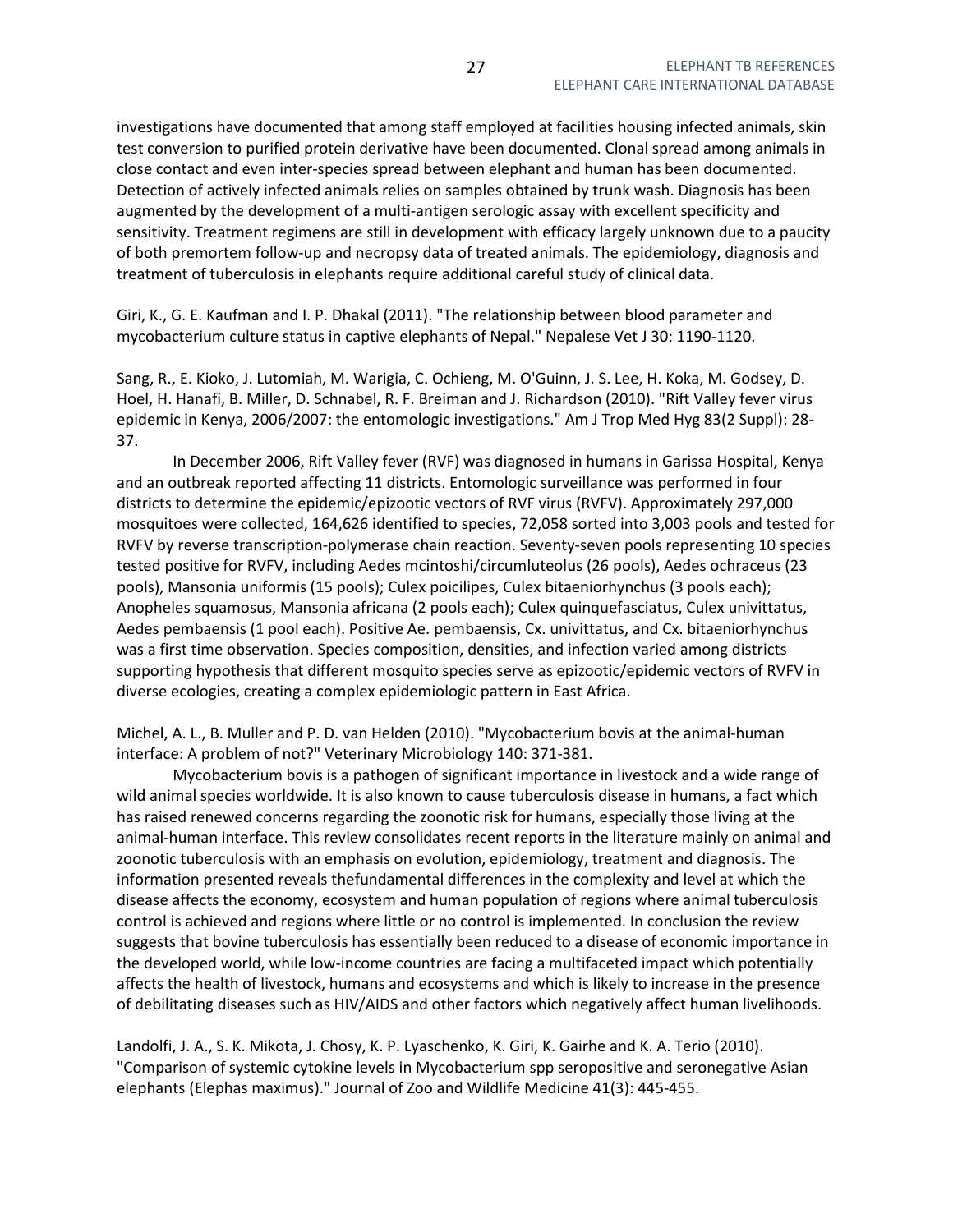Mycobacterium spp. infection is an important health concern for Asian elephant (Elephas maximus) populations worldwide. The disease is of particular concern considering its potential to affect not only the individual animal but also herd and public health. Although elephant tuberculosis susceptibility is poorly understood, immune function alterations are central to disease pathogenesis in other species and probably affect outcome of mycobacterial infections in elephants. Measurement of immune mediator (cytokine) levels within blood samples can provide information regarding immune function that may elucidate disease susceptibility. For this study, mRNA levels of interleukin (IL)-2, IL-4, IL-10, and IL-12; interferon (IFN)-c; tumor necrosis factor (TNF)-a; and transforming growth factor (TGF)-b were measured using elephant-specific, real-time reverse transcriptionpolymerase chain reaction (RT-PCR) assays in RNA-preserved whole blood samples from 106 Asian elephants, 15% of which were Mycobacterium tuberculosis complex seropositive. The Elephant TB STAT-PAKH (Chembio Diagnostics, Inc., Medford, New York 11763, USA), a novel lateral flow antibody detection assay developed for specific use in elephants, was used to determine serologic status for the study. Seropositive animals had higher levels of TNF-a and lower levels of TGF-b than seronegative animals; these differences between groups were statistically significant when levels were analyzed as categorical variables. Trends toward higher levels of IFN-c and IL-4 and slightly lower levels of IL-10 and IL-12 were noted in the seropositive group, although differences between groups were not statistically significant. Presence of other inflammatory conditions was found to be a significant confounding variable in the analysis of the relationship between tuberculosis status and TNF-a levels, necessitating its inclusion in statistical models. Age and sex were not found to significantly affect the relationship between tuberculosis status and any of the cytokines measured. Interleukin-2 levels were below the sensitivity of the realtime RT-PCR assay irrespective of tuberculosis status. These findings provide a foundation for future research intothe immunopathogenesis of elephant tuberculosis.

Ireton, G. C., R. Greenwald, H. Liang, J. Esfandiari, K. P. Lyashchenko and S. G. Reed (2010). "Identification of Mycobacterium tuberculosis antigens of high serodiagnostic value." Clinical and Vaccine Immunology 17(10): 1539-1547.

 Tuberculosis (TB) is a chronic infectious disease caused by Mycobacterium tuberculosis, with several million new cases detected each year. Current methods of diagnosis are time-consuming and/or expensive or have a low level of accuracy. Therefore, new diagnostics are urgently needed to address the global tuberculosis burden and to improve control programs. Serological assays remain attractive for use in resource-limited settings because they are simple, rapid, and inexpensive and offer the possibility of detecting cases often missed by routine sputum smear microscopy. The aim of this study was to identify M. tuberculosis seroreactive antigens from a panel of 103 recombinant proteins selected as diagnostic candidates. Initial library screening by protein array analysis and enzyme-linked immunosorbent assay (ELISA) identified 42 antigens with serodiagnostic potential. Among these, 25 were novel proteins. The reactive antigens demonstrated various individual sensitivities, ranging from 12% to 78% (specificities, 76 to 100%). When the antigens were analyzed in combinations, up to 93% of antibody responders could be identified among the TB patients. Selected seroreactive proteins were used to design 3 new polyepitope fusion proteins. Characterization of these antigens by multiantigen print immunoassay (MAPIA) revealed that the vast majority of the TB patients (90%) produced antibody responses. The results confirmed that due to the remarkable variation in immune recognition patterns, an optimal multiantigen cocktail should be designed to cover the heterogeneity of antibody responses and thus achieve the highest possible test sensitivity. Copyright © 2010, American Society for Microbiology. All Rights Reserved.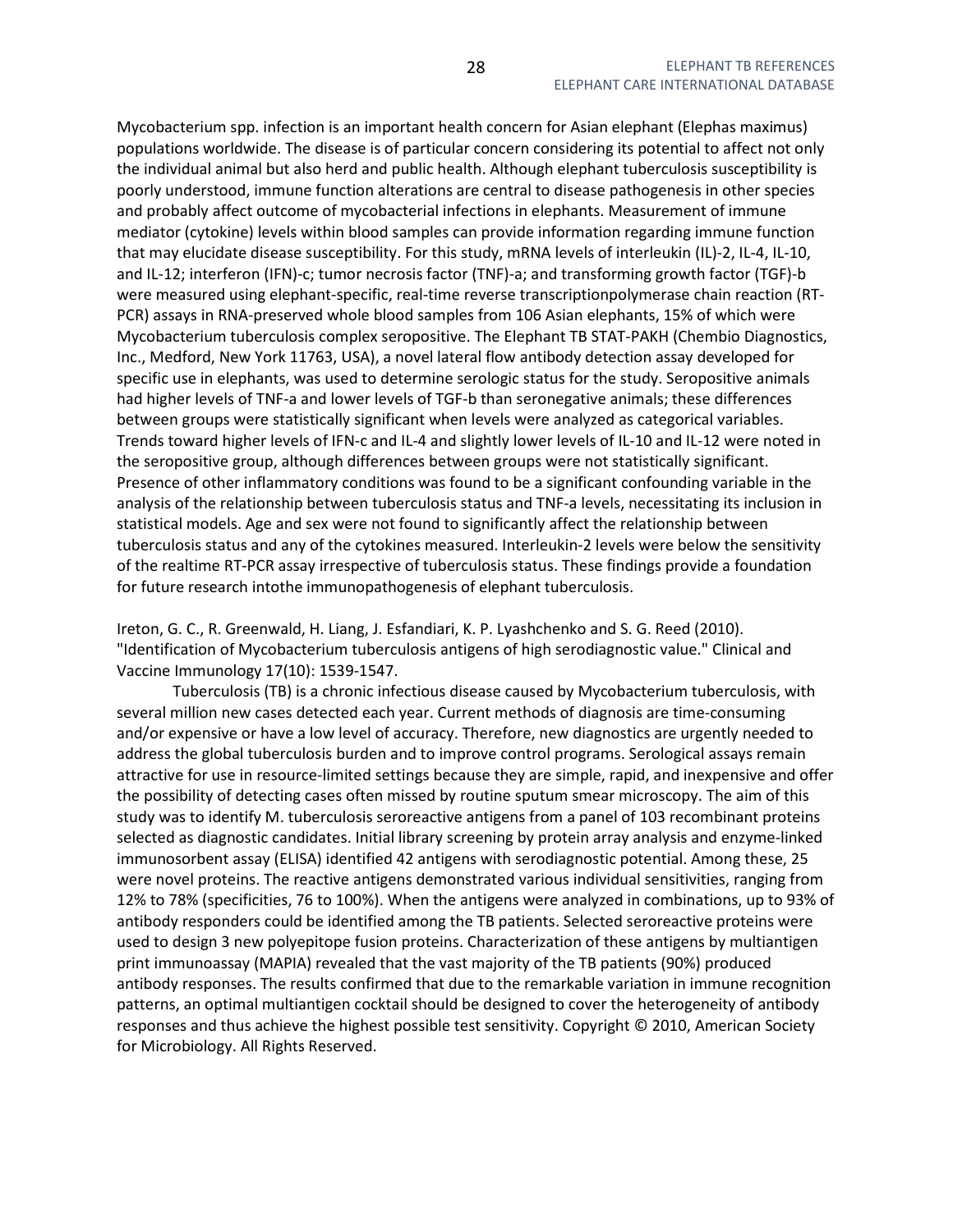Angkawanish, T., W. Wajjwalku, A. Sirimalaisuwan, S. Mahasawangkul, T. Kaewsakhorn, K. Boonsri and V. P. M. G. Rutten (2010). "Mycobacterium tuberculosis infection of domesticated Asian elephants, Thailand." Emerg Infect Dis 16(12): 1949-1951.

Alexander, K. A., P. N. Laver, A. L. Michel, M. Williams, P. D. van Helden, R. M. Warren and N. C. G. van Pittius (2010). "Novel mycobacterium tuberculosis complex pathogen, M. Mungi." Emerging Infectious Diseases 16(8): 1296-1299.

 Seven outbreaks involving increasing numbers of banded mongoose troops and high death rates have been documented. We identified a Mycobacterium tuberculosis complex pathogen, M. mungi sp. nov., as the causative agent among banded mongooses that live near humans in Chobe District, Botswana. Host spectrum and transmission dynamics remain unknown.

Mikota, S. K., G. Kaufman, I. P. Dhakal and B. D. Pandey (2009). Tuberculosis in Nepal: Elephants, Humans, Livestock, and Wildlife. Proceedings of the American Association of Zoo Veterinarians.

 Tuberculosis (TB) is endemic among humans in Nepal. Almost 50% of the > 28 million population are infected and up to 90,000 are active cases (http://www.who-int/infnew/tuber4.htm). Direct observed therapy short-course (DOTS) was instituted in 1996 and now reaches 75% of the population. Implementation of DOTS nation-wide is hampered by the logistics of reaching and servicing remote hill areas. Between 5,000 and 7,000 people die every

year despite DOTS therapy; some of these deaths may be due to multidrug-resistant (MDR) or extensively drug- resistant (XDR) TB. Four drug resistance surveys have been carried out since 2005. MDR-TB rates of 2.9% (1.8%-3.2%) among new cases and 11.7% (7.1%-18.3%) among re-treatment cases were reported at the end of the fourth survey

(http://www.searo.who.int/en/Section10/Section2097/Section2100\_14801.htm).

Nepal has a mixed farming system, including over four million buffaloes and almost seven million cattle. Sporadic studies have identified a TB prevalence of 0-24% among cattle and 4.5 to 41% among buffalo. In a recent study Mycobacterium bovis (M. bovis) was isolated from 17% of buffalo and 16% of cattle positive on the single intradermal cervical test.1 There is no formal TB surveillance or control program for cattle or buffalo in Nepal. Although the World Health

Organization recommends test and slaughter to eliminate bovine TB, Nepal is predominantly Hindu and the slaughter of cattle is forbidden.

The prevalence of M. bovis (BTB) infection in humans is unknown as TB diagnostic laboratories in Nepal (as in many countries) report positive culture results as "M. tuberculosis complex" but do not speciate. Risks of TB / BTB transmission from livestock to people exist through direct contact by farmers and slaughterhouse workers and consumption of contaminated meat and unpasteurized milk. Buffalo meat comprises over 64% of the total meat consumed in Nepal. In one study, tuberculosis was diagnosed in 14% of slaughtered buffaloes.2 Intensive livestock production is rare, and human beings live in close association with their farm animals providing increased opportunities for exposure.

Captive elephants in Nepal are cared for by humans, bred by wild elephant bulls, and graze with domestic livestock. Government-owned elephants patrol the Chitwan National Park (and other protected areas) and are essential for rhino counts and other conservation programs. Privately owned elephants used for safaris in the parks generate tourist dollars that support conservation and local businesses.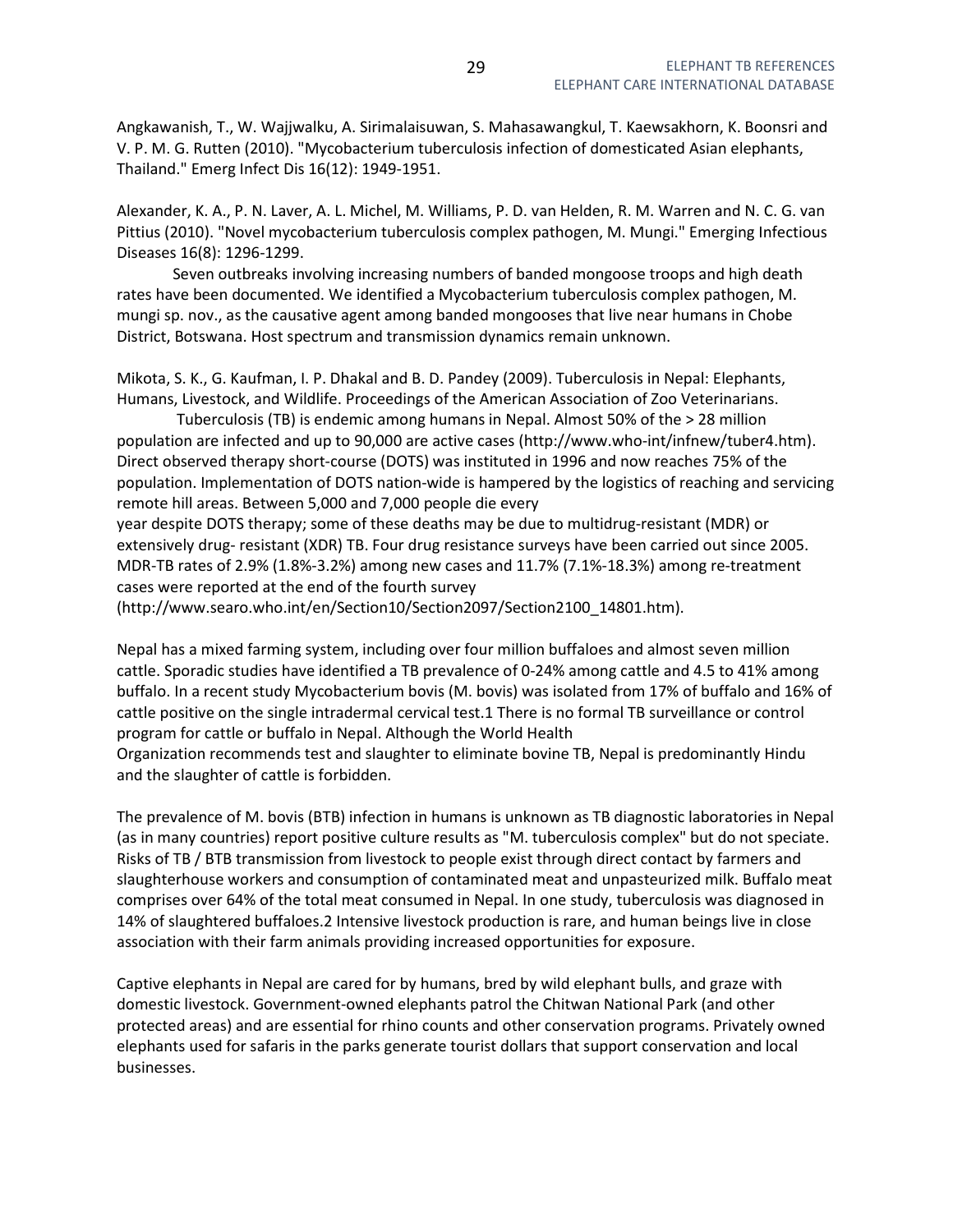TB has not yet been diagnosed in wild elephants, rhinos, or other wild mammals in Nepal but poses a significant threat. Controlling TB at the captive elephant interface may decrease transmission to the wild where it would be difficult if not impossible to control. An elephant TB surveillance program was initiated in Nepal in 2006 following the postmortem diagnosis of TB in several captive elephants. To date, 164 captive elephants (79% of the population) have been tested using the ElephantTB STAT-PAK Assay® (Chembio Diagnostic Systems, Inc., 3661 Horseblock Road, Medford, NY 11763, USA). Nineteen elephants are

receiving treatment for TB; one elephant has completed treatment, and one old elephant is under permanent quarantine. Culture-confirmation of TB infection has been unrewarding due to 1) difficulty in performing the trunk wash procedure, 2) sample contamination, and 3) limited laboratory capacity to process elephant samples. Investigation of alternative direct methods for diagnosis are being pursued.3 TB has not been detected in currently employed elephant caretakers tested by the public health system.

Tuberculosis will be a main focus of the newly established One Health-Nepal, spearheaded by the National Trust for Nature Conservation (a Nepal NGO) and the Zoological Society of London. Elephant Care International, the Cummings School of Veterinary Medicine at Tufts University, and the Institute of Agriculture and Animal Science are among the organizations that will collaborate to address crossspecies TB issues in Nepal.

## ACKNOWLEDGMENTS

The authors gratefully acknowledge the support of the Department of National Parks and Wildlife Conservation, Government of Nepal, and the following partners: National Trust for Nature Conservation, WWF-Nepal, and the Zoological Society of London.

## LITERATURE CITED

1. Chandra, V., Y. Morita, M. Dhakal, B. Besnet, T.Sato, A.Nagai, M. Kato, K. Kozawa, S. Yamamoto, and H. Kimura. 2007. Isolation of Mycobacterium spp. from milking buffaloes and cattle in Nepal. J. Vet. Med. Sci. 69(8): 819-825.

2. Joshi, D.D. 1986. Epidemiological situation of tuberculosis in Nepal. J. Inst. Med. 5: 115-128. 3. Wilson, T., D. Akiyoshi, S. Desai, M. Bhandar, S. Paudel, P. Manandhar, S. Manandhar, S. Mikota, J. Mukherjee, and G. Kaufman. 2008. Development of a PCR diagnostic technique for differentiation of Mycobacterium species in elephant trunk wash samples in Nepal. Poster AAZV Annual Conference, Los Angeles, October 12-17, 2008

Mikota, S. K. (2009). Stress, Disease, and Tuberculosis in Elephants. An Elephant in the Room. D. L. Forthman, L. F. Kane, D. Hancocks and P. F. Waldau. North Grafton, Center for Animals and Publci Policy, Cummings School of Veterinary Medicine, Tufts University: 74-84.

Michel, A. L., M. L. Coetzee, D. F. Keet, L. Mare, R. Warren, D. Cooper, R. G. Bengis, K. Kremer and P. van Helden (2009). "Molecular epidemiology of Mycobacterium bovis isolates from free-ranging wildlife in South African game reserves." Vet Microbiol 133: 335-343.

 Bovine tuberculosis is endemic in African buffalo and a number of other wildlife species in the Kruger National Park (KNP) and Hluhluwe-iMfolozi Park (HiP) in South Africa. It was thought that the infection had been introduced into the KNP ecosystem through direct contact between cattle and buffalo, a hypothesis which was confirmed in this study by IS6110 and PGRS restriction fragment length polymorphism (RFLP) typing. The molecular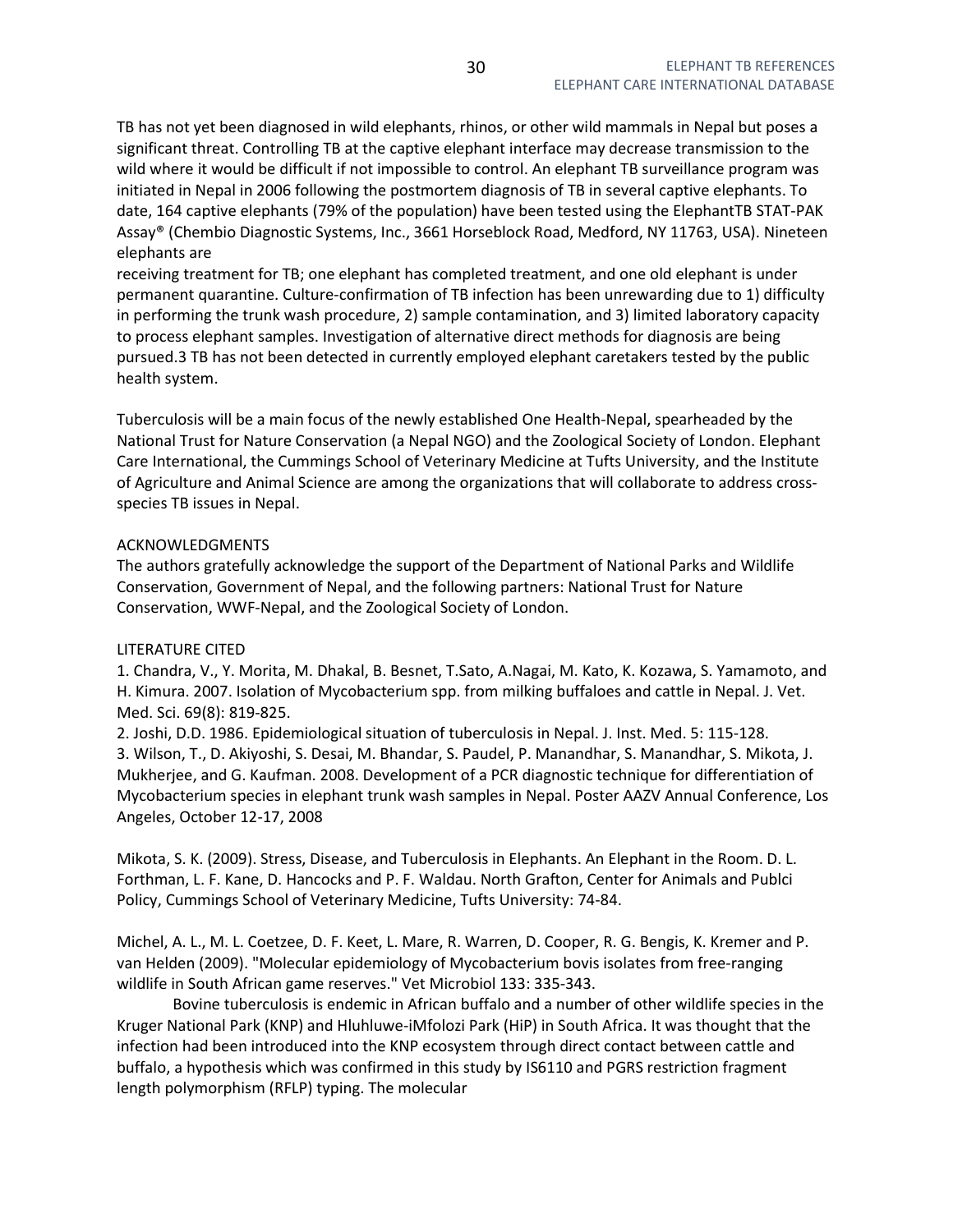characterisation of 189 Mycobacterium bovis isolates from nine wildlife species in the HiP, including three smaller associated parks, and the Kruger National Park with adjacent areas showed that the respective epidemics were each caused by an infiltration of a single M.bovis genotype. The two M. bovis strains had different genetic profiles, as demonstrated by hybridisation with the IS6110 and PGRS RFLP probes, as well as with regard to evidence of

evolutionary changes to the IS profile. While the M. bovis type in HiP was transmitted between buffaloes and to at least baboon, bushpig and lion without obvious genetic changes in the RFLP patterns, in the KNP a dominant strain was represented in 73% of the M. bovis isolates, whilst the remaining 27% were variants of this strain. No species-specific variants were observed, except for one IS6110 type which was found only in a group of five epidemiologically related greater kudu. This finding was attributed to species-specific behaviour patterns rather than an advanced host-pathogen interaction.

Greenwald, R., O. Lyashchenko, J. Esfandiari, M. Miller, S. Mikota, J. H. Olsen, R. Ball, G. Dumonceaux, D. Schmitt, T. Moller, J. B. Payeur, B. Harris, D. Sofranko, W. R. Waters and K. P. Lyashchenko (2009). "Highly accurate antibody assays for early and rapid detection of tuberculosis in African and Asian elephants." Clin Vaccine Immunol 16(5): 605-612.

 Tuberculosis (TB) in elephants is a reemerging zoonotic disease caused primarily by Mycobacterium tuberculosis. Current methods for screening and diagnosis rely on trunk wash culture, which has serious limitations due to low test sensitivity, slow turnaround time, and variable sample quality. Innovative and more efficient diagnostic tools are urgently needed. We describe three novel serologic techniques, the ElephantTB Stat-Pak kit, multiantigen print immunoassay, and dual-path platform VetTB test, for rapid antibody detection in elephants. The study was performed with serum samples from 236 captive African and Asian elephants from 53 different locations in the United States and Europe. The elephants were divided into three groups based on disease status and history of exposure: (i) 26 animals with culture-confirmed TB due to M. tuberculosis or Mycobacterium bovis, (ii) 63 exposed elephants from known-infected herds that had never produced a culture-positive result from trunk wash samples, and (iii) 147 elephants without clinical symptoms suggestive of TB, with consistently negative trunk wash culture results, and with no history of potential exposure to TB in the past 5 years. Elephants with culture-confirmed TB and a proportion of exposed but trunk wash culturenegative elephants produced robust antibody responses to multiple antigens of M. tuberculosis, with seroconversions detectable years before TB-positive cultures were obtained from trunk wash specimens. ESAT-6 and CFP10 proteins were immunodominant antigens recognized by elephant antibodies during disease. The serologic assays demonstrated 100% sensitivity and 95 to 100% specificity. Rapid and accurate antibody tests to identify infected elephants will likely allow earlier and more efficient treatment, thus limiting transmission of infection to other susceptible animals and to humans

Chambers, M. A. (2009). "Review of the diagnosis and study of tuberculosis in non-bovine wildlife species using immunological methods." Transboundary and Emerging Diseases 56: 215-227.

Mikota, S. K. (2008). "Review of tuberculosis in captive elephants and implications for wild populations." Gajah 28: 8-18.

Abraham, D. and J. Davis (2008). "Revised trunk wash collection procedure for captive elephants in a range country setting." Gajah 28: 53-54.

(2008) Guidelines for the control of tuberculosis in elephants.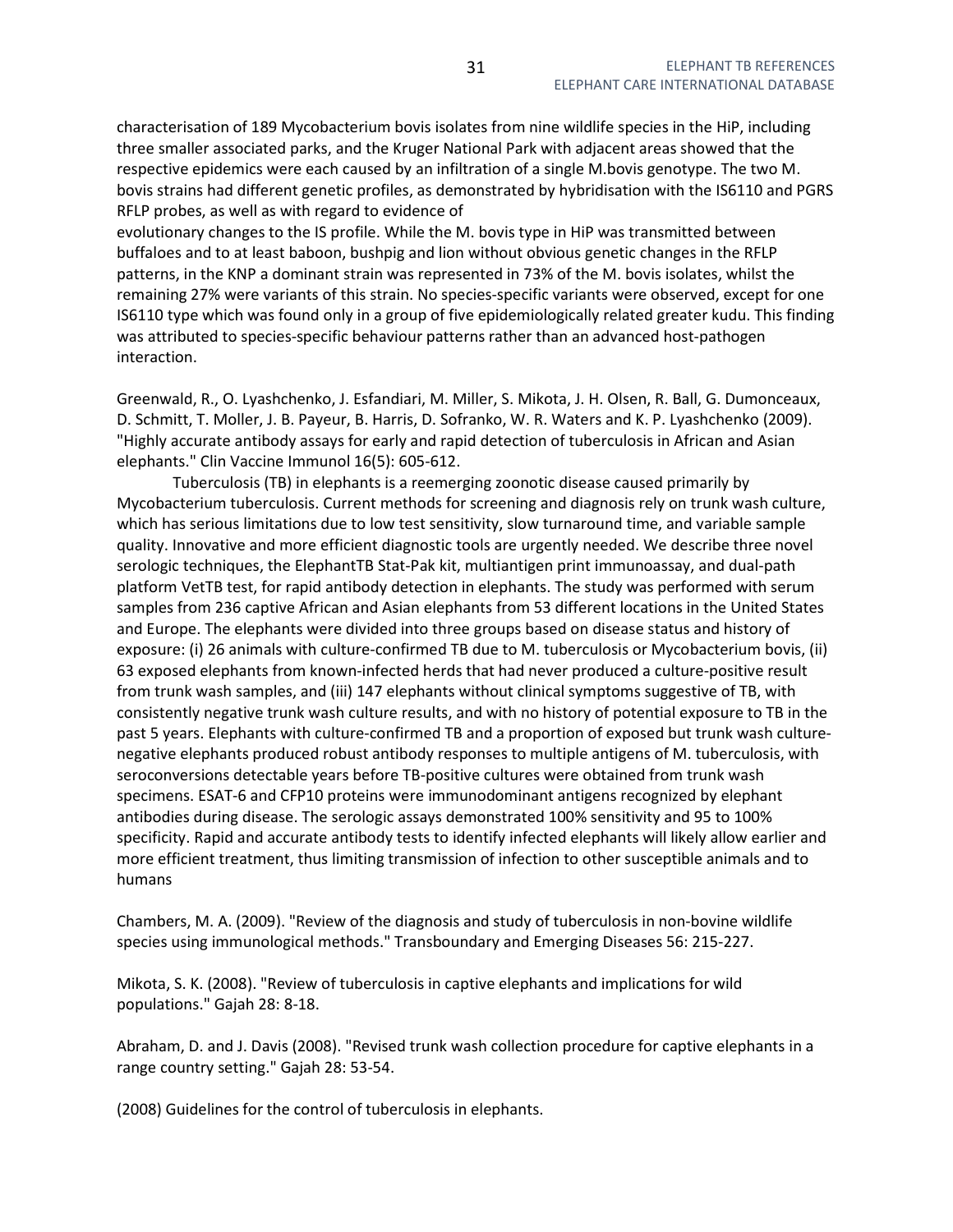Une, Y. and T. Mori (2007). "Tuberculosis as a zoonosis from a veterinary perspective." Comp Immunol Microbiol Infect Dis 30: 415-425.

 Tuberculosis is an important disease among many zoonoses, because both Mycobacterium tuberculosis and Mycobacterium bovis, which are the major causes of tuberculosis, are highly pathogenic, infect many animal species and thus are likely to be the source of infection in humans. In particular, monkeys are highly susceptible to these bacteria and are important spreaders. Recently, two outbreaks of M. tuberculosis occurred in four different kinds of monkeys and humans were also infected with the disease in Japan. In zoos, tuberculosis was reported not only in monkeys, but also in several different kinds of animals, including elephants. Pets such as dogs and cats are believed to be generally less susceptible to M. tuberculosis, but in this article we introduce a case of infection from man to dog by close contact. Japan is one of the few countries that have been able to control M. bovis infection. In other countries, however, cases of bovine tuberculosis and human M. bovis infection have been reported, and thus further attention is still required in the future.

Mikota, S. K., M. Miller, G. Dumonceaux, K. Giri, K. Gairhe, K. Hamilton, S. Paudel, K. Lyashchenko, R. S. Larsen, J. Payeur, R. Waters, M. D. Salman and G. Kaufman (2007). Comparison of four serological tests and culture to determine tuberculosis infection in captive elephants in Nepal. Proceedings AAZV,AAWV,AZA/NAG Joint Conference.

Hamilton, K., S. K. Mikota, M. Miller, G. Dumonceaux, K. Giri, K. Gairhe, S. Paudel and G. Kaufman (2007). Evaluation of blood chemistry values for possible relationship to tuberculosis infection status in captive elephants in (Elephas maximus) Nepal. Proceedings AAZV,AAWV,AZA/NAG Joint Conference.

 One hundred fifteen captive elephants (Elephas maximus) were examined in Nepal as part of a tuberculosis (TB) survey in January 2006. Blood chemistry analysis was performed at Disney's Animal Kingdom laboratory (USA). Trunk wash cultures were performed both in Nepal and in the USA, and serologic TB tests were performed in the USA. Based on culture and serology results, the elephants were grouped as follows: Group 1 (high risk, suggestive or confirmatory for TB infection) and Group 2 (low risk, equivocal or negative for TB infection). Within these groups, subgroups were created based on specific tests results. Blood chemistry results were analyzed to reveal any relationships between these values and TB infection status. Student t-tests were performed on each value between Groups 1 and 2. The only significant difference was a higher BUN/creatinine ratio (p=0.047) in Group 1. ANOVA analysis was performed on each value between the various groups. Significant differences were found in the albumin level (p=0.015) within the Group 1 subgroups and in the albumin level (p=0.002), alpha globulin 1 level (p=0.030), and A/G ratio (p=0.012) within the Group 2 subgroups.

This study did not reveal an association between certain chemistry values and TB infection. However, this may be due to a variety of age, reproductive statuses, stages of infections, and other possible medical conditions. Future testing of this population will help better define the TB infection status of elephants and may provide additional information to more precisely determine any association between blood chemistry values and tuberculosis infection in Nepal elephants.

## ACKNOWLEDGMENTS

The authors gratefully acknowledge the cooperation of the Nepal Department of National Parks and Wildlife Conservation, support from the Abraham Foundation, the Mazuri Fund, the Walter J. Ernst Memorial Fund, the American Veterinary Medical Foundation, and the Dodge Foundation, and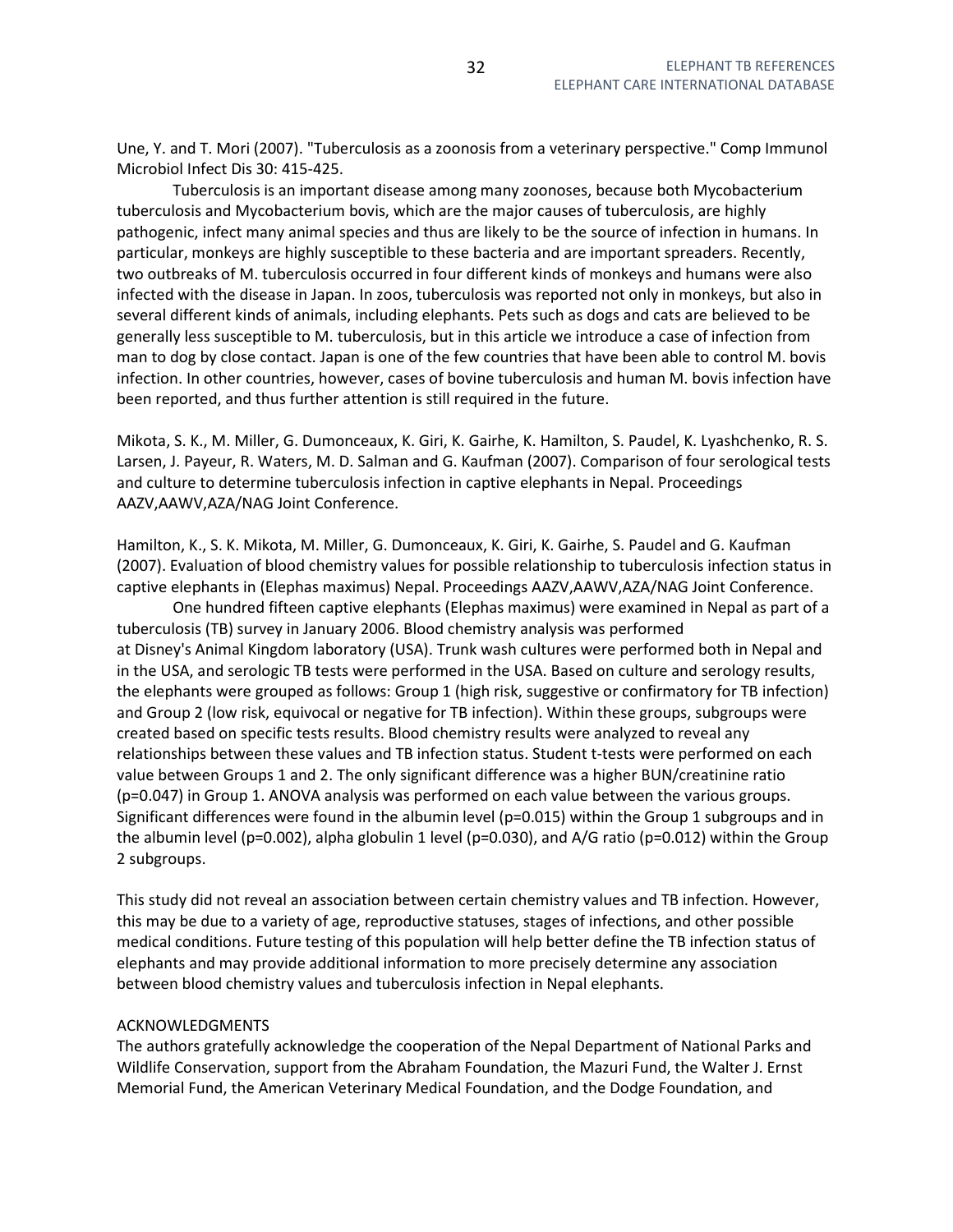research contributions from Konstantin Lyashchenko, Dr. Scott Larsen, Dr. Janet Payeur, and Dr. Ray Waters.

Rothschild, B. M. and L. D. Martin (2006). "Did ice-age bovids spread tuberculosis?" Naturwissenschaften 93: 565-569.

 Pathognomonic metacarpal undermining is a skeletal pathology that has been associated with Mycobacterium tuberculosis in bovids. Postcranial artiodactyl, perissodactyl, and carnivore skeletons were examined in major university and museum collections of North America and Europe for evidence of this and other pathology potentially attributable to tuberculosis. Among nonproboscidean mammals from pre-Holocene North America, bone lesions indicative of tuberculosis were restricted to immigrant bovids from Eurasia. No bone lesions compatible

with diagnosis of tuberculosis were found in large samples of other pre-Holocene (164 Oligocene, 397 Miocene, and 1,041 Plio-Pleistocene) North American mammals, including

114 antilocaprids. Given the unchanged frequency of bovid tubercular disease during the Pleistocene, it appears that most did not die from the disease but actually reached an

accommodation with it (as did the mastodon) (Rothschild and Laub 2006). Thus, they were sufficiently long-lived to assure greater spread of the disease. The relationships of the

proboscidean examples need further study, but present evidence suggests a Holarctic spread of tuberculosis during the Pleistocene, with bovids acting as vectors. While the role of other animals in the transmission of tuberculosis could be considered, the unique accommodation achieved by bovids and mastodons makes them the likely "culprits" in its spread.

Rothschild, B. M. and R. Laub (2006). "Hyperdisease in the late Pleistocene:validation of an early 20th century hypothesis." Naturwissenschaften 93: 557-564.

Peloquin, C. A., J. N. Maslow, S. K. Mikota, A. Forrest, F. Dunker, R. Isaza, L. R. Peddie, J. Peddie and M. Zhu (2006). "Dose selection and pharmacokinetics of rifampin in elephants for the treatment of tuberculosis." Journal of Veterinary Pharmacology and Therapeutics 29(6): 581-585.

Moller, T., B. O. Roken, S. S. Lewerin and K. Lyashchenko (2006). "The elephant Rapid Test (RT) the future diagnostic test for TB (M. tuberculosis) in elephants? Call for a validation study in Europe." Proceedings International Elephant Conservation and Research Symposium: 119-124.

Mikota, S. K., M. Miller, G. Dumonceaux, K. Giri, K. Gairhe, K. Hamilton, S. Paudel and B. Vincent (2006). Elephant tuberculosis diagnosis: implications for elephant management in Asian range countries. 2006 Proceedings American Association of Zoo Veterinarians.

 Serologic tests including the ELISA, MAPIA (Multi-Antigen Print Immunoassay), and a rapid test, VetTB StatPak® (Chembio Diagnostic Systems, Inc., Medford, New York 11763 USA) have recently been developed and show great promise for the diagnosis of tuberculosis (TB) in elephants. These serologic tests detect antibodies to antigens of Mycobacterium tuberculosis complex organisms and in some cases have detected infection years in advance of active disease and mycobacterial shedding. The diagnosis of active TB (by culture) or serologic conversion presents management challenges for captive elephants in Asian range countries. Of the 2 billion humans world-wide infected with TB, fewer than 10% will develop active disease. This figure is unknown for elephants. The identification and management of infected elephants has ramifications for elephants and humans alike and issues such as public health and tourism may be impacted. TB is endemic among humans in Asia and where there is intermingling of elephants and humans, both species may act as reservoirs for disease transmission. The various situations in which elephants are kept in Asia (government-owned, privately-owned,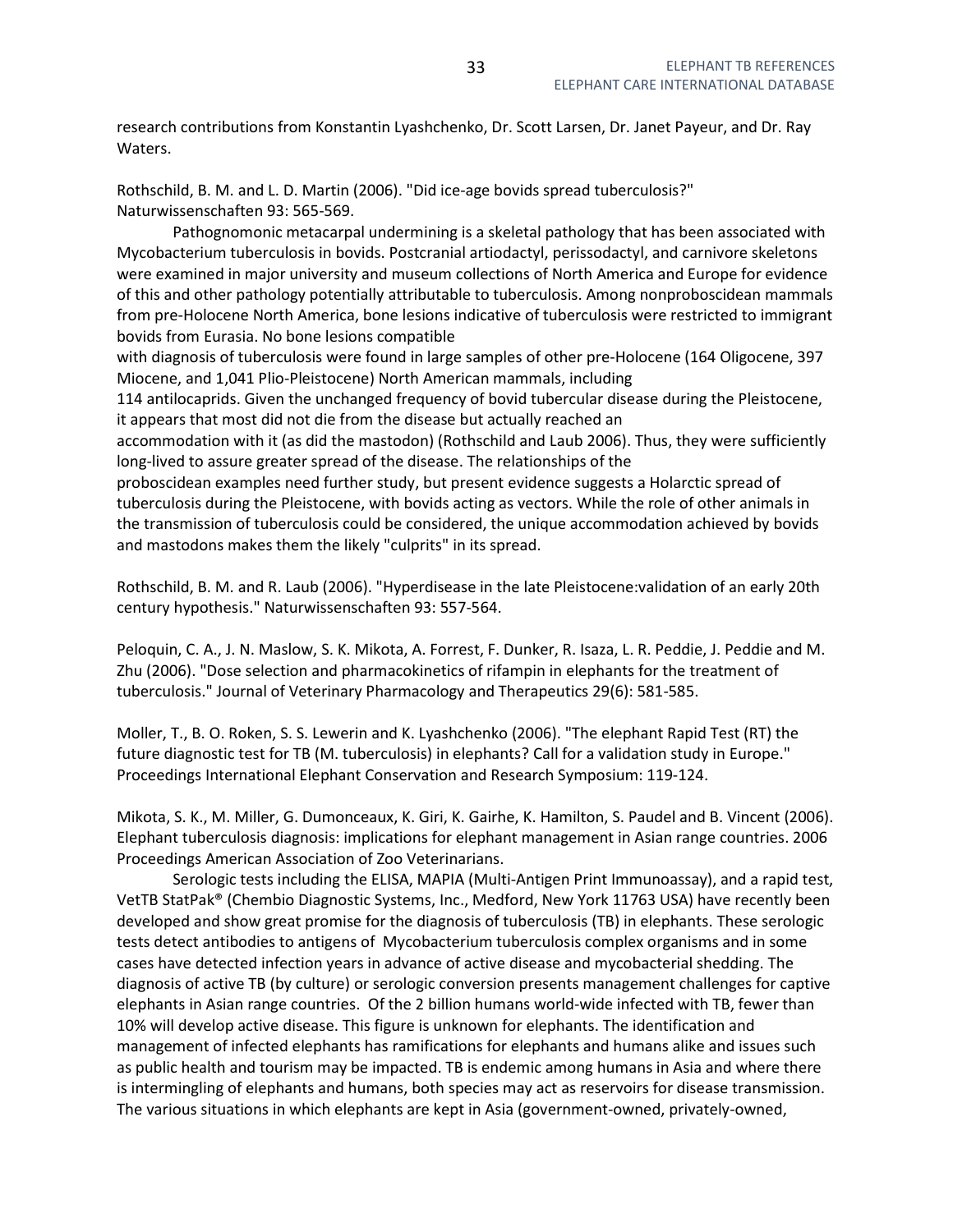festivals, temples, zoos, etc.) make it difficult to develop a management strategy that will address all circumstances. Other concerns are the cost of treatment for an elephant ( $\approx$  \$50,000 USD) and appropriate monitoring in resource-poor countries. The authors have recently undertaken the screening of 120 elephants in Nepal to further evaluate the above-mentioned (and other) diagnostic tests. To our knowledge, this is the first organized, large-scale initiative to screen Asian elephants within a range country. Preliminary discussions regarding the management of both culture and serologically positive government-owned and privately-owned elephants in Nepal have been initiated and may serve as a starting point for other countries as more elephants are screened within Asia. Basic options for active (culturepositive) cases include (1) treatment, (2) segregation or (3) euthanasia. Options for latent disease (culture-negative, serologically positive) cases include (1) treatment, (2) segregation and monitoring for active disease and (3) euthanasia. The particular ownership/husbandry system, available resources and cultural constraints may dictate final management choices in range countries.

Mikota, S. K., G. Dumonceaux, M. Miller, K. Gairhe, K. Giri, J. V. Cheeran, D. Abraham, K. Lyashchenko, S. Larsen, J. Payeur, R. Waters, G. Kaufman and \ (2006). "Tuberculosis in elephants: An update on diagnosis and treatment; implications for control in range countries." Proceedings International Elephant Conservation and Research Symposium: 109-118.

Michel, A. L., R. G. Bengis, D. F. Keet, M. Hofmeyr, L. M. de Klerk, P. C. Cross, A. E. Jolles, D. Cooper, I. J. Whyte, P. Buss and J. Godfroid (2006). "Wildlife tuberculosis in South African conservation areas:Implications and challenges." Veterinary Microbiology 112: 91-100.

 Tuberculosis, caused by Mycobacterium bovis, was first diagnosed in African buffalo in South Africa's Kruger National Park in 1990. Over the past 15 years the disease has spread northwards leaving only the most northern buffalo herds unaffected. Evidence suggests that 10 other small and large mammalian species, including large predators, are spillover hosts. Wildlife tuberculosis has also been diagnosed in several adjacent private game reserves and in the Hluhluwe-iMfolozi Park, the third largest game reserve in South Africa. The tuberculosis epidemic has a number of implications, for which the full effect of some might only be seen in the longterm. Potential negative long-term effects on the population dynamics of certain social animal species and the direct threat for the survival of endangered species pose particular problems for wildlife conservationists. On the other hand, the risk of spillover infection to neighboring communal cattle raises concerns about human health at the wildlife-livestock-human interface, not only along the western boundary of Kruger National Park, but also with regards to the joint development of the Greater Limpopo Transfrontier Conservation Area with Zimbabwe and Mozambique. From an economic point of view, wildlife tuberculosis has resulted in national and international trade restrictions for affected species. The lack of diagnostic tools for most species and the absence of an effective vaccine make it currently impossible to contain and control this disease within an infected free-ranging ecosystem. Veterinary researchers and policy-makers have recognized the need to intensify research on this disease and the need to develop tools for control, initially targeting buffalo and lion.

Lyashchenko, K. P., R. Greenwald, J. Esfandiari, J. H. Olsen, R. Ball, G. Dumonceaux, F. Dunker, C. Buckley, M. Richard, S. Murray, J. B. Payeur, P. Andersen, J. M. Pollock, S. Mikota, M. Miller, D. Sofranko and W. R. Waters (2006). "Tuberculosis in elephants: antibody responses to defined antigens of Mycobacterium tuberculosis, potential for early diagnosis, and monitoring of treatment." Clin. Vaccine Immunol 13(7): 722-732.

 Tuberculosis (TB) in elephants is a re-emerging zoonotic disease caused primarily by Mycobacterium tuberculosis. Current diagnosis relies on trunk wash culture, the only officially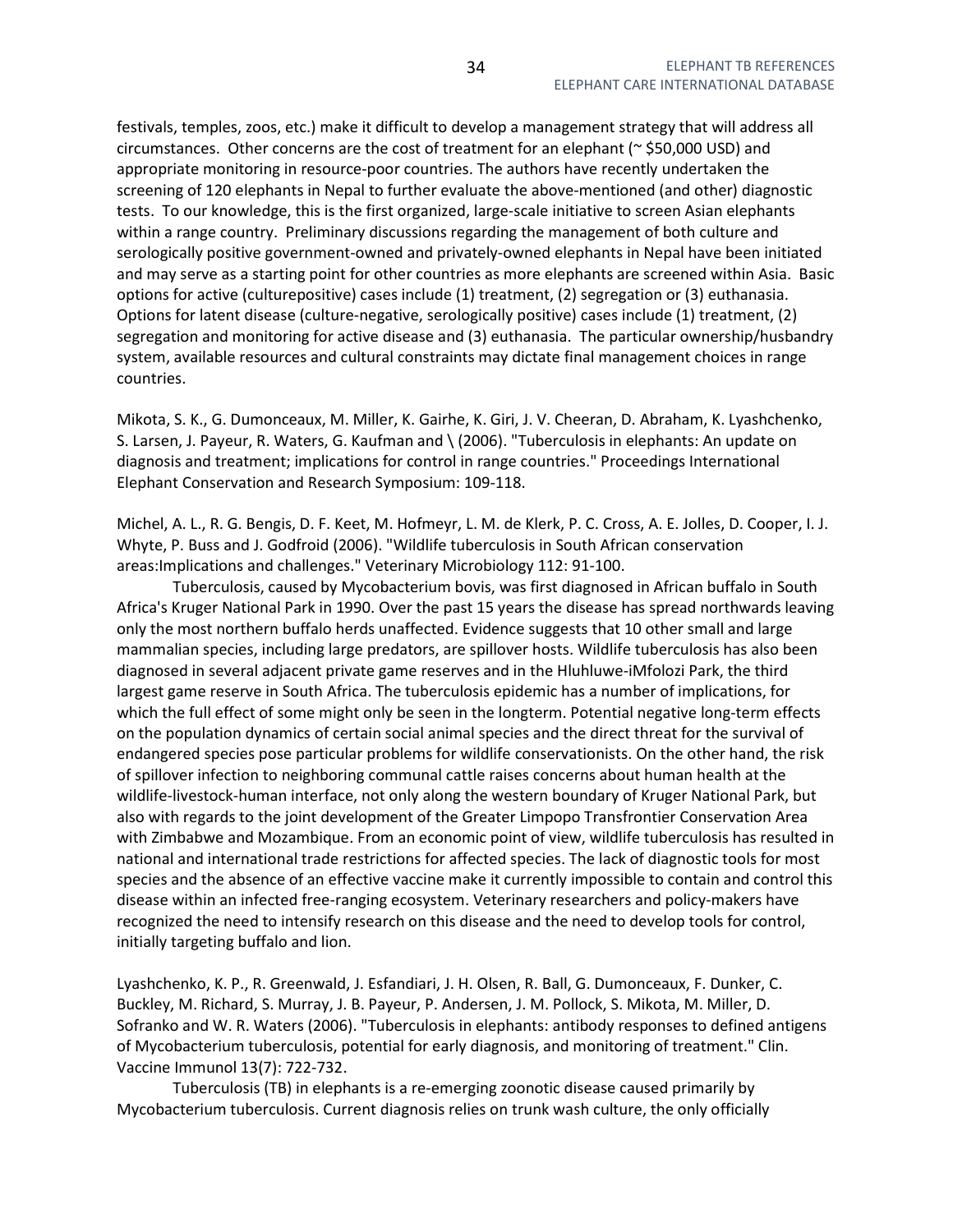recognized test, which has serious limitations. Innovative and efficient diagnostic methods are urgently needed. Rapid identification of infected animals is a crucial prerequisite for more effective control of TB, as early diagnosis allows timely initiation of chemotherapy. Serology has diagnostic potential, although key antigens have not been identified and optimal immunoassay formats are not established. To characterize the humoral responses in elephant TB, we tested 143 serum samples collected from 15 elephants over time. These included 48 samples from five culture-confirmed TB cases, of which four were in Asian elephants infected with M. tuberculosis and one was in an African elephant with Mycobacterium bovis. Multiantigen print immunoassay (MAPIA) employing a panel of 12 defined antigens was used to identify serologic correlates of active disease. ESAT-6 was the immunodominant antigen recognized in elephant TB. Serum immunoglobulin G antibodies to ESAT-6 and other proteins were detected up to 3.5 years prior to culture of M. tuberculosis from trunk washes. Antibody levels to certain antigens gradually decreased in response to antitubercular therapy, suggesting the possibility of treatment monitoring. In addition to MAPIA, serum samples were evaluated with a recently developed rapid test (RT) based on lateral flow technology (ElephantTB STAT-PAK). Similarly to MAPIA, infected elephants were identified using the RT up to 4 years prior to positive culture. These findings demonstrate the potential for TB surveillance and treatment monitoring using the RT and MAPIA, respectively

Dumonceaux, G. and S. Mikota (2006). "Tuberculosis treatment protocols and complications for elephants." Proceedings International Elephant Conservation and Research Symposium: 84-85.

Ball, R. L., G. Dumonceaux, J. H. Olsen, M. S. Burton and K. Lyashchenko (2006). Comparison of trunk wash results matched to multiantigen print immunoassay (MAPIA) in a group of captive Asian elephants (Elephas maximus). 2006 Proceedings American Association of Zoo Veterinarians.

 Introduction: Between 1994 and June 2005, there were 34 confirmed cases of tuberculosis in elephants in the U.S. population. Thirty-one Asian (Elephas maximus) and three African (Loxodonta africana) elephants were affected. Mycobacterium tuberculosis was the etiologic agent in 33 cases and M. bovis in one case. Cases of tuberculosis caused by an unusual nontuberculous mycobacteria, M. szulgai have recently occurred as well. Currently, TB in elephants remains a diagnostic dilemma. The sensitivity of trunk wash culture, the currently recommended test for diagnosis, is unknown. False negatives have been documented (trunk wash negative elephants that were subsequently found to be culture positive at necropsy). Other non-culture techniques for TB diagnosis include ELISA, and PCR. A novel technology, MultiAntigen Print ImmunoAssay (MAPIA) and lateral-flow technology (Rapid Test) has been evaluated and used to diagnose tuberculosis in captive elephants with encouraging results. One concern with this serologic testing is the possibility of Mycobacterium other than tuberculosis (MOTT) cross-reacting with the antigen used in the Rapid Test or the MAPIA and leading to a false positive. With numerous MOTT routinely cultured from trunk washes, this is a valid concern. Methods and Materials: A retrospective analysis was done at Busch Gardens Tampa Bay and Chembio, Inc. that matched trunk wash results to serum samples. All serum was collected within 7 days of the trunk wash and analyzed with the Rapid Test and MAPIA. Four Asian elephants with a total of 18 samples met this criteria and had serum submitted for testing. Results and Discussion: Table 1 lists the results and the organisms cultured. While the sampling is limited in this pilot project, it appears that MOTT does not evoke a response when assayed with the Rapid Test or MAPIA. The recent cases of M. szulgai do demonstrate the potential usefulness for this test when a disease develops from MOTT. The usefulness of this new technology, taken in conjunction with other clinical data including trunk washes when indicated, is a valuable tool in the healthcare of captive elephants.

#### LITERATURE CITED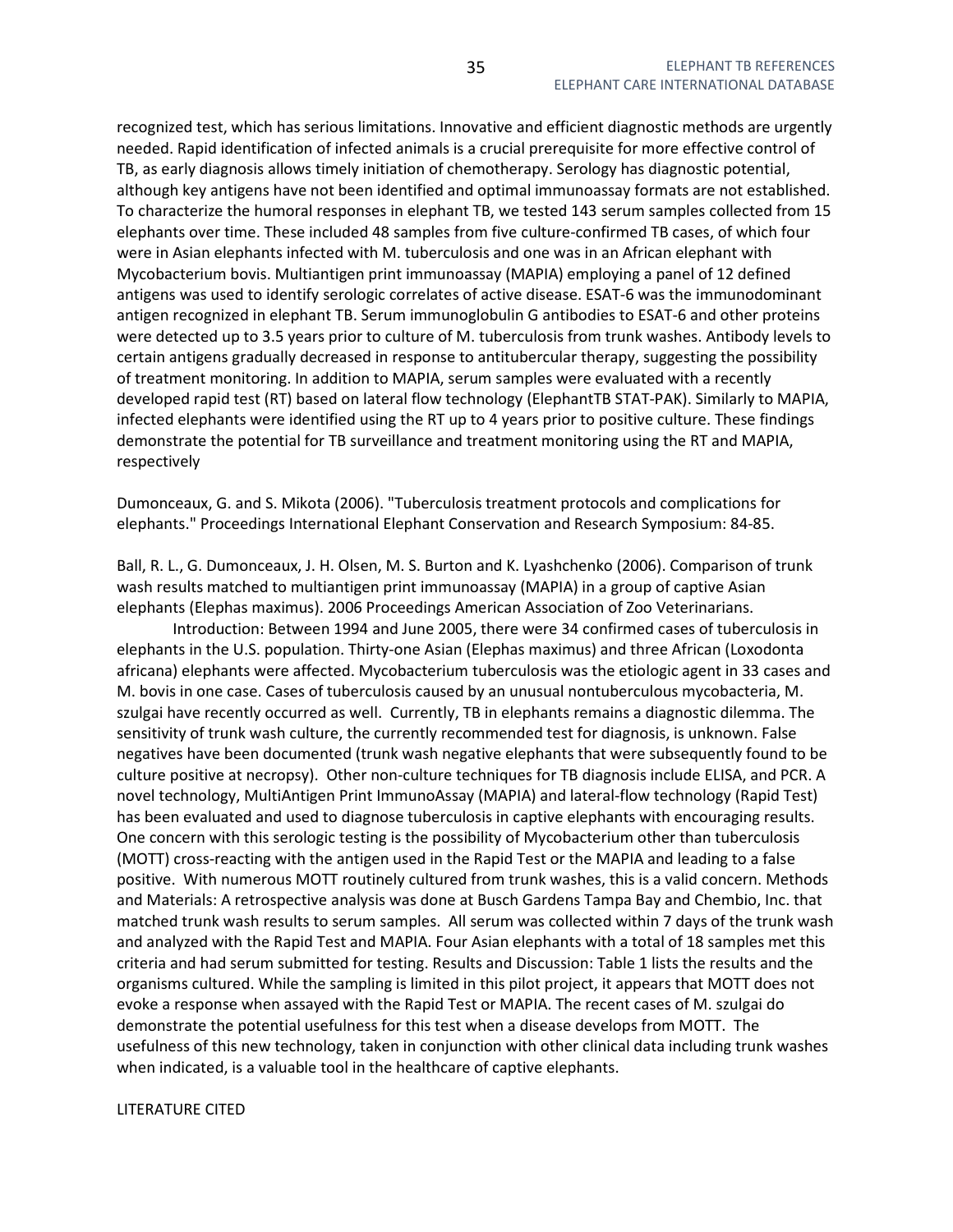1 Lacasse, C., K.C. Gamble, K. Terio, L.L. Farina, D.A. Travis, and M.Miller. 2005. Mycobacterium szulgai osteroarthritis and pneumonia in an African elephant (Loxdonta africana). Proc. Am. Assoc. Zoo Vet. Ann. Meet. Pp. 170-172.

2 Larsen, R.S., M.D. Salman, S.K. Mikota, R. Isaza, R.J. Montali, and J. Triantis. 2000. Evaluation of a multiple-antigen enzyme-linked immunosorbent assay for detection of Mycobacterium tuberculosis infection in captive elephants. J. Zoo Wildl. Med. 31:291-302.

3 Lyashchenko, K., et al. 2000. A multiantigen print immunoassay for the serological diagnosis of infectious diseases. J. Immunol. Methods 242:91-100

4 Lyashchenko, K., M. Miller, and W.R. Waters. 2005. Application of multiple antigen print immunoassay and rapid lateral flow technology for tuberculosis testing of elephants. Proc. Am. Assoc. Zoo Vet. Ann. Meet. Pp. 64-65

Zhu, M., J. N. Maslow, S. K. Mikota, R. Isaza, F. Dunker, H. Riddle and C. A. Peloquin (2005). "Population pharmacokinetics of pyrazinamide in elephants." J. Vet. Pharmacol. Ther 28(5): 403-409.

 This study was undertaken to characterize the population pharmacokinetics (PK), therapeutic dose, and preferred route of administration for pyrazinamide (PZA) in elephants. Twenty-three African (Loxodonta africana) and Asian (Elephas maximus) elephants infected with or in contact with others culture positive for Mycobacterium tuberculosis were dosed under treatment conditions. PZA was dosed daily at 20-30 mg/kg via oral (fasting or nonfasting state) or rectal (enema or suppository) administration. Blood samples were collected 0-24 h postdose. Population PK was estimated using nonlinear mixed effect modeling. Drug absorption was rapid with T(max) at or before 2 h regardless of the method of drug administration. C(max) at a mean dose of 25.6 (+/-4.6) mg/kg was 19.6 (+/-9.5 microg/mL) for PZA given orally under fasting conditions. Under nonfasting conditions at a mean dose of 26.1 +/- 4.2 mg/kg, C(max) was 25% (4.87 +/- 4.89 microg/mL) and area under concentration curve (AUC) was 30% of the values observed under fasting conditions. Mean rectal dose of 32.6 +/- 15.2 mg/kg yielded C(max) of 12.3 +/- 6.3 microg/mL, but comparable AUC to PZA administered orally while fasting. Both oral and rectal administration of PZA appeared to be acceptable and oral dosing is preferred because of the higher C(max) and lower inter-subject variability. A starting dose of 30 mg/kg is recommended with drug monitoring between 1 and 2 h postdose. Higher doses may be required if the achieved C(max) values are below the recommended 20-50 microg/mL range

Waters, W. R., M. V. Palmer, J. P. Bannantine, R. Greenwald, J. Esfandiari, P. Andersen, J. McNair, J. M. Pollock and K. P. Lyashchenko (2005). "Antibody responses in reindeer (Rangifer tarandus) infected with Mycobacterium bovis." Clinical and Diagnostic Laboratory Immunology 12(6): 727-735.

 Despite having a very low incidence of disease, reindeer (Rangifer tarandus) are subject to tuberculosis (TB) testing requirements for interstate shipment and herd accreditation in the United States. Improved TB tests are desperately needed, as many reindeer are falsely classified as reactors by current testing procedures. Sera collected sequentially from 11 (experimentally) Mycobacterium bovisinfected reindeer and 4 noninfected reindeer were evaluated by enzyme-linked immunosorbent assay (ELISA), immunoblotting, and multiantigen print immunoassay (MAPIA) for antibody specific to M. bovis antigens. Specific antibody was detected as early as 4 weeks after challenge with M. bovis. By MAPIA, sera were tested with 12 native and recombinant antigens, which were used to coat nitrocellulose. All M. bovis-infected reindeer developed responses to MPB83 and a fusion protein, Acr1/MPB83, and 9/11 had responses to MPB70. Other antigens less commonly recognized included MPB59, ESAT-6, and CFP10. Administration of purified protein derivatives for skin testing boosted serum antibody responses, as detected by each of the assays. Of the noninfected reindeer, 2/4 had responses that were detectable immediately following skin testing, which correlated with pathological findings (i.e., presence of granulomatous lesions yet the absence of acid-fast bacteria). The levels of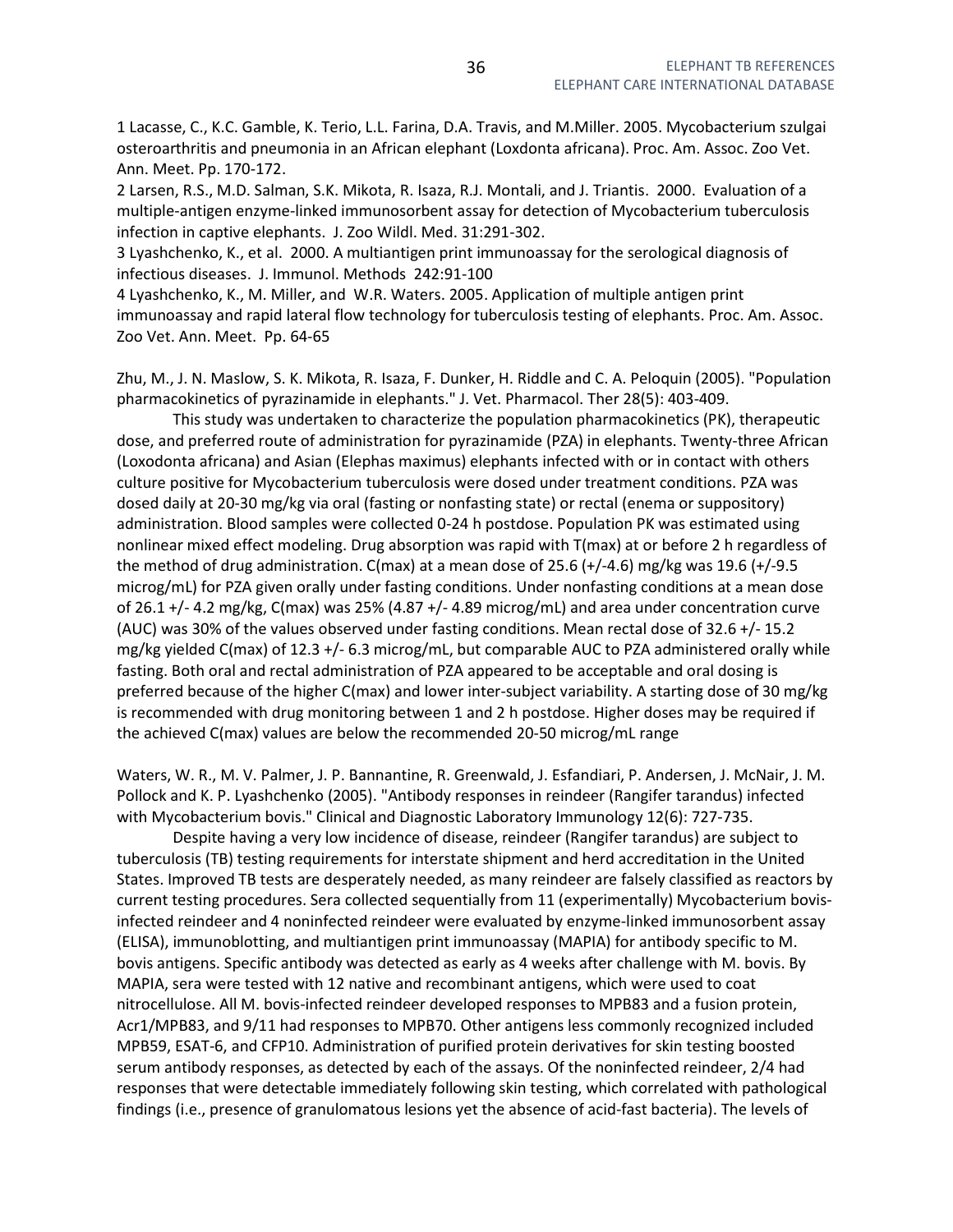specific antibody produced by infected reindeer appeared to be associated with disease progression but not with cell-mediated immunity. These findings indicate that M. bovis infection of reindeer elicits an antibody response to multiple antigens that can be boosted by skin testing. Serological tests using carefully selected specific antigens have potential for early detection of infections in reindeer.

Pandey, R. and G. K. Khuller (2005). "Antitubercular inhaled therapy: opportunities, progress and challenges." Journal of Antimicrobial Therapy 55: 430-435.

Moller, T., B. Roken, L. Petersson, C. Vitaud and K. Lyashchenko (2005). Preliminary results of a new serological test for detection of TB-infection (Mycobacterium tuberculosis) in elephants (Elephas maximus and Loxodonta africanum) - Swedish Case studies. Verh.ber.Erkrg.Zootiere.

Maslow, J. N., S. K. Mikota, M. Zhu, H. Riddle and C. A. Peloquin (2005). "Pharmacokinetics of ethambutol (EMB) in elephants." J Vet Pharmacol Ther 28(3): 321-323.

Lyashchenko, K., M. Miller and W. R. Waters (2005). Application of MAPIA (Multiple antigen print immunoassay) and rapid lateral flow technology for tuberculosis testing of elephants. 2005 Proceedings AAZV, AAWV, AZA Nutrition Advisory Group.

 Tuberculosis (TB) remains a serious re-emerging disease in wildlife and zoo animals. Mycobacterium tuberculosis has been isolated from 30 captive Asian elephant (Elephas maximus within 14 herds in the United States (1994-2004) and Mycobacterium bovis has been isolated from one African elephant (Loxodonta africana) (Mikota, pers. comm.).3 There are several challenges with elephant TB diagnosis. Culture of trunk wash has relatively poor sensitivity and is subject to contamination. Skin test is not validated in elephants and there is little reliability in these results.4 Serologic tests are appealing because samples can be stored for future analysis, archived samples can be analyzed, various assay platforms can be directly compared, and these assays are amenable to serial analysis (e.g., to monitor therapy). There is currently a multiple antigen ELISA test available for experimental use in elephants.1

To improve tuberculosis control, new diagnostic tools should be rapid, accurate, and host speciesindependent. Two novel serologic methods, MultiAntigen Print ImmunoAssay (MAPIA) and lateral-flow technology (Rapid Test), have been adapted for use in white-tailed deer, European badger, cattle, and Asian and African elephants for the detection of TB-specific antibody. Serologic markers of diagnostic importance have been identified for each host tested so far. With MAPIA, a machine prints specific antigens horizontally on a nitrocellulose membrane which can be cut into strips and used in Western blot.2 Strips are incubated with test serum samples, then an anti-Ig conjugate and color developer. Using this assay, an antibody response to multiple mycobacterial antigens has been observed in sera from M. tb-infected elephants. No antibody response was detected to any antigens in non-infected elephant sera. Additionally, the kinetics of antibody responses by elephants undergoing antibiotic therapy indicates that the MAPIA could be used for monitoring treatment and to determine recrudescence of infection.

Using selected antigens, a lateral-flow test was developed for rapid antibody detection that can be used in multiple species. The Rapid Test can use serum, plasma, or whole blood and provides results within 15 min. These tests are similar to in-clinic tests for FIV/FeLV detection (snap test, IDDEX). If a band is present in the test strip, it indicates a positive reaction (antibody present). A panel of sera from healthy and TB infected elephants showed good correlation between the MAPIA and the rapid test (Table 1).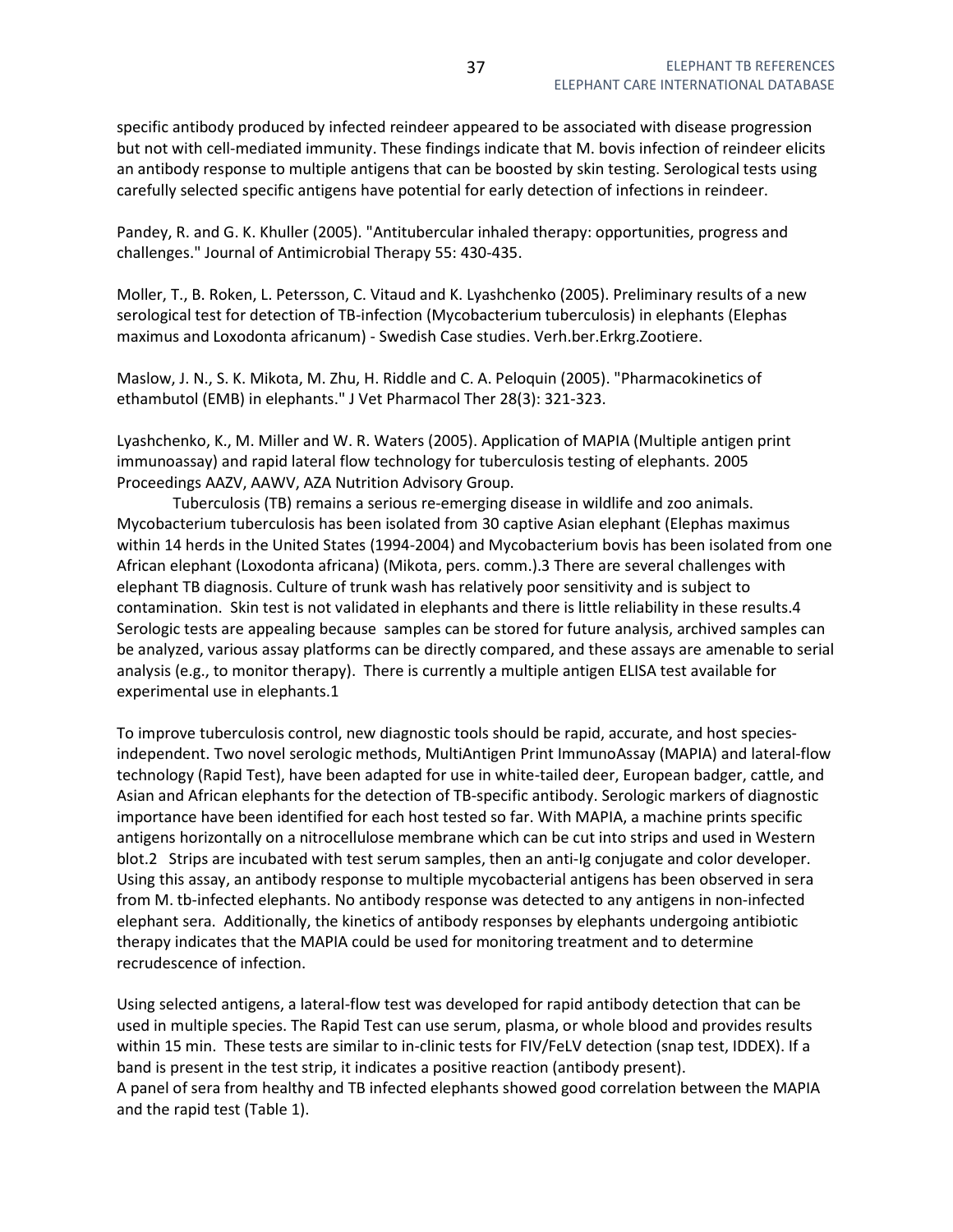In summary, it appears that TB-infected elephants produce a robust antibody response that can be detected in serologic assays. Of special significance is the kinetics of the response, which may permit earlier detection of infection than current diagnostic methods. While initial results are promising, additional studies are required to validate these two assays. A relatively small set of serum samples from documented infected and non-infected elephants was used, and more samples are needed to further validate the tests. MAPIA has been used to optimize antigen selection in order to make the most sensitive and specific Rapid Test. This strategy may also allow for identification of "treatmentsensitive" antigens that could be used in the MAPIA format to monitor TB therapy. While elephants will be used as an initial "proof of concept" species for test development, additional samples from other species will also be evaluated to determine applicability to other species (i.e., a host speciesindependent test), thus benefiting other groups such as primates, rhinos, cervids, etc.

# ACKNOWLEDGMENTS

The authors thank the zoos and individuals that have provided samples and assistance with this research, including Ray Ball, Carol Buckley, Jenifer Chatfield, Genny Dumonceaux, Javan Esfandiary, Rena Greenwald, Scott Larsen, Susan Mikota, Torsten Moller, Dick Montali, Mike Richards, Heidi Riddle, Mo Salman, Scott Terrell, and many others. This research was supported by Chembio Diagnostics, Inc.

## LITERATURE CITED

1 Larsen, R.S., M.D. Salman, S.K. Mikota, R. Isaza, R.J. Montali, and J. Triantis. 2000. Evaluation of a multiple-antigen enzyme-linked immunosorbent assay for detection of Mycobacterium tuberculosis infection in captive elephants. J. Zoo Wildl. Med. 31:291-302.

2 Lyashchenko, K., et al. 2000. A multiantigen print immunoassay for the serological diagnosis of infectious diseases. J. Immunol. Methods 242:91-100.

3 Mikota, S.K., and J. Maslow. 2002. Epidemiology and treatment of tuberculosis in elephants: 2002. Proc. Am. Assoc. Zoo Vet. Annu. Meet. Pp. 384-387.

Lewerin, S. S., S. L. Olsson, K. Eld, B. Roken, S. Ghebremichael, T. Koivula, G. Kallenius and G. Bolske (2005). "Outbreak of Mycobacterium tuberculosis infection among captive Asian elephants in a Swedish zoo." Vet. Rec 156(6): 171-175.

 Between 2001 and 2003, there was an outbreak of tuberculosis in a Swedish zoo which involved elephants, giraffes, rhinoceroses and buffaloes. Cultures of trunk lavages were used to detect infected elephants, tuberculin testing was used in the giraffes and buffaloes, and tracheal lavage and tuberculin testing were used in the rhinoceroses. The bacteria isolated were investigated by spoligotyping and restriction fragment length polymorphism. Five elephants and one giraffe were found to have been infected by four different strains of Mycobacterium tuberculosis.

Larsen, R. S., M. Kay, J. Triantis and M. D. Salman (2005). Update on serological detection of Mycobacterium tuberculosis infection in Asian elephants. 2005 Proceedings AAZV, AAWV, AZA Nutrition Advisory Group.

 Tuberculosis has become an important disease in captive elephants, particularly Asian elephants (Elephas maximus). Diagnosing tuberculosis in elephants has been problematic as many tests have inadequate sensitivity or specificity.2-4 A multiple-antigen enzyme-linked immunosorbent assay (ELISA) was previously investigated for detecting infection in Asian elephants and African elephants (Loxodonta africana); this test had excellent sensitivity and specificity, but needed further evaluation.1 Modifications to the multiple-antigen ELISA panel have since been made. Valuable antigens were retained, other antigens were removed, and new ones were added. This modified ELISA was re-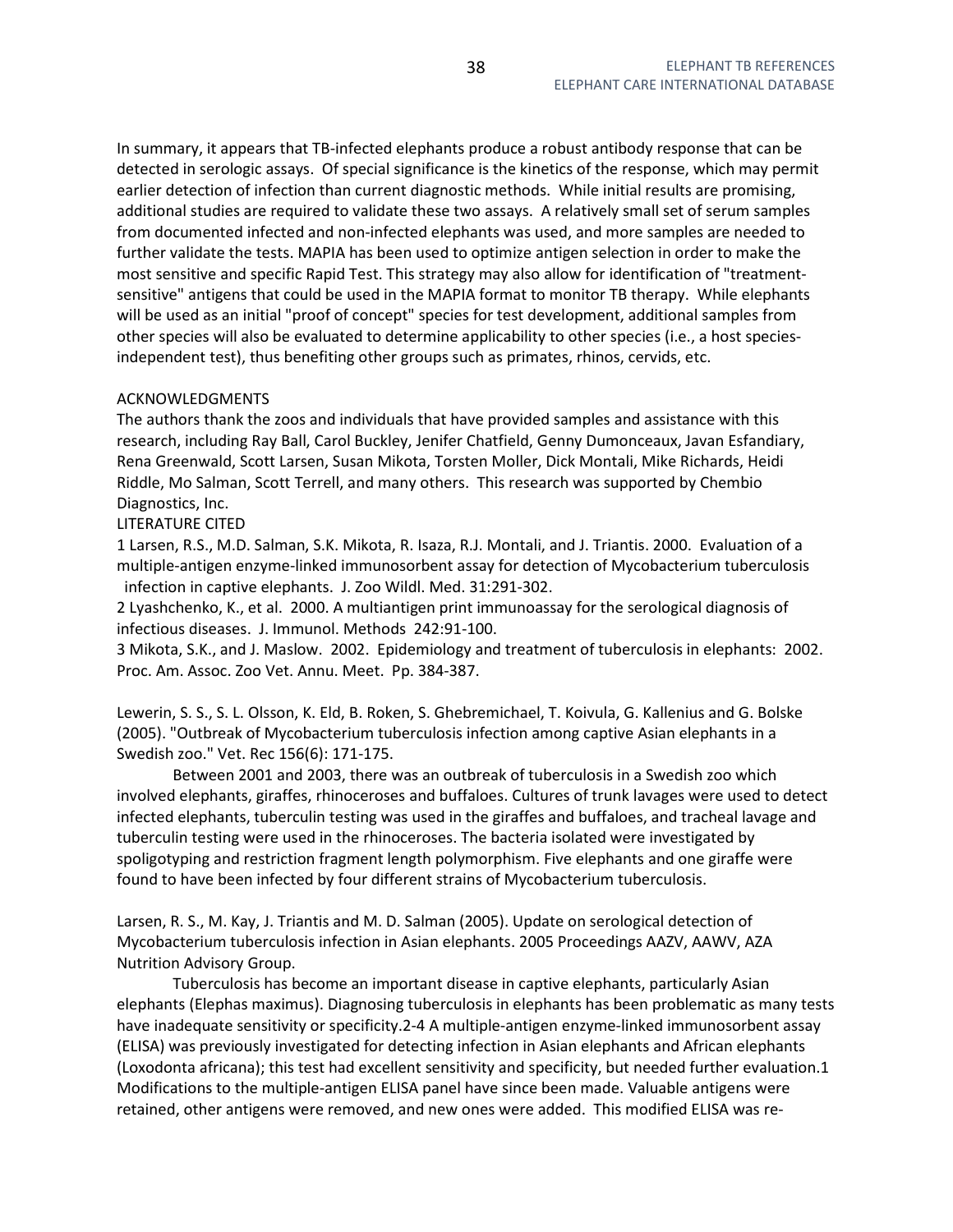evaluated, using serum from 68 Asian elephants. Sixteen had M. tuberculosis -positive trunk cultures, while 52 were either culture negative at necropsy or had a history of negative trunk cultures and no contact with infected elephants. Seven elephants were evaluated over time. The test was 100% (95% CI; 95-100%) specific and 94% (95% CI; 79-100%) sensitive using two of the six antigens (M. bovis strain AN5 culture filtrate and M. tuberculosis early secretory antigenic target 6). "Effectively-treated" elephants had decreasing seroreactivity, but those that were culture-positive post-treatment were more consistently seroreactive. Although "effectivelytreated" elephants had declining seroreactivity, they still usually had higher values than animals that had never been infected. Serology continues to show great promise in detecting tuberculosis in elephants, often detecting infection months-to-years sooner than trunk wash culture. Advances in techniques may soon make serology even more practical. While serology should not replace trunk-wash culture, it is a useful adjunct for early detection of infection in elephants and for monitoring treatment.

ACKNOLWEDGMENTS We thank the many veterinarians, owners, caretakers, and managers of elephant-owning institutions that participated in this investigation, as well as Drs. Michele Miller and Susan Mikota for helping to coordinate sample collection. We also thank Kimberly Deines and other laboratory personnel who processed ELISA samples. The study was partially funded by a grant from USDA, CSREES to Colorado State University Program of Economically Important Infectious Animal Diseases.

## LITERATURE CITED

1.Larsen, R.S., M.D. Salman, S.K. Mikota, R. Isaza, R.J. Montali, and J. Triantis. 2000. Evaluation of a multiple-antigen enzyme-linked immunosorbent assay for detection of Mycobacterium tuberculosis in captive elephants. J. Zoo Wildl. Med. 31: 291-302.

2. Mikota, S.K., L. Peddie, J. Peddie, R. Isaza, F. Dunker, G. West, W. Lindsay, R.S. Larsen, M.D. Salman, D. Chatterjee, J. Payeur, D. Whipple, C. Thoen, D.S. Davis, R.J. Montali and J. Maslow. 2001. Epidemiology and diagnosis of Mycobacterium tuberculosis in six groups of elephants. J. Zoo Wildl. Med. 32: 1-16.

3. Mikota, S.K., R.S. Larsen, and R.J. Montali. 2000. Tuberculosis in elephants in North America. Zoo Biol. 19: 393-403.

4. U.S. Department of Agriculture. 2003. Guidelines for the control of tuberculosis in elephants. Animal and Plant Health Inspection Service; Animal Care. Washington, D.C. http://www.aphis.usda.gov/ac/TBGuidelines2003.pdf.

Lacasse, C., K. C. Gamble, K. Terio, L. L. Farina, D. A. Travis and M. Miller (2005). Mycobacterium szulgai osteoarthritis and pneumonia in an African elephant (Loxodonta Africana). 2005 Proceedings AAZV, AAWV, AZA Nutrition Advisory Group.

 Tuberculosis, particularly Mycobacterium bovis and M. tuberculosis, is an important health issue in zoological collections. Zoos are a particular public health concern because of the close contact between tuberculosis-susceptible animals and humans, specifically animal handlers and visitors.16 Evidence of M. tuberculosis transmission between humans and elephants, confirmed by DNA fingerprinting, has been reported.13 Between 1994 and 2001, M. tuberculosis was isolated from trunk washes of captive elephants from 11 herds in the United States.17 To date, most reported cases of tuberculosis have occurred in captive Asian elephants (Elephas maximus).14 In 1997, the National Tuberculosis Working Group for Zoo and Wildlife Species partnered with the USDA to formulate the "Guidelines for the Control of Tuberculosis in Elephants." 15 This document outlines criteria for the testing, surveillance, and treatment of tuberculosis in elephants. The guidelines recommend annual monitoring of elephants by mycobacterial culture of three direct trunk washes collected over 1 wk. Isolation of Mycobacterium avium and non-tuberculous mycobacteria from elephant trunk wash samples is common, but these organisms have not been associated with clinical disease.14,18 This case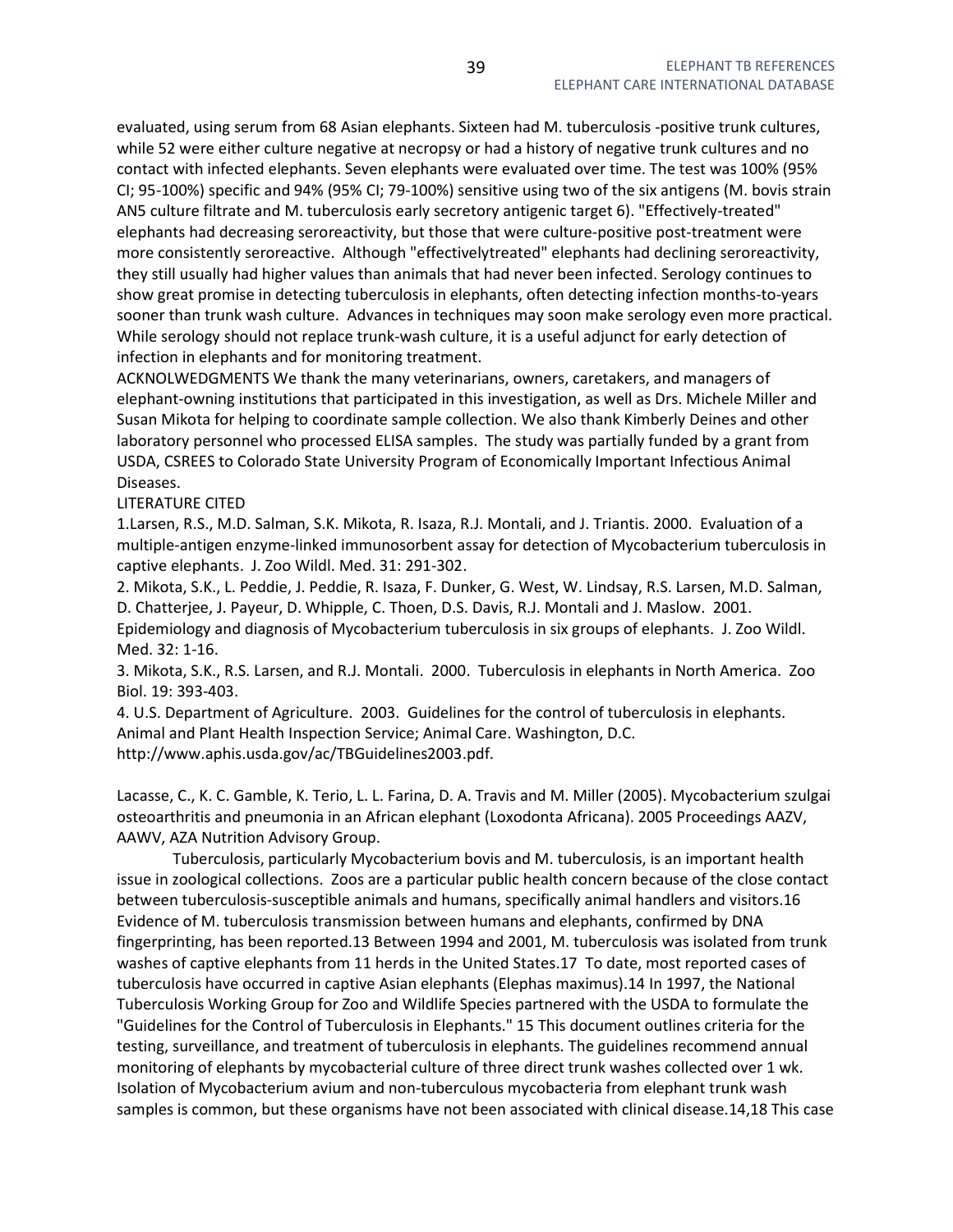report details clinical disease with fatal complications of an atypical mycobacterial infection in an African elephant (Loxodonta africana). In September 2003, an African elephant presented with acute, severe lameness of the left rear limb with subsequent swelling of the stifle. Diagnostic procedures included aspiration cytology of the swelling, radiographs, and thermographic imaging. The exact location of the injury could not be detected, but a lesion to the stifle or coxofemoral articulation was suspected. After 13 mo of treatment, including pulse therapy with a variety of nonsteroidal antiinflammatory drugs (NSAIDs), weekly to biweekly injections of polysulfated glycosaminoglycan, and intensive foot care efforts to treat secondary pedal lesions of both rearlimbs, the animal died acutely. Gross necropsy revealed granulomatous osteomyelitis with necrosis/loss of the femoral head and acetabulum and pulmonary granulomas. Both of these lesions contained acid-fast bacteria on cytology. While awaiting confirmatory culture results, quarantine procedures were established for the elephant facility and a program was established to screen all zoo personnel in close contact with the elephant or who participated in the necropsy. All personnel were tested by the Chicago Department of Public Health without documented conversion. Mycobacterium szulgai was ultimately cultured from both coxofemoral and pulmonary lesions. Mycobacterium szulgai is an uncommon nontuberculous mycobacterium that is usually isolated from pathologic lesions in humans.21 This bacterial species was first identified in 1972.11 The lungs are the main locality for pathologic manifestation in humans and several cases have been in patients with acquired immunodeficiency syndrome.9,20,21 Infection due to M. szulgai most frequently produces thin-walled cavities in lungs resembling tuberculosis.4 Other documented sites of infection include the skin, bone, and tendon sheath (causing a carpal tunnel syndrome).2,9,10,12,19,20 Intra-operative contamination from ice water has led to M. szulgai keratitis after laser-assisted ophthalmic surgeries.6 A case of disseminated disease in a previously healthy young human has been reported.5 No evidence of human-to-human transmission of this organism has been documented and human cases are believed to originate from environmental sources.12 The natural habitat of the organism is unknown, but previous reports suggest an association of the bacteria with water of swimming pools and fish tanks.1,21 The organism has been cultured from a snail and tropical fish.1,3 No standard recommendation for the treatment of M. szulgai infection currently exists. In general, triple antibiotic therapies used in standard mycobacterial treatments are reported with a low rate of relapses and sterilization of sputum cultures within a mean of 3 mo.3 Pulmonary lesions in this elephant were chronic; it was not possible to determine when initial infection occurred. Infection could have occurred in captivity or in the wild prior to captivity. Three trunk washes over the past year had been negative for mycobacterial culture. Osteomyelitis in the hip may have developed secondary to hematogenous spread from the lungs with the acute lameness resulting from a pathologic fracture associated with this infection. Alternatively, though considered less likely, a traumatic fracture of the hip could have occurred, with bacterial inoculation and secondary osteomyelitis as a result of increased blood flow to the site. The source of infection for this elephant remains unknown. Prevalence of this organism in the natural habitat or captive environment of the elephants has not been previously documented.

LITERATURE CITED

1 Abalain-Colloc, M.L., D. Guillerm, M. Salaun, S. Gouriou, V. Vincent, and B. Picard. 2003. Mycobacterium szulgai isolated from a patient, a tropical fish, and aquarium water. Eur. J. Clin. Microbiol. Infect. Dis. 22: 768-769.

2.Cross, G.M., M. Guill, and J.K. Aton. 1985. Cutaneous Mycobacterium szulgai infection. Arch. Dermatol. 121: 247-249.

3. Davidson, P.T. 1976. Mycobacterium szulgai: a new pathogen causing infection of the lung. Chest 69: 799- 801.

4. Dylewski, J.S., H.M. Zackon, A.H. Latour, and G.R. Berry. 1987. Mycobacterium szulgai: an unusual pathogen. Rev. Infect. Dis. 9: 578-580.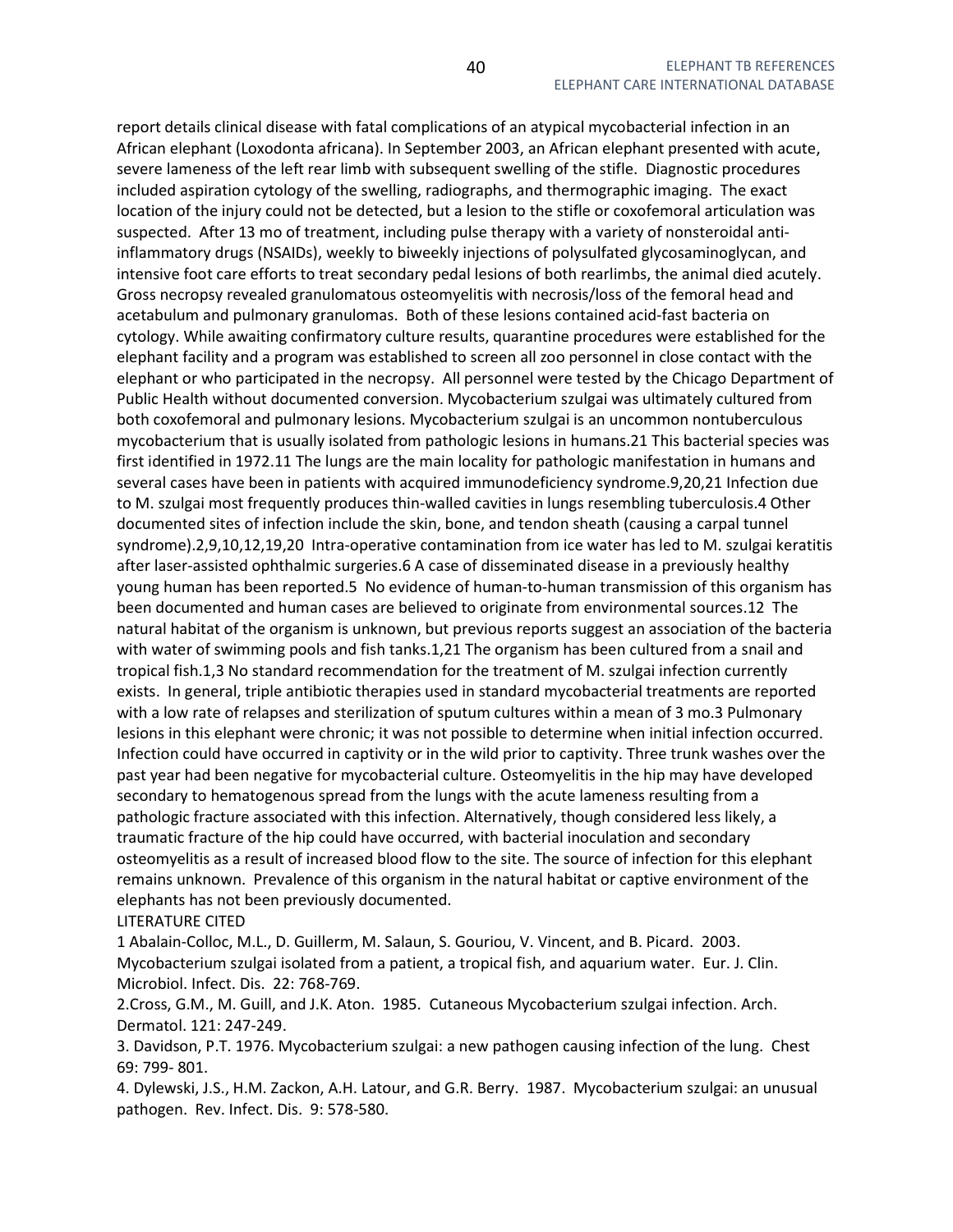5. Gur, H., S. Porat, H. Haas, Y. Naparstek, and M. Eliakim. 1984. Disseminated mycobacterial disease caused by Mycobacterium szulgai. Arch. Intern. Med. 144: 1861-1863.

6.Holmes, G.P., G. Bond, R.C. Fader, and S.F. Fulcher. 2002. A cluster of cases of Mycobacterium szulgai keratitis that occurred after laser-assisted in situ keratomileusis. Clin. Infect. Dis. 34: 1039- 1046.

7.Horusitzky, A., X. Puechal, D. Dumont, T. Begue, M. Robineau, and M. Boissier. 2000. Carpal tunnel syndrome caused by Mycobacterium szulgai. J. Rheumatol 27: 1299-1302.

8.Hurr, H., and T. Sorg. 1998. Mycobacterium szulgai osteomyelitis. J. Infect. 37: 191-192.

9.Luque, A.E., D. Kaminski, R. Reichman, and D. Hardy. 1998. Mycobacterium szulgai osteomyelitis in an AIDS patient. Scand. J. Infect. Dis. 30: 88-91.

10.Maloney, J.M., C.R. Gregg, D.S. Stephens, F.A. Manian, and D. Rimland. 1987. Infections caused by Mycobacterium szulgai in humans. Rev. Infect. Dis. 9: 1120-1126.

11.Marks, J., P.A. Jenkins, and M. Tsukamura. 1972. Mycobacterium szulgai: a new pathogen. Tubercle 53: 210.

12.Merlet, C., S. Aberrane, F. Chilot, and J. Laroche. 2000. Carpal tunnel syndrome complicating hand flexor tenosynovitis due to Mycobacterium szulgai. Joint Bone Spine 67: 247-248.

13.Michalak, K., C. Austin, S. Diesel, J.M. Bacon, P. Zimmerman, and J. N. Maslow. 1998.

Mycobacterium tuberculosis infection as a zoonotic disease: transmission between humans and elephants. Emerg. Infect. Dis. 4: 283-287.

14.Mikota, S.K., R.S. Larsen, and R.J. Montali. 2000. Tuberculosis in elephants in North America. Zoo Biol. 19: 393-403.

15.National Tuberculosis Working Group for Zoo and Wildlife Species. 2000. Guidelines for the control of tuberculosis in elephants. USDA Animal and Plant Health Inspection Services.

16.Oh, P., R. Granich, J. Scott, B. Sun, M. Joseph, C. Stringfield, S. Thisdell, J. Staley, D. Workman-Malcolm, L. Borenstein, E. Lehnkering, P. Ryan, J. Soukup, A. Nitta, and J. Flood. 2002. Human exposure following Mycobacterium tuberculosis infection of multiple animal species in a metropolitan zoo. Emerg. Infect. Dis. 8: 1290-1293.

17.Payeur, J.B., J.L. Jarnagin, J.G. Marquardt, and D.L. Whipple. 2002. Mycobacterial isolations in captive elephants in the United States. Ann. N.Y. Acad. Sci. 969: 256-258.

18.Shojaei, H., J.G. Magee, R. Freeman, M. Yates, N.U. Horadagoda, and M. Goodfellow. 2000. Mycobacterium elephantis sp. nov., a rapidly growing non-chromogenic Mycobacterium isolated from an elephant. Int. J. Syst. Evol. Microbiol. 50: 1817-1820.

19.Stratton, C.W., D.B. Phelps, and L.B. Reller. 1978. Tuberculoid tenosynovitis and carpal tunnel syndrome caused by Mycobacterium szulgai. Am. J. Med. 65: 349-351.

20.Tappe, D., P. Langmann, M. Zilly, H. Klinker, B. Schmausser, and M. Frosch. 2004. Osteomyelitis and skin ulcers caused by Mycobacterium szulgai in an AIDS patient. Scand. J. Infect. Dis. 36: 883-885. 21.Tortoli, E., G. Besozzi, C. Lacchini, V. Penati, M.T. Simonetti, and S. Emler. 1998. Pulmonary infection due to Mycobacterium szulgai, case report and review of the literature. Eur. Respir. J. 11:

975-977.

Cousins, D. V. and N. Florisson (2005). "A review of tests available for use in the diagnosis of tuberculosis in non-bovine species." Rev Sci Tech Off Int Epiz 24(3): 1039-1059.

 Bovine tuberculosis is an important disease that has impacts on regional and international trade. The disease can affect both social and economic stability and have a deleterious affect on species diversity. The intradermal tuberculin test has been in use for almost a century and, despite the technological advances of the last two decades, is still the only prescribed test for the diagnosis of tuberculosis in cattle. Many other species of animal, including humans, can be infected with Mycobacterium bovis. This paper reviews the various tests that have been used by researchers for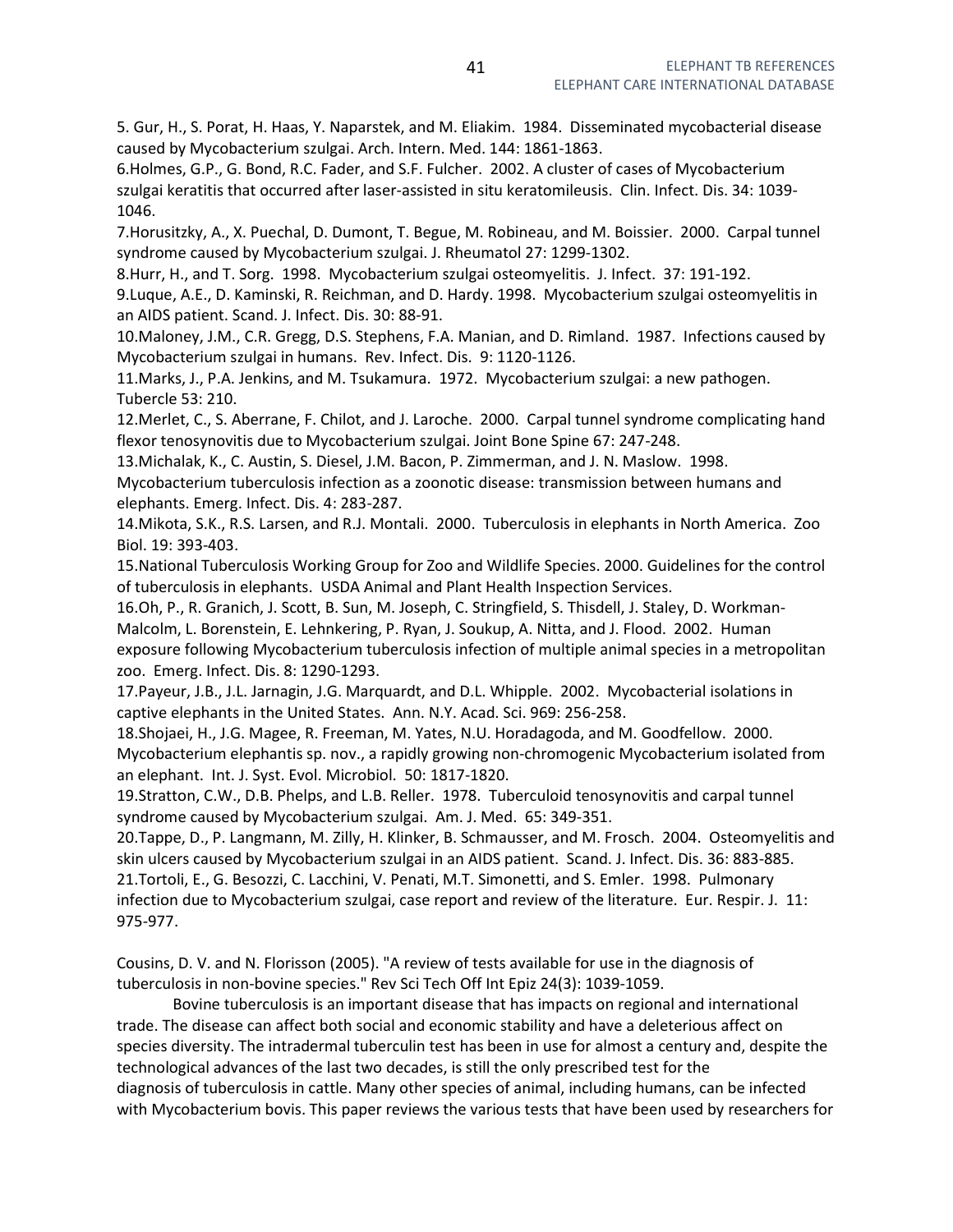detecting infection with M. bovis in a variety of animal species, and attempts to prioritise or comment on the importance of having appropriately validated diagnostics for the different species. The difficulties of test validation using small numbers of animals, especially when tuberculosis occurs in only a few instances or the species of animal affected is rare and/or valuable, are discussed.

Stringfield, C. E., P. Oh, R. Granich, J. Scott, B. Sun, M. Joseph, J. Flood and C. J. Sedgwick (2004). Epidemiologic investigation of a Mycobacterium tuberculosis infection of multiple animal species in a metropolitan zoo. 2004 PROCEEDINGS AAZV, AAWV, WDA JOINT CONFERENCE.

 From 1997 to 2000, six cases of Mycobacterium tuberculosis (TB) infection were diagnosed in three species of animals at, or recently originating from, the Los Angeles Zoo. Restriction fragment length polymorphism (RFLP) analysis showed that five of six animal isolates shared an identical IS6110 pattern, with the sixth differing only by one additional band. A multiinstitutional epidemiologic investigation was conducted to identify and interrupt possible transmission among the animal cases, and to screen personnel for active TB infection and TB skin-test conversion. Animal Cases

In April and October of 1994, Asian elephant (Elephas maximus) #1 and Asian elephant #2 arrived at the Los Angeles Zoo from a private elephant facility where they had lived together. They were housed together at the zoo until November of 1996 when elephant #2 was returned to the facility for several months before transfer to another zoo. In the spring of 1997, Elephant #1 (30 yr old) died of salmonellosis, with M. tuberculosis found in granulomatous lymph node lesions from the thoracic and abdominal cavities, and Elephant #2 (30 yr old) was found to have a positive trunk wash culture for M. tuberculosis. In July of 1998, one of a closed herd of three Rocky Mountain goats (Oreamnos americanus) consisting of a sire and two offspring, died of pulmonary M. tuberculosis at 6 yr of age. The goat's asymptomatic herdmates were screened and had negative chest radiographs and tracheal wash cultures, but one of the two goats was positive on tuberculin skin-test. In October of 1998, a clinically normal Black rhinocerus (Diceros bicornis) was diagnosed with Mycobacerium tuberculosis after a positive skin test and nasal wash culture. In the winter of 1998, the two remaining goats were evaluated again with negative chest radiographs and tracheal wash cultures. However, 1 yr later, both were humanely euthanatized at 8 and 12 yr of age due to clinical evidence of tuberculosis on chest radiographs (both animals), and active clinical signs in one (neither were able to be orally treated). In January of 2001, a rhino was humanely euthanatized after a protracted illness that was nonresponsive to aggressive treatment. The rhino was found to have severe multifocal hemosiderosis and atypical mycobacterial infection in her lungs, with no M. tuberculosis cultured. This animal had been treated with oral Isoniazid and Rifampin for 1 yr, cultured routinely, and was never culture positive again. Epidemiologic Investigation

Investigators examined medical and location histories of the affected animals, animal handling practices, health-care procedures, and performed an infection control assessment of the animal compounds and health-care facilities (including measuring air flow in the compounds by smoke testing). We conducted a review of zoo employee medical records for evidence of TB symptoms, tuberculin skin-test results, and chest radiograph information. A list of current and former employees was cross-matched with reported TB cases in the California state registry from 1985 to 2000. As part of the annual occupational health screening in June of 2000, zoo employees underwent questioning regarding TB symptoms, received tuberculin skin tests, and completed a questionnaire on medical history, job type, and history of contact with the infected animals.

Epidemiologic Findings

No common cross-species contact outside the animal compounds and no contact with an infectious human were found. The distance at which the public was kept from the animals and the distance of the compounds from each other (the elephant compound was 27 meters from the rhino compound and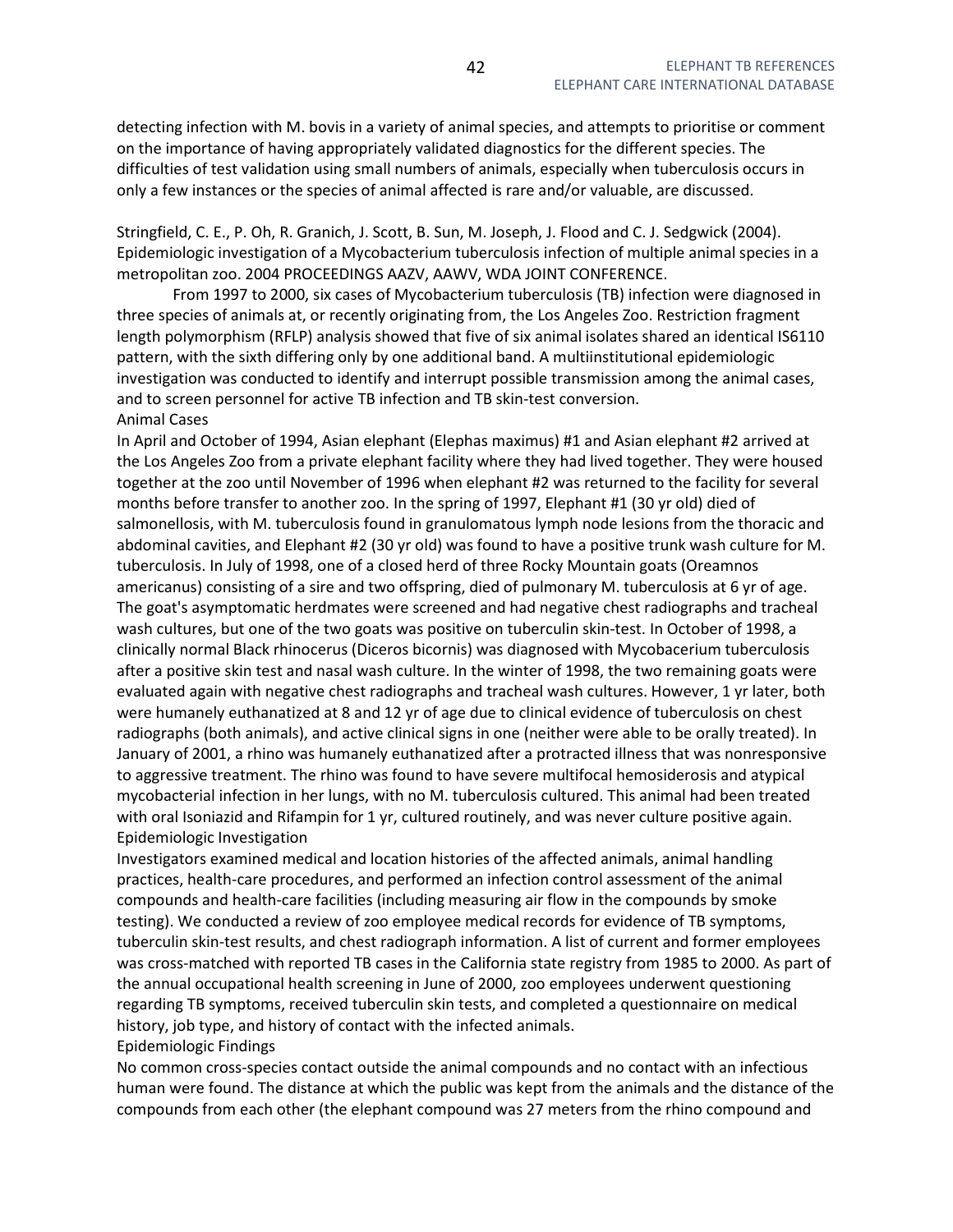the goat compound was 90 m from both) suggests that direct transmission was unlikely. No active TB cases in humans were found, and no matches were found in the database of reporte d cases. The RFLP analysis of this strain of M. tuberculosis matched that of three elephants with which #1 and #2 were housed at a private elephant facility from September of 1993-February of 1994.1 We hypothesize that elephants #1 and #2 were infected at the private facility and were shipped with latent M. tuberculosis infection in 1994, subsequently infecting the black rhino and Mountain goats at the Los Angeles Zoo. Of interest, animal caretaking and animal contact were not associated with a positive tuberculin skintest, while groundskeepers were found to have an increased risk of tuberculin skin-test conversion compared with other job categories. Employees attending the elephant necropsy and employees who trained elephants were more likely to have tuberculin skin-test conversion than those who did not. **Conclusion** 

This is the first documented human and veterinary epidemiologic investigation of Mycobacterium tuberculosis affecting multiple species in a zoo. 2 No evidence of transmission from humans to animals or active infections in humans were found. Genotyping evidence strongly suggests transmission from one species to another, although no evidence of transmission was discovered. Human tuberculin skintest conversions associated with the elephants were most likely due to lack of respiratory protection for these employees when the risk of TB infection was not known. The finding that groundskeepers and not animal handlers were associated with a higher risk of tuberculin skin-test conversion was surprising, and we hypothesized that this may have to do with groundskeepers as a group being more likely to have

been born outside of the United States.

Control measures to eliminate the spread of disease to people and animals were undertaken immediately and throughout this outbreak, and no further cases of M. tuberculosis have been diagnosed at the zoo in the past 3 yr despite ongoing surveillance. Four elephants and three rhinos that had direct contact with the infected animals remain TB negative by trunk and nasal wash culture methods as outlined by the USDA for elephant TB surveillance. Methods of indirect transmission in mammalian zoo species and causes of variability in infection and morbidity within and among species warrant further investigation. Ongoing vigilance, occupational health programs and infection control measures in potentially exposed animals are recommended to prevent ongoing transmission of M. tuberculosis in zoo settings.

## Acknowledgments

The authors thank the Animal Care and Animal Health staff of the Los Angeles Zoo who cared so well for these animals, and the veterinarians (including consulting pathologists), technicians, and medical records staff who collected, analyzed, and organized the clinical data. We could not have performed this evaluation without Sue Thisdell, Safety Officer at the Los Angeles Zoo; Jothan Staley and Donna Workman-Malcom of the City of Los Angeles Occupational Health Services Division; Lee Borenstein, Elenor Lehnkering, Patrick Ryan, Jeanne Soukup, and Annette Nita of the Los Angeles County Department of Health Services; and Diana Whipple for her RFLP expertise. LITERATURE CITED

1. Mikota, S.K., L. Peddie, J. Peddie, R. Isaza, F. Dunker, G. West, W. Lindsay, R.S.Larsen, M. D. Salman, D. Chatterjee, J. Payeur, D. Whipple, C. Thoen, D. Davis, C. Sedgwick, R.J. Montali, M. Ziccardi, J. Maslow. 2001. Epidemiology and diagnosis of Mycobacterium tuberculosis in captive asian elephants (Elephas maximus). J. Zoo Wildl. Med. 32: 1-16.

2. Oh, P., R. Granich, J. Scott, B. Sun, M. Joseph, C. Stringfield, S. Thisdell, J. Staley, D. Workman-Malcolm, L. Borenstein, E. Lehnkering, P. Ryan, J. Soukup, A.Nitta, J. Flood. 2002. Human exposure following Mycobacterium tuberculosis infection of multiple animal species in a metropolitan zoo. Emerging Infectious Diseases. 8 (11): 1290-1293.orte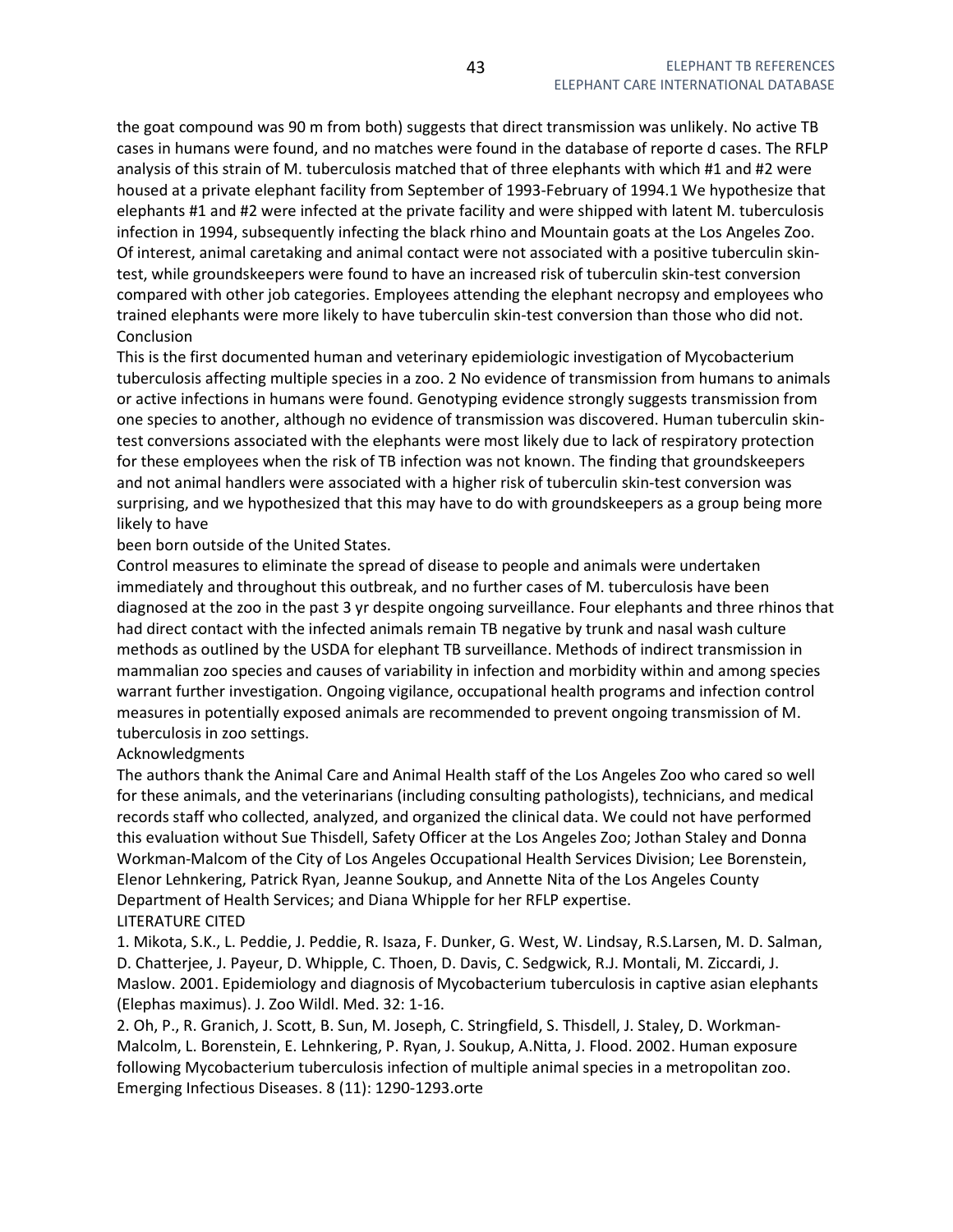Kaneene, J. B. and C. Thoen (2004). "Tuberculosis." JAVMA 224(5): 685-691.

Janssen, D. L., J. E. Oosterhuis, J. Fuller and K. Williams (2004). Field technique: A method for obtaining trunk wash mycobacterial cultures in anesthetized free-ranging African elephants (Loxodonta africana). 2004 PROCEEDINGS AAZV, AAWV, WDA JOINT CONFERENCE.

 The Guidelines for the Control of Tuberculosis in Elephants 2003 (Guidelines) of the National tuberculosis Working Group for Zoo and Wildlife Species were written to protect the health and safety of captive elephants together with their handlers and the viewing public.1 The Guidelines specifically address the display and transport of captive elephants but do not address the unique situation of freeliving elephants being imported and subsequently displayed to the public.

Although the Guidelines describe a technique for collecting and handling a trunk wash in a trained, standing, non-anesthetized elephant, it does not describe a similar technique for anesthetized elephants in lateral recumbency. In an attempt to detect active mycobacterial infection in a group of 3 male and 8 female free-ranging African elephants scheduled for import into the United States, a technique was developed for collecting trunk washes in recumbent, anesthetized elephants for mycobacterial culture.

A South African game-capture crew, experienced in translocating elephants, anesthetized elephants in groups via remote drug delivery and from a helicopter. The ground crew accomplished multiple simultaneous procedures including anesthesia maintenance and monitoring, physical and reproductive examinations, collection of general diagnostic and investigative samples, and trunk washes for mycobacterial cultures. This was accomplished while the capture crew was preparing animals for loading into specially designed trailers for transport to a holding boma. Little time was available for any one of procedure with multiple

animals being attended to at one time.

Once an elephant was stable in lateral recumbency, a 3-m foal stomach tube, prepackaged and sterilized, was inserted into the dependent side of the trunk tip. It was then gently fed up the trunk approximately 2.5 m. A 50-ml sample suction trap was attached to the end of the foal tube.The suction trap was then attached to a battery powered, portable aspirator pump designed for emergency medical care. The aspiration pump was activated to collect secretions from the most proximal portion of the trunk. If little or no secretions were collected by this means, the system was disconnected between the sample trap and the foal tube. Then, 100 ml of sterile saline was placed into raised end of the foal tube allowing it to drain toward the tip through gravity. The suction trap and aspiration pump were reattached to collect a sample in the sample trap. Then, the sample trap was replaced with a new trap, and the foal tube was inserted into the oral pharynx for collection of a separate oropharyngeal sample. This same procedure was repeated with each elephant.

## ACKNOWLEDGMENTS

So African veterinarians, Mike Bester, Larry Killmar, Janet Payeur, ARC/OVI, Thomas Hildebrant, Eric Zeehandelar, Kevin Reily, Denise SoFranko.

## LITERATURE CITED

1. National tuberculosis Working Group for Zoo and Wildlife Species. 2003. Guidelines for the Control of Tuberculosis in Elephants 2003. USDA-APHIS: http://www.aphis.usda.gov/ac/TBGuidelines2003.pdf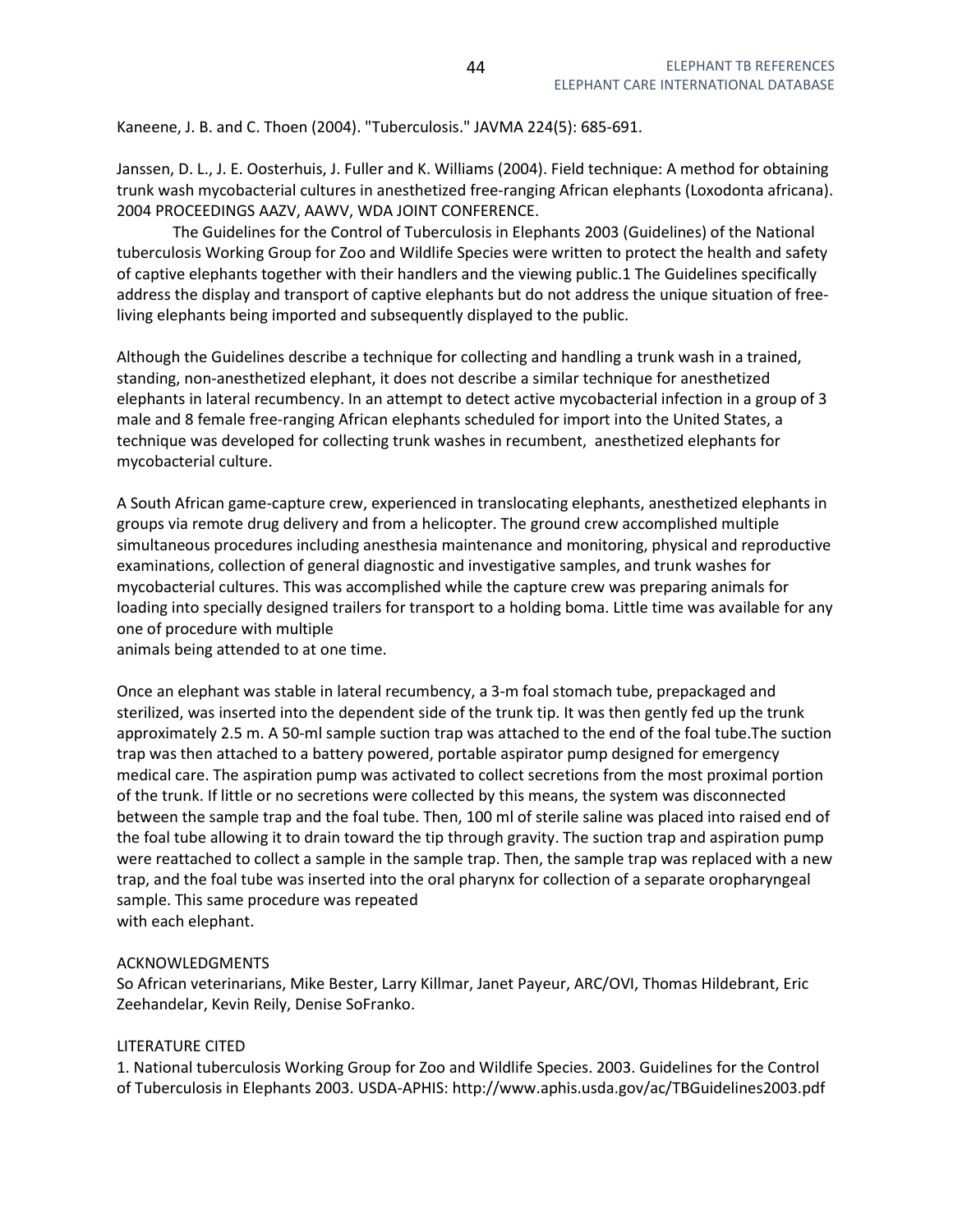Hirsch, D. C. and E. L. Biberstein (2004). Mycobacterium. Veterinary Microbiology. D. C. Hirsch, N. J. MacLachlan and R. L. Walker. Ames, Iowa, Blackwell: 223-234.

Gerston, K. F., L. Blumberg, V. A. Tshabalala and J. Murray (2004). "Viability of mycobacteria in formalin-fixed lungs." Hum Pathol 35(5): 571-575.

Ziccardi, M., H. N. Wong, L. A. Tell, D. Fritcher, J. Blanchard, A. Kilbourn and H. P. Godfrey (2003). Further optimization and validation of the antigen 85 immunoassay for diagnosing mycobacteriosis in wildlife. Proc Amer Assoc Zoo Vet.

 Mycobacteriosis caused by Mycobacterium bovis, M. tuberculosis and M. avium has been a well-documented health problem for zoological collections as long ago as the late 19th century. Prevalence estimation in these captive wildlife populations, however, has been hampered by diagnostic test methods that are oftentimes difficult or impossible to conduct and/or interpret (due to the requirement for multiple immobilizations for measurement of response), the occurrence of nonspecific results with methods such as the intradermal skin test, and/or the near-total lack of validation, optimization and standardization of any of the available test methods in the species of interest. Additionally, because intradermal skin testing is the primary screening method for many of these species, the ability to compare exposure in captive wildlife with exposure in free-ranging populations has been limited due to the difficulty with follow-up in free-ranging populations. Lastly, unlike testing methods that use serological techniques, skin testing precludes retrospective studies of banked samples to determine onset of reactivity.

Recently, human tuberculosis researchers working with tuberculosis in humans have developed an immunoassay that detects a serum protein complex (the antigen 85, or Ag85, complex) produced by mycobacteria in the early stages of mycobacterial infections1. Previous work has shown that this method is a promising diagnostic tool in the evaluation of tuberculosis exposure in some primate (including orangutan (Pongo pygmaeus), a species known for non-specific tuberculin responses)2 and captive hoofstock species3. In order to determine the feasibility and applicability of a widespread use of this method for captive and free-ranging wildlife species, we have undertaken a number of pilot studies on different populations of interest, with the goals of optimizing and validating the immunoassay through analysis of serum from known infected and non-infected individuals and through comparisons with other diagnostic methods. Thus far, we have begun evaluating the applicability of the antigen 85 immunoassay in various avian, primate, rhinoceros and hoofstock species for detecting tuberculosis and/or paratuberculosis (Johne's disease) infections. Preliminary results, a summary of which will be presented, indicate that this method may be a valuable adjunct to other testing methods (including gamma interferon and multiple-antigen ELISA) to allow a better evaluation of true mycobacterial status in these species.

## LITERATURE CITED

1.Bentley-Hibbert, S. I., X. Quan, T. G. Newman, K. Huygen and H. P. Godfrey. 1999. Pathophysiology of Antigen 85 in patients with active tuberculosis. Infect Immun. 67(2):581-8.

2.Kilbourn, A. M., H. P. Godfrey, R. A. Cook, P. P. Calle, E. J. Bosi, S. I. Bentley-Hibbert, K. Huygen, M. Andau, M. Ziccardi and W. B. Karesh. 2001. Serum Antigen 85 levels in adjunct testing for active mycobacterial infections in orangutans. J. Wildl. Dis. 37(1): 65-71.

3.Mangold, B. J., R. A. Cook, M. R. Cranfield, K. Huygen, and H. P. Godfrey. 1999. Detection of elevated levels of circulating antigen 85 by dot immunobinding assay in captive wild animals with tuberculosis. J. Zoo Wildl. Med. 30(4): 477-483.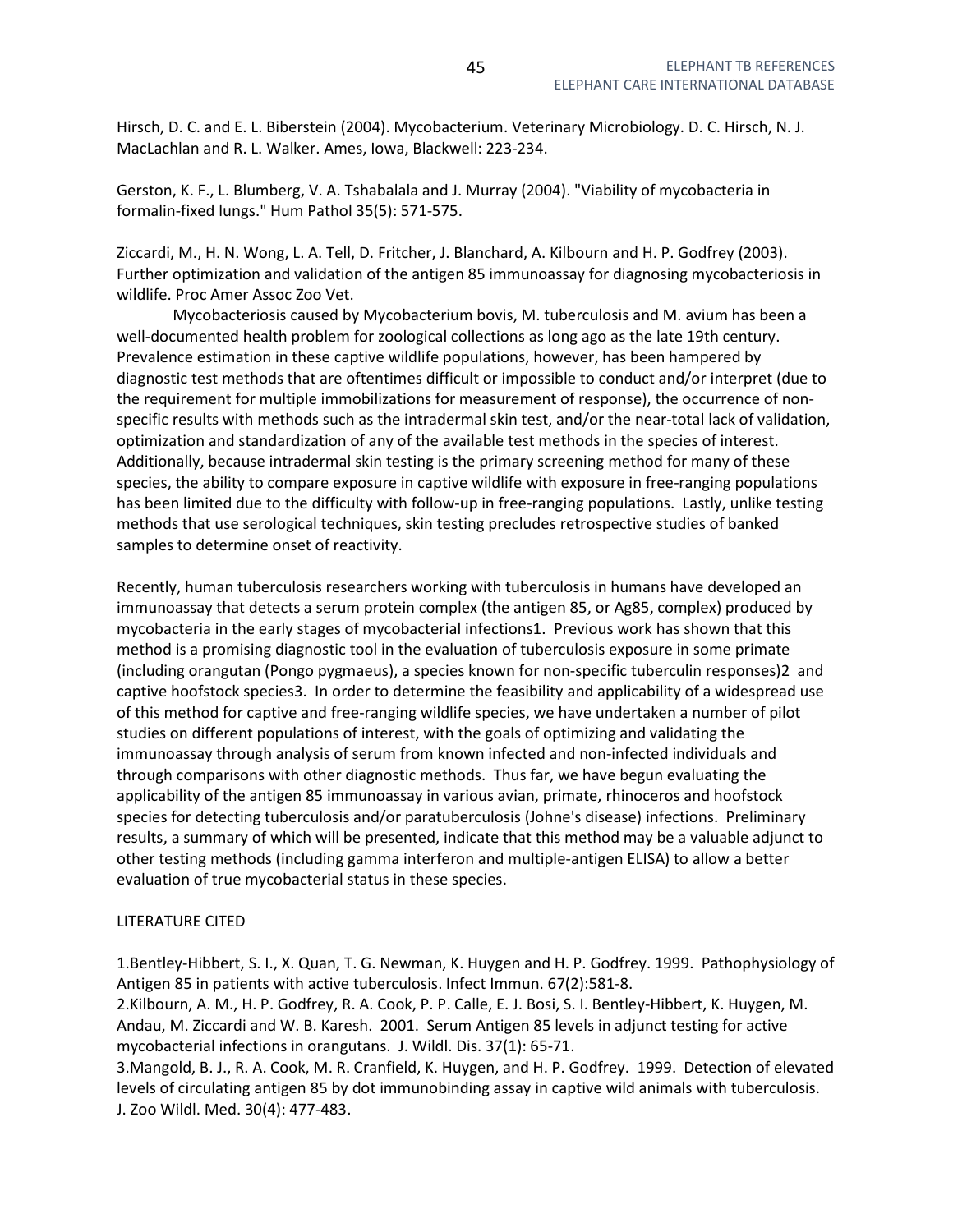Rahman, T. (2003). Infectious and non-infectious disease of elephants. Healthcare, Breeding and Management of Asian Elephants. D. Das. New Delhi, Project Elephant. Govt. of India: 108-118.

Potters, D., M. Seghers, G. Muyldermans, D. Pie´rard, A. Naessens and S. Lauwers (2003). "Recovery of Mycobacterium elephantis from sputum of a patient in belgium." Journal of Clinical Microbiology 41(3): 1344-1344.

 Mycobacterium elephantis was isolated from a human respiratory specimen in April 1999, demonstrating its presence in Europe. The biochemical reaction results, antimicrobial susceptibility pattern, and sequence data for this strain are all in agreement with those of M. elephantis strains isolated previously from other continents.

Pavlik, I., W. Y. Ayele, I. Parmova, I. Melicharek, M. Hanzlikova, M. Svejnochova and B. Kormendy (2003). "Mycobacterium tuberculosis in animal and human populations in six Central European countries during 1990-1999." Veterinarni Medicina 48(4): 83-89.

 Results of Mycobacterium tuberculosis detection in animals from six Central European countries (Croatia, the Czech Republic, Hungary, Poland, Slovakia and Slovenia) spreading over 610402 km2 with a population of 11.8 million heads of cattle were analysed. In the monitoring period between 1990 and 1999, M. tuberculosis from animals was isolated only in two countries (Poland and Slovak Republic) from 16 animals with tuberculous lesions. These comprise 9 cattle (Bos taurus), 4 domestic pigs (Sus scrofa f. domestica) and three wild animals, an African elephant (Loxodonta africana), agouti (Dasyprocta aguti) and terrestrial tapir (Tapirus terrestris) from a zoological garden Gdansk in Poland. A steady decrease in the incidence of tuberculosis in humans was recorded during the monitoring period in all countries. The human population of the study countries was 68.03 million. In the period monitored, infection caused by M. tuberculosis was identified in a total of 241040 patients with a decreasing incidence of tuberculosis found in all countries. The lowest relative bacteriologically confirmed disease was found in the Czech Republic, Slovak Republic and Slovenia. Given the low number of infected domestic and wild animals, the epidemiological and epizootiological situation may be considered auspicious.

Michel, A. L., L. Venter, I. W. Espie and M. L. Coetzee (2003). "Mycobacterium tuberculosis infections in eight species at the National Zoological Gardens of South Africa, 1991-2001." Journal of Zoo and Wildlife Medicine 34(4): 364-370.

 Between 1991 and 2001 a total of 12 cases of Mycobacterium tuberculosis infection in eight different species were recorded in the National Zoological Gardens of South Africa in Pretoria (Tshwane). The genetic relatedness between seven of the M. tuberculosis isolates was determined by IS6110 restriction fragment length polymorphism analysis. For the majority of the isolates that were analyzed, a high degree of polymorphism suggested different sources of infection. Evidence of M. tuberculosis transmission between animals is reported in two chimpanzees (Pan troglodytes) housed together, from which samples were collected for analysis 29 mo apart.

Chakraborty, A. (2003). "Diseases of elephants (Elephas maximus) in India-A Review." Indian Wildlife Year Book 2: 74-82.

(2003) Guidelines for the control of tuberculosis in elephants.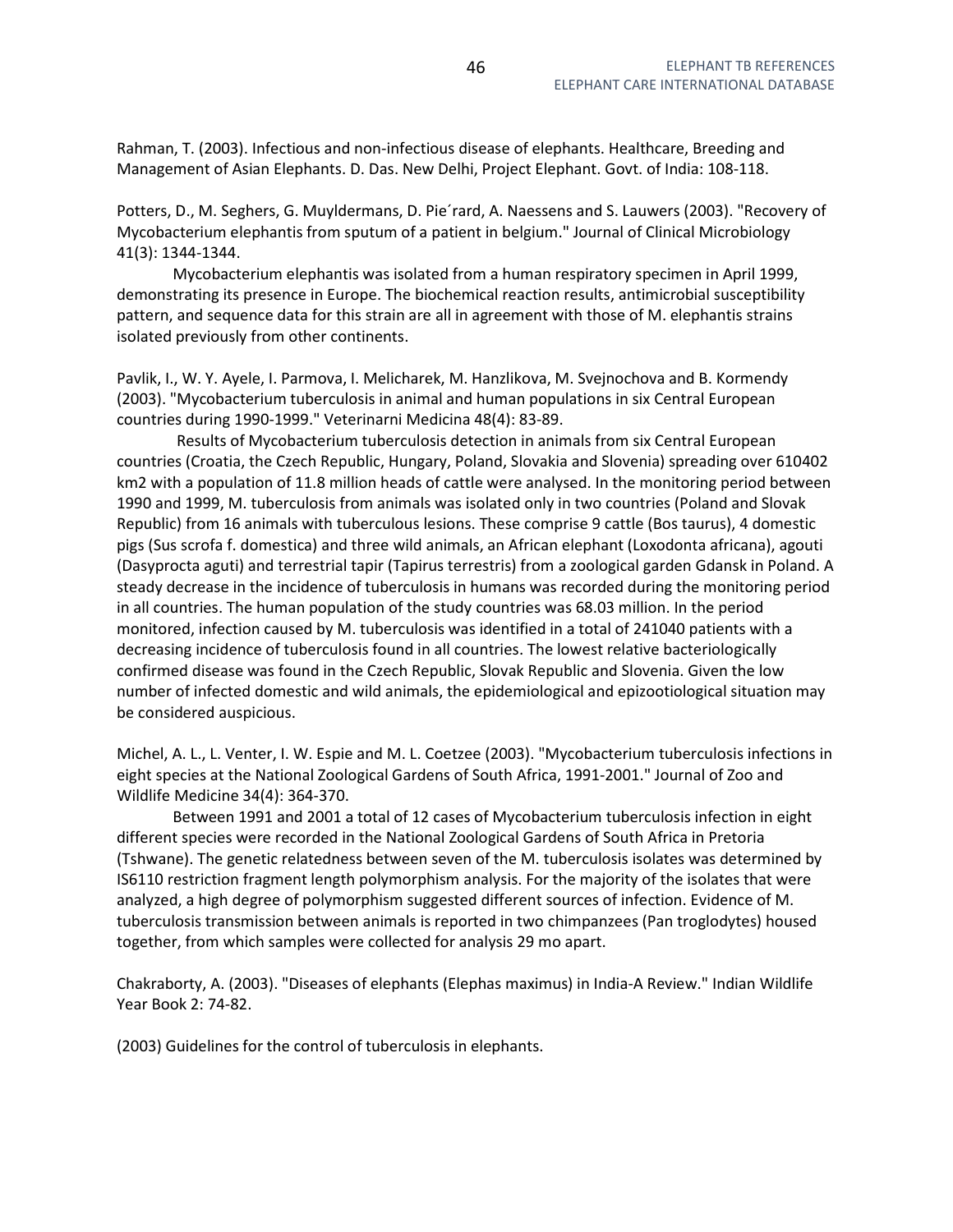Turenne, C., P. Chedore, J. Wolfe, F. Jamieson, K. May and A. Kabani (2002). "Phenotypic and molecular characterization of clinical isolates of Mycobacterium elephantis from human specimens." J Clin Microbiol 40(4): 1230-1236.

 Eleven strains of a rapidly growing mycobacterium were isolated from patient specimens originating from various regions of the province of Ontario, Canada, over a 2-year period. Unique highperformance liquid chromatography (HPLC) and PCR-restriction enzyme pattern analysis (PRA) profiles initially suggested a new Mycobacterium species, while sequencing of the 16S rRNA gene revealed a sequence match with Mycobacterium sp. strain MCRO 17 (GenBank accession no. X93028), an isolate determined to be unique which is to date uncharacterized, and also a close similarity to M. elephantis (GenBank accession no. AJ010747), with six base pair variations. A complete biochemical profile of these isolates revealed

a species of mycobacteria with phenotypic characteristics similar to those of M. flavescens. HPLC, PRA, and 16S rRNA sequencing of strain M. elephantis DSM 44368(T) and result comparisons with the clinical isolates revealed that these strains were in fact M. elephantis, a newly described species isolated from an elephant. All strains were isolated from human samples, 10 from sputum and 1from an axillary lymph node.

Peloquin, C. (2002). "Therapeutic drug monitoring in the treatment of tuberculosis." Drugs 62(15): 2169-2183.

Payeur, J. B., J. L. Jarnagin, J. G. Marquardt and D. L. Whipple (2002). "Mycobacterial isolations in captive elephants in the United States." Ann N Y Acad Sci 969: 256-258.

 Interest in tuberculosis in elephants has been increasing over the past several years in the United States. Several techniques have been used to diagnose mammalian tuberculosis. Currently, the test considered most reliable for diagnosis of TB in elephants is based on the culture of respiratory secretions obtained by trunk washes.

Oh, P., R. Granich, J. Scott, B. Sun, M. Joseph, C. Stringfield, S. Thisdell, J. Staley, D. Workman-Malcolm, L. Borenstein, E. Lehnkering, P. Ryan, J. Soukup, A. Nitta and J. Flood (2002). "Human exposure following Mycobacterium tuberculosis infection of multiple animal species in a Metropolitan Zoo." Emerg Infect Dis 8(11): 1290-1293.

 From 1997 to 2000, Mycobacterium tuberculosis was diagnosed in two Asian elephants (Elephas maximus), three Rocky Mountain goats (Oreamnos americanus), and one black rhinoceros (Diceros bicornis) in the Los Angeles Zoo. DNA fingerprint patterns suggested recent transmission. An investigation found no active cases of tuberculosis in humans; however, tuberculin skin-test conversions in humans were associated with training elephants and attending an elephant necropsy.

Mikota, S. K. and J. Maslow (2002). Epidemiology and Treatment of Tuberculosis in Elephants: 2002. American Association of Zoo Veterinarians Annual Conference.

Gavier-Widen, D., C. Hard Af Segerstad, B. Roken, T. Moller, G. Bolske and S. Sternberg (2002). Mycobacterium tuberculosis infection in Asian elephants (Elephas maximus) in Sweden. European Association of Zoo and Wildlife Veterinarians 4th Scientific Meeting.

Chandrasekharan, K. (2002). "Specific diseases of Asian elephants." Journal of Indian Veterinary Association Kerala 7(3): 31-34.

 The earliest writing describing the diseases of elephants in ancient literature said to be the works on "Gajasastra" (Elephantology) written in Sanskrit by authors like Gautama, Narada,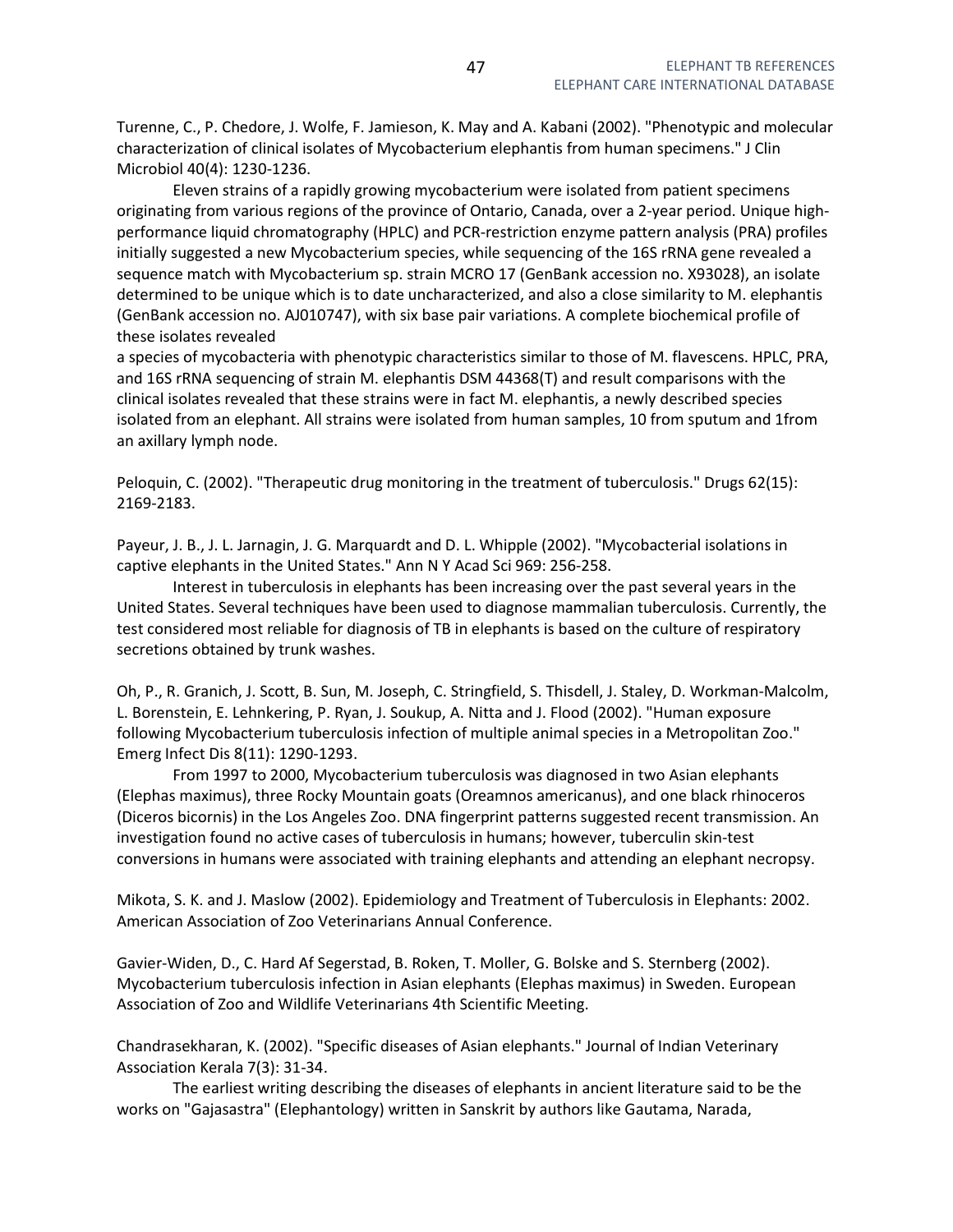Mrigacharma, Rajaputra and Vyasa. "Hasthyayurveda" a legendary book in Sanskrit written by a safe Palakapya deals with some diseases, treatment, desirable and undesirable points of selection, management practices and some mythological aspects on the origin of elephants. The earliest book in English dealing with diseases of elephants seems to be that of W. Gilchrist "A practical treatise on the treatment of diseases of elephants" published in 1848. Later Slym (1873), Sanderson (1878), Steel (1885), Evans (1910), Herpburn (1913), Milroy (1922), Ptaff (1940), Ferrier (1947), Utoke Gale (1974), Chandrasekharan (1979) and Panicker (1985) have documented their findings on the incidence, etiology and control of diseases of Asian elephants.

Auclair, B., S. Mikota, C. A. Peloquin, R. Aguilar and J. N. Maslow (2002). "Population pharmacokinetics of antituberculous drugs and treatment of Mycobacterium bovis infection in Bongo Antelope (Tragelaphus eurycrus isaaci )." Journal of Zoo and Wildlife Medicine 33(3): 193-203.

Alexander, K. A., E. Pleydell, M. C. Williams, E. P. Lane, J. F. C. Nyange and A. L. Michel (2002). "Mycobacterium tuberculosis: An Emerging Disease of Free-Ranging Wildlife." Emerging Infectious Diseases 8(6): 598-601.

 Expansion of ecotourism-based industries, changes in land-use practices, and escalating competition for resources have increased contact between free-ranging wildlife and humans. Although human presence in wildlife areas may provide an important economic benefit through ecotourism, exposure to human pathogens

may represent a health risk for wildlife. This report is the first to document introduction of a primary human pathogen into free-ranging wildlife. We describe outbreaks of Mycobacterium tuberculosis, a human pathogen, in free-ranging banded mongooses (Mungos mungo) in Botswana and suricates (Suricata suricatta) in South Africa. Wildlife managers and scientists must address the potential threat that humans pose to the health of free-ranging wildlife.

Ratanakorn, P. (2001). Elephant Health Problems and Management in Cambodia, Lao and Thailand. A Research Update on Elephants and Rhinos; Proceedings of the International Elephant and Rhino Research Symposium, Vienna, June 7-11, 2001, Schuling Verlag.

Mikota, S. K., L. Peddie, J. Peddie, R. Isaza, F. Dunker, G. West, W. Lindsay, R. S. Larsen, M. D. Salman, D. Chatterjee, J. Payeur, D. Whipple, C. Thoen, D. S. Davis, C. Sedgwick, R. Montali, M. Ziccardi and J. Maslow (2001). "Epidemiology and diagnosis of Mycobacterium tuberculosis in captive Asian elephants (Elephas maximus)." Journal of Zoo and Wildlife Medicine 32(1): 1-16.

 The deaths of two Asian elephants (Elephas maximus) in August 1996 led the United States Department of Agriculture to require the testing and treatment of elephants for tuberculosis. From August 1996 to September 1999. Mycobacterium tuberculosis infection was confirmed by culture in 12 of 118 elephants in six herds. Eight diagnoses were made antemortem on the basis of isolation of M. tuberculosis by culture of trunk wash samples; the remainder (including the initial two) were diagnosed postmortem. We present the case histories, epidemiologic characteristics, diagnostic test results, and therapeutic plans from these six herds. The intradermal tuberculin test, enzyme-linked immunosorbent assay serology, the blood tuberculosis test, and nucleic acid amplification and culture are compared as methods to diagnose M. tuberculosis infection in elephants.

Isaza, R. (2001). The elephant trunk wash - An update. ProcElephant Mangers Association Annual Conference.

Hecht, J. (2001). Telltale bones. New Scientist: 14.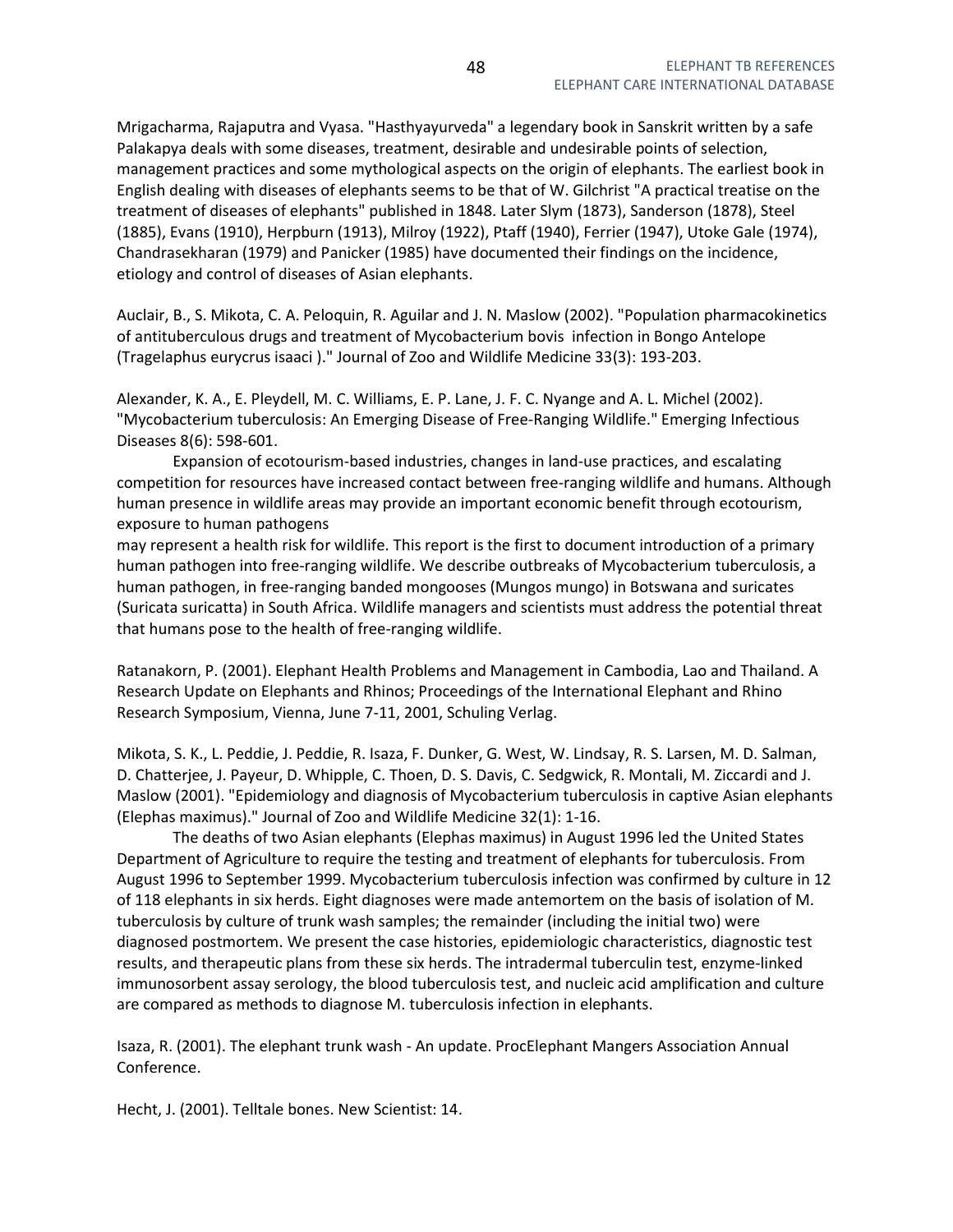Harr, K., R. Isaza and J. Harvey (2001). Clinicopathological findings in Mycobacterium tuberculosis culture-positive elephants (Elephas maximus) in comparison to clinically normal elephants. Proceedings American Association of Zoo Veterinarians, American Association of Wildlife Veterinarians, Association of Reptilian and Amphibian Veterinarians and the National Association of Zoo and Wildlife Veterinarians Joint Conference 2001, American Association of Zoo Veterinarians.

Davis, M. (2001). "Mycobacterium tuberculosis risk for elephant handlers and veterinarians." Appl Occup Environ Hyg 16(3): 350-353.

Clifton-Hadley, R. S., C. M. Sauter-Louis, I. W. Lugton, R. Jacson, P. A. Durr and J. W. Wilesmith (2001). Mycobacterial diseases. Infectious Diseases of Wild Mammals. E. S. Williams. Ames, Iowa, Iowa State University Press,: 340-361.

Ziccardi, M., S. K. Mikota, R. B. Barbiers and T. M. Norton (2000). Tuberculosis in zoo ungulates:Survey results and surveillance plan. Proc. AAZV and IAAAM Joint Conf.

Shojaei, H., J. G. Magee, R. Freeman, M. Yates, N. U. Horadagoda and M. Goodfellow (2000). "Mycobacterium elephantis sp. nov., a rapidly growing non-chromogenic Mycobacterium isolated from an elephant." International Journal of Systematic and Evolutionary Microbiology 50(5): 1817-1820.

 A strain isolated from a lung abscess in an elephant that died from chronic respiratory disease was found to have properties consistent with its classification in the genus Mycobacterium. An almost complete sequence of the 16S rDNA of the strain was determined following the cloning and sequencing of the amplified gene. The sequence was aligned with those available on mycobacteria and phylogenetic trees inferred by using three tree-making algorithms. The organism, which formed a distinct phyletic line within the evolutionary radiation occupied by rapidly growing mycobacteria, was readily distinguished from members of validly described species of rapidly growing mycobacteria on the basis of its mycolic acid pattern and by a number of other phenotypic features, notably its ability to grow at higher temperatures. The type strain is Mycobacterium elephantis DSM 44368T. The EMBL accession number for the 16S rDNA sequence of strain 484T is AJ010747.

Mikota, S. K., R. S. Larsen and R. J. Montali (2000). "Tuberculosis in Elephants in North America." Zoo Biol 19: 393-403.

 Within the past 4 years, TB has emerged as a disease of concern in elephants. The population of elephants in North America is declining (Weise,1997), and transmissible diseases such as TB may exacerbate this trend. Guidelines for all elephants for TB, were instituted in 1997 (USDA, 1997, 2000). Between August 1996 and May 2000, Mycobacterium tuberculosis was isolated form 18 of 539 elephants in North America, indicating an estimated prevalence of 3.3%. Isolation of the TB organism by culture is the currently recommended test to establish a diagnosis of TB; however, culture requires 8 weeks. Further research is essential to validate other diagnostic tests and treatment protocols.

Lyashchenko, K., M. Singh, R. Colangeli and M. L. Gennaro (2000). "A multi-antigen print immunoassay for the development of serological diagnosis of infectious disease." Journal of Immunological Methods 242: 91-100.

Larsen, R. S., M. D. Salman, S. K. Mikota, R. Isaza and J. Triantis (2000). Validation and use of a multipleantigen ELISA for detection of tuberculosis infections in elephants. Proc. AAZV and IAAAM Joint Conf.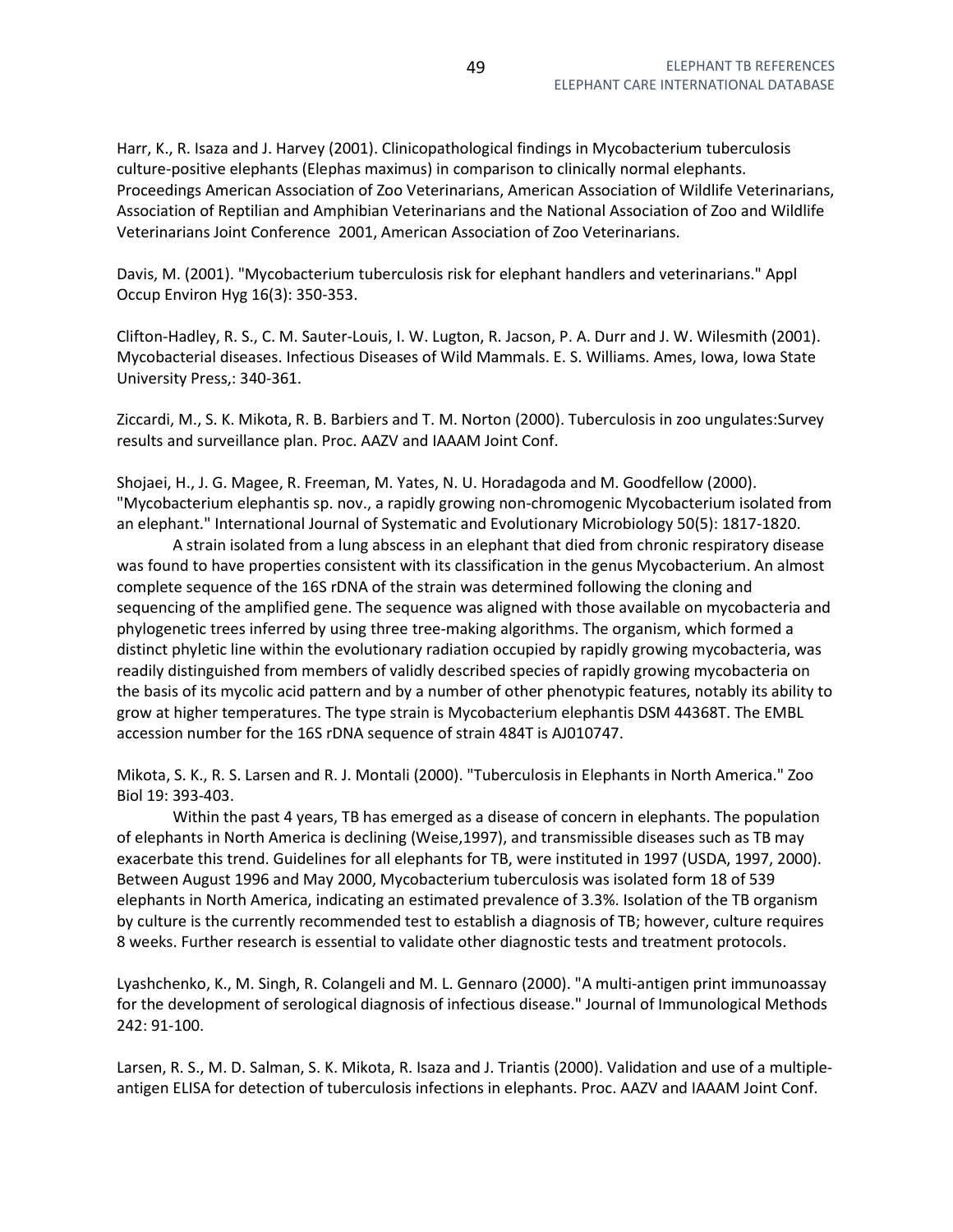Larsen, R. S., M. D. Salman, S. K. Mikota, R. Isaza, R. J. Montali and J. Triantis (2000). "Evaluation of a multiple-antigen enzyme-linked immunosorbent assay for detection of Mycobacterium tuberculosis infection in captive elephants." Journal of Zoo and Wildlife Medicine 31(3): 291-302.

 Mycobacterium tuberculosis has become an important agent of disease in the captive elephant population of the United States, although current detection methods appear to be inadequate for effective disease management. This investigation sought to validate a multiple-antigen enzyme-linked immunosorbent assay (ELISA) for screening of M. tuberculosis infection in captive elephants and to document the elephant's serologic response over time using a cross-sectional observational study design. Serum samples were collected from 51 Asian elephants (Elephas maximus) and 26 African elephants (Loxodonta africana) from 16 zoos and circuses throughout the United States from February 1996 to March 1999. Infection status of each animal was determined by mycobacterial culture of trunk washes. Reactivity of each serum sample against six antigens was determined, and the linear combination of antigens that accurately predicted the infection status of the greatest number of animals was determined by discriminant analysis. The resulting classification functions were used to calculate the percentage of animals that were correctly classified (i.e., specificity and sensitivity). Of the 77 elephants sampled, 47 fit the criteria for inclusion in discriminant analysis. Of these, seven Asian elephants were considered infected; 25 Asian elephants and 15 African elephants were considered noninfected. The remaining elephants had been exposed to one or more infected animals. The specificity and sensitivity of the multiple-antigen ELISA were both 100% (91.9-100% and 54.4-100%, respectively) with 95% confidence intervals. M. bovis culture filtrate showed the highest individual antigen specificity (95%; 83.0-100%) and sensitivity (100%; 54.4-100%). Serum samples from 34 elephants were analyzed over time by the response to the culture filtrate antigen; four of these elephants were culture positive and had been used to calculate the discriminant function. Limitations such as sample size, compromised ability to ascertain each animal's true infection status, and absence of known-infected African elephants suggest that much additional research needs to be conducted regarding the use of this ELISA. However, the results indicate that this multiple-antigen ELISA would be a valuable screening test for detecting M. tuberculosis infection in elephant herds.

Boomershine, C. S. and B. S. Zwilling (2000). "Stress and the pathogenesis of tuberculosis." Clinical Microbiology Newsletter 22(23): 177-182.

Mikota, S. K. (1999). "Diseases of the Elephant: A Review." Verh. ber. Erkrg. Zootiere 39: 1-15.

Mangold, B. J., R. A. Cook, M. R. Cranfield, K. Huygen and H. P. Godfrey (1999). "Detection of elevated levels of circulating antigen 85 by dot immunobinding assay in captive wild animals with tuberculosis." Journal of Zoo and Wildlife Medicine 30(4): 477-483.

 Antemortem diagnosis of tuberculosis in captive wild animals is often difficult. In addition to the variability of host cellular immune response, which does not always indicate current active infection, reactivity to saprophytic or other mycobacteria is common and may interfere with the interpretation of the intradermal tuberculin skin test. Furthermore, the immobilization required for administrating the test and evaluating skin reactions in these animals may result in unacceptable levels of morbidity and mortality, of particular concern in individuals of rare or endangered species. Proteins of the antigen 85 (Ag85) complex are major secretory products of actively metabolizing mycobacteria in vitro. Production of these proteins by mycobacteria during growth in vivo could result in increases in circulating levels of Ag85 in hosts with active tuberculosis. A dot blot immunoassay has been used to detect and quantify circulating Ag85 in captive wild animals with tuberculosis. Elevated levels of Ag85 were observed in animals with active tuberculosis as compared with uninfected animals. Study populations included a herd of nyala (Tragelaphus angasi) (n=9) with no history of exposure to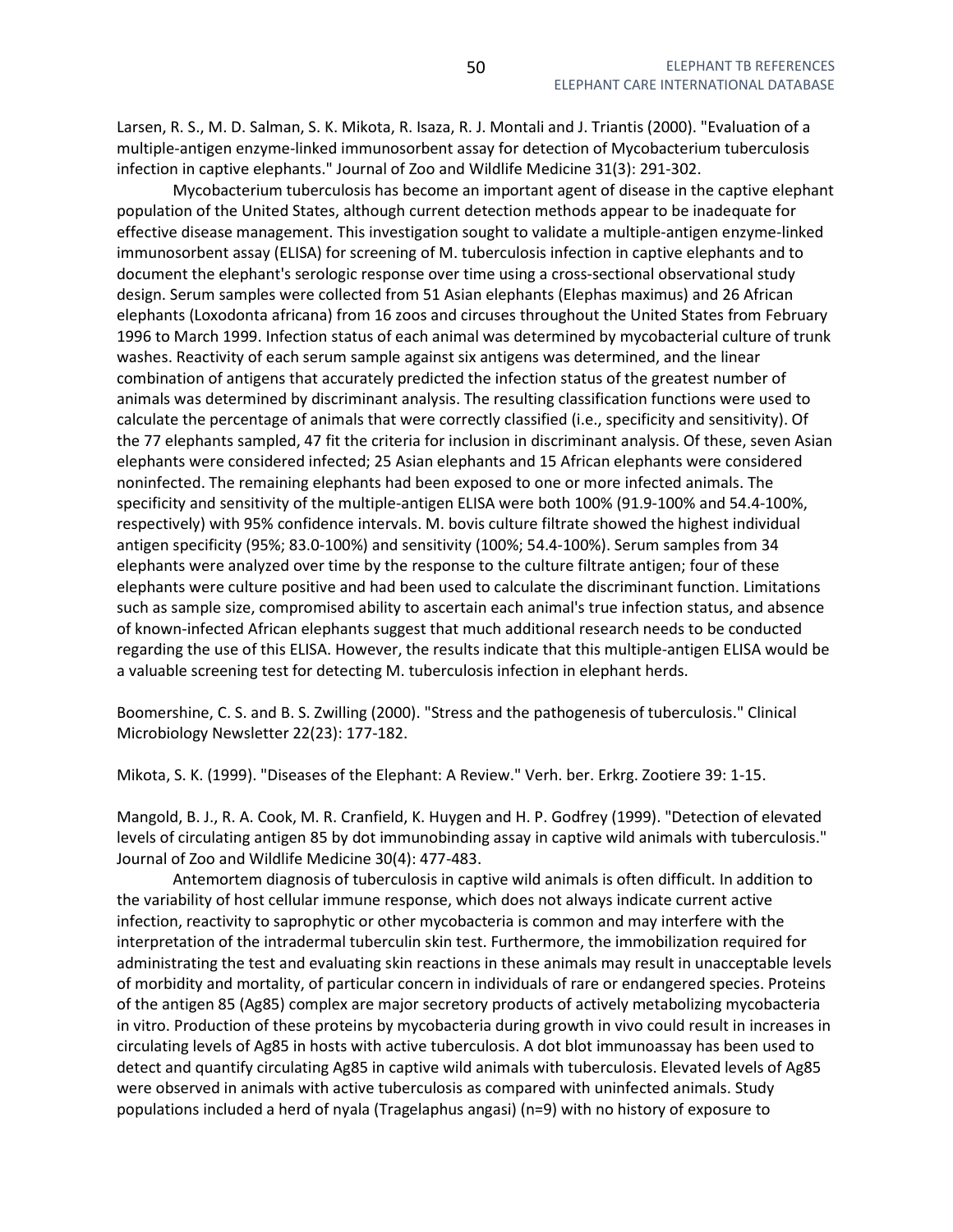Mycobacterium bovis. Serum Ag85 levels ranged from <5 to 15 uU/ml (median, 5 uU/ml). The other group included 11 animals from a mixed collection with a documented history of an M. bovis outbreak. Animals with pulmonary granulomatous lesions (n=3) had serum Ag85 levels ranging from 320 to 1,280 uU/ml (median, 320 uU/ml). Animals with only chronic mediastinal or mesenteric lymphadenitis (n=4) had serum Ag85 levels ranging from <5 to 80 uU/ml (median, <5 uU/ml). This assay could provide an important adjunct to intradermal skin testing for antemortem diagnosis of tuberculosis in nondomestic species.

Isaza, R. and C. J. Ketz (1999). "A Trunk Wash Technique for the Diagnosis of Tuberculosis in Elephants." Verh. ber. Erkrg. Zootiere 39: 121-124.

Biberstein, E. L. and D. C. Hirsch (1999). Mycobacterium species: The agents of animal tuberculosis. Veterinary Microbiology. Maiden, MA, Blackwell Science: 158-172.

Bhat, M. N., R. Manickam and J. Ramkrishna (1999). "Screening of captive wild animals for tuberculosis." Indian Veterinary Journal 76(11): 959-961.

 The passive haemagglutination (PHA) test was used to test 109 captive elephants (Elephas maximus), and spotted deer (Cervus axis), blackbuck (Antilope cervicapra) and common langurs (Semnopithecus entellus?) (4 of each) for tuberculosis; 51 of the elephants and the 4 langurs were also assessed by the tuberculin test. PHA titres of 1:16 or 1:32 were found in 4 elephants, 1 deer and 2 langurs, but all were apparently healthy except 1 langur that had clinical signs indicative of tuberculosis. There were 4 positive reactors in the tuberculin tests, all elephants, but these animals did not have significant PHA titres. It is concluded that the procedures and reagents used for the diagnosis of tuberculosis in domestic animals are not reliable for testing wild animals.

Montali, R. J., L. H. Spelman, R. C. Cambre, D. Chattergee and S. K. Mikota (1998). Factors influencing interpretation of indirect testing methods for tuberculosis in elephants. Proceedings AAZV and AAWV Joint Conference.

 Serologic and other laboratory tests (such as BTB, ELISA, and gamma interferon) are often used in conjunction with the intradermal tuberculin test to detect tuberculosis (TB) in animals. The skin test is considered the "gold standard" in domestic cattle and humans, and the BTB test has been highly rated for use in cervid species. However, these indirect methods for TB diagnosis have not been proven valid in most exotic species susceptible to Mycobacterium tuberculosis complex (which includes M. bovis) infection. In addition, many of the tuberculin skin testing methods used in exotic species are not uniform in terms of tuberculin type(s) and sites used and interpretation of the end points.

Michalak, K., C. Austin, S. Diesel, M. J. Bacon, P. Zimmerman and J. N. Maslow (1998). "Mycobacterium tuberculosis infection as a zoonotic disease: transmission between humans and elephants." Emerg Infect Dis 4(2): 283-287.

 Between 1994 and 1996, three elephants from an exotic animal farm in Illinois died of pulmonary disease due to Mycobacterium tuberculosis. In October 1996, a fourth living elephant was culture-positive for M. tuberculosis. Twenty-two handlers at the farm were screened for tuberculosis (TB); eleven had positive reactions to intradermal injection with purified protein derivative. One had smear-negative, culture-positive active TB. DNA fingerprint comparison by IS6110 and TBN12 typing showed that the isolates from the four elephants and the handler with active TB were the same strain. This investigation indicates transmission of M. tuberculosis between humans and elephants.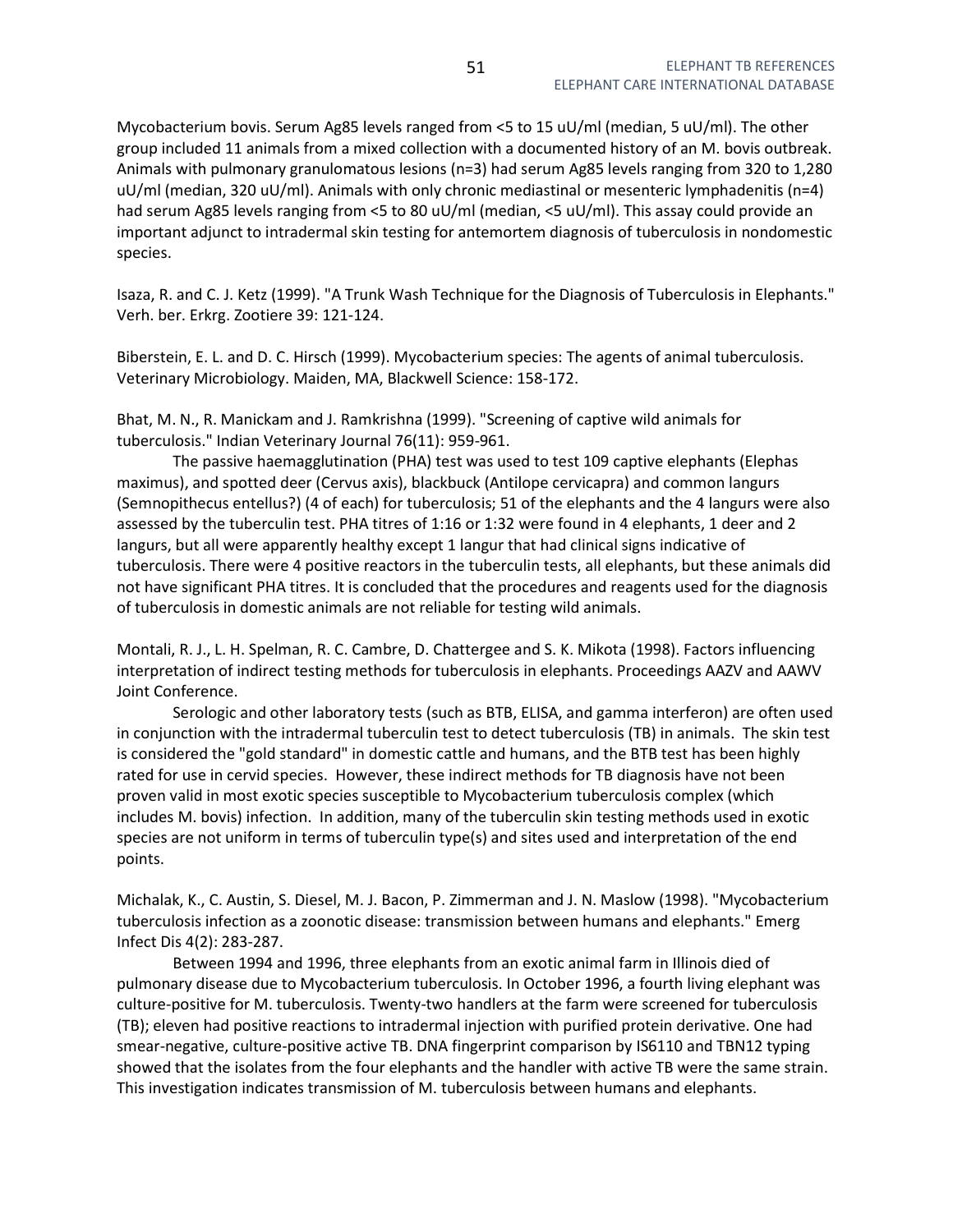Mahato, G., H. Rahman, K. K. Sharma and S. C. Pathak (1998). "Tuberculin testing in captive Indian elephants (Elephas maximus) of a national park." Indian Journal of Comparative Microbiology, Immunology and Infectious Diseases 19(1): 63.

 Full text:Tuberculosis, an important zoonotic disease, has been reported in wild African and Asian domestic elephants (Seneviratna and Seneviratna, 1966). Under this communication 25 cative Indian elephants of Kaziranga National Park, Assam, were tested for allergic reaction by injecting 0.1 ml PPD at the base of ear tip. The thickness of skin was measured after 48 and 72 h and an increase of 4 mm or more was taken as positive. Out of 25 elephants tested, 3 adults were found reactors. Base of the ear was found more appropriate site as it remained protected from rubbing against hard object due to irritation caused by the tuberculin and needle. The trunk also could not disturb this inoculation site.

Dunker, F. and M. Rudovsky (1998). Management and treatment of a Mycobacterium tuberculosis positive elephant at the San Francisco Zoo. Proceedings AAZV and AAWV Joint Conference.

Anonymous (1998). "TB in elephants." Communique 18.

Whipple, D. L., R. M. Meyer, D. F. Berry, J. L. Jarnagin and J. B. Payeur (1997 ). Molecular epidemiology of tuberculosis in wild white-tailed deer in michigan and elephants. Proceedings One Hundred and First Annual Meeting of the United States Animal Health Association, United States Animal Health Association.

Ryan, C. P. (1997). "Tuberculosis in circus elephants." Pulse Southern California Veterinary Medical Assoc(January): 8.

Peloquin, C. (1997). "Using therapeutic drug monitoring to dose the antimycobacterial drugs." Clinics in Chest Medicine 18: 79-97.

Mikota, S. K. and J. Maslow (1997). Theoretical and technical aspects of diagnostic techniques for mammalian tuberculosis. Proceedings, American Association Zoo Veterinarians.

Maslow, J. (1997). Tuberculosis and other mycobacteria as zoonoses. Proceedings American Association of Zoo Veterinarians.

 Mycobacterial infections are common among humans. Of theses, infection with Mycobacterium tuberculosis (TB) is the most common and of greatest concern. Non-tuberculous species of mycobacteria may also cause infections in man, especially among immunosuppressed individuals. Human TB is typically acquired by inhalation of aerosols carrying tubercle bacilli fowwoing exposure to a person with active pulmonary infection; non-tuberculous species of mycobacteria are acquired from environmental sources. Since zoonotic transmission of TB does occur, the identification of acid fast bacilli (AFB) in clinical specimens from animals is a cause of concern, unease, and occasionally misconception for animal care handlers and zoo personnel.

Furley, C. W. (1997). "Tuberculosis in elephants." Lancet British edition 350(9072): 224.

 Tests on 171 elephants in zoos and circuses in the USA revealed that 33% were positive to one or more skin tests and 11% were positive by ELISA. As there is no standard procedure for testing elephants caution should be used when interpreting the results.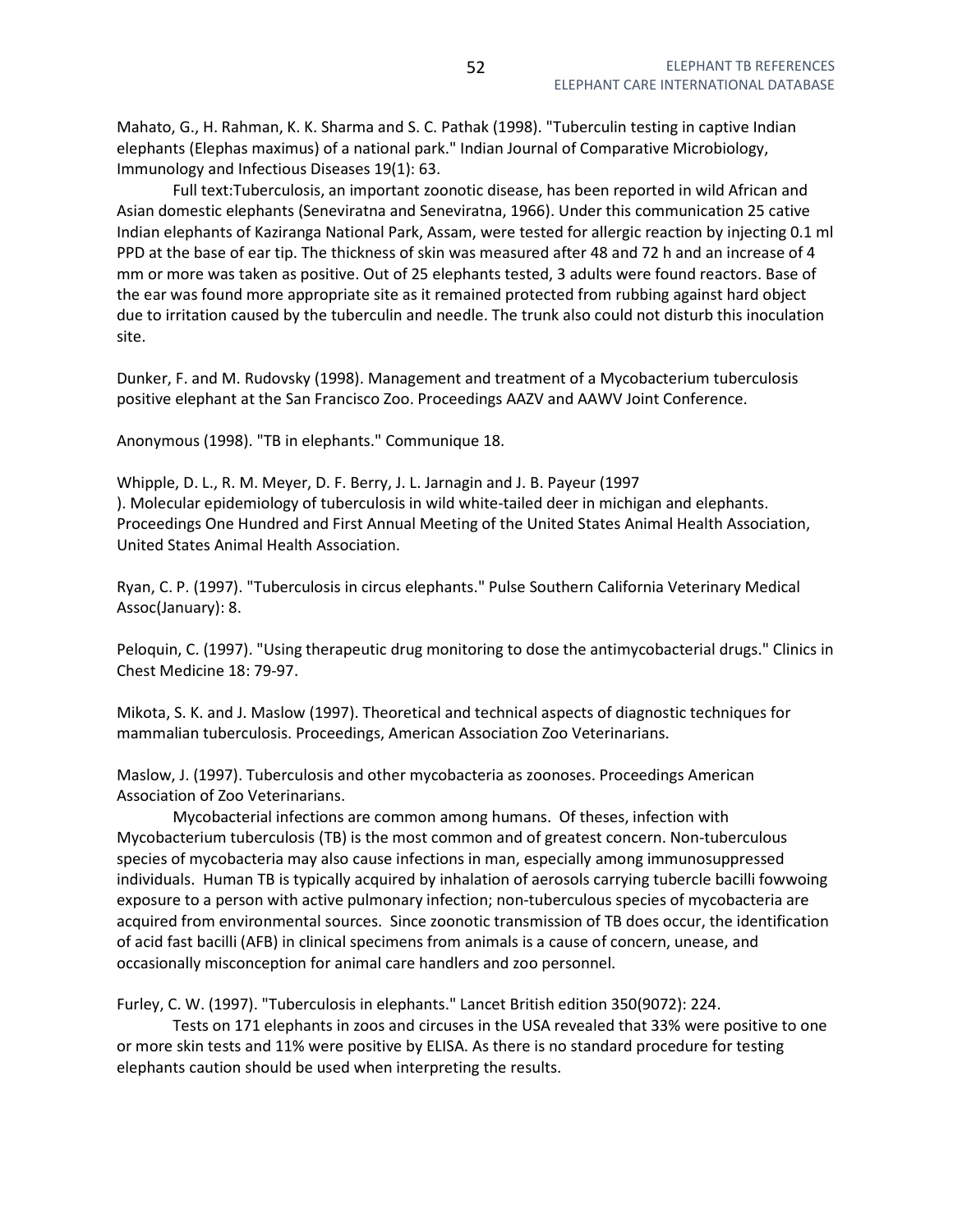Essey, M. A. and J. P. Davis (1997). Status of the National cooperative state-federal bovine tuberculosis eradication program fiscal year 1997. Proceedings United States Animal Health Association.

Binkley, M. (1997). Tuberculosis in captive elephants. Proceedings American Association of Zoo Veterinarians.

Sandin, R. L. (1996). "Polymerase chain reaction and other amplification techniques in mycobacteriology." Clinical Mycobacteriology 16(3): 617-639.

Moda, G., C. J. Daborn, J. M. Grange and O. Cosivi (1996). "The zoonotic importance of Mycobacterium bovis." Tubercle and Lung Disease 77: 103-108.

 The zoonotic importance of Mycobacterium bovis has been the subject of renewed interest in the wake of the increasing incidence of tuberculosis in the human population. This paper considers some of the conditions under which transmission of M. bovis from animals to humans occurs and reviews current information on the global distribution of the disease. The paper highlights the particular threat posed by this zoonotic disease in developing countries and lists the veterinary and human public health measures that need to be adopted if the disease is to contained. The association of tuberculosis with malnutrition and poverty has long been recognized and the need to address these basic issues as as crucial as specific measures against the disease itself.

Dalovision, J. R., S. Montenegro-James, S. A. Kemmerly, C. F. Genre, R. Chambers, G. A. Pankey, D. M. Failla, K. G. Haydel, L. Hutchinson, M. F. Lindley, A. Praba, K. D. Eisenach and E. S. Cooper (1996). "Comparison of the amplified Mycobacterium tuberculosis (MTB) direct test, aplicor MTB PCR and IS6, 110-PCR for detection of MTB in respiratory specimens." Clin. Infect. Dis 23: 1099-1106.

Chandrasekharan, K., K. Radhakrishnan, J. V. Cheeran, K. N. M. Nair and T. Prabhakaran (1995). Review of the Incidence, Etiology and Control of Common Diseases of Asian Elephants with Special Reference to Kerala. A Week with Elephants; Proceedings of the International Seminar on Asian Elephants. J. C. Daniel. Bombay, India, Bombay Natural History Society; Oxford University Press: 439-449.

 Incidence, etiology, symptoms and control of specific and non-specific diseases of captive and wild elephants have been reviewed. Asian elephants have been observed to be susceptible to various parasitic diseases such as helminthiasis, trypanosomiasis and ectoparasitic infestations, bacterial diseases such as tetanus, tuberculosis, haemorrhagic septicemia, salmonellosis and anthrax, viral diseases such as foot and mouth disease, pox and rabies and non-specific diseases like impaction of colon, foot rot and corneal opacity. A detailed study extending over two decades on captive and wild elephants in Kerala, revealed high incidence of helminthiasis (285), ectoparasitic infestation (235), impaction of colon (169) and foot rot (125). Diseases such as trypanosomiasis (21), tetanus (8), tuberculosis (5) pox (2) and anthrax (1) were also encountered. The line of treatment against the diseases mentioned, have been discussed in detail.

(1994). "Treatment of tuberculosis and tuberculosis infection in adults and children." Am J Respir Crit Care Med 149: 1359-1374.

Chandrasekharan, K. (1992). Prevalence of infectious diseases in elephants in Kerala and their treatment. The Asian Elephant: Ecology, Biology, Diseases, Conservation and Management (Proceedings of the National Symposium on the Asian Elephant held at the Kerala Agricultural University, Trichur, India, January 1989). E. G. Silas, M. K. Nair and G. Nirmalan. Trichur, India, Kerala Agricultural University: 148-155.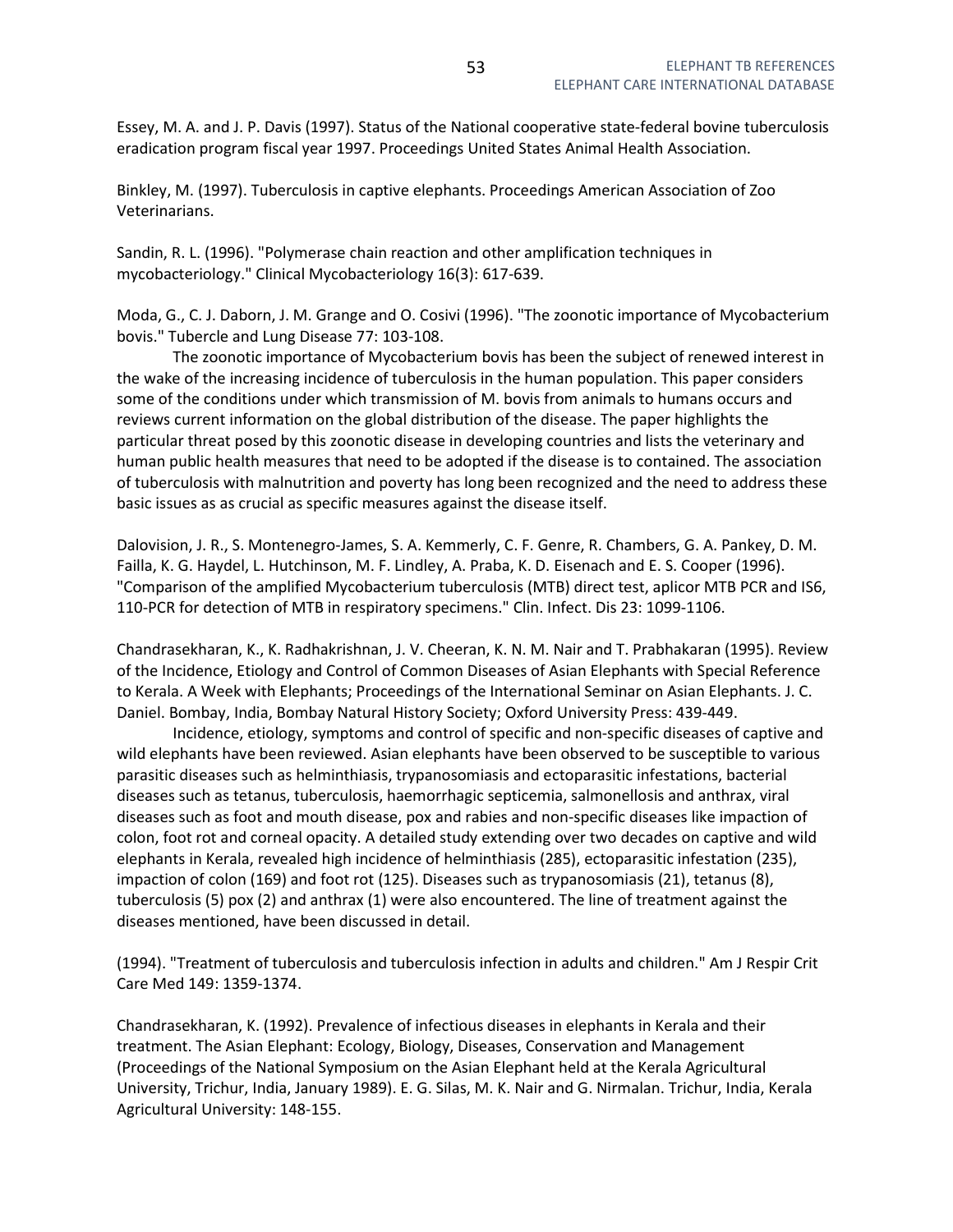John, M. C., S. Nedunchelliyan and N. Raghvan (1991). "Tuberculin testing in Indian elephants." Indian Journal of Veterinary Medicine 11(1-2): 48-49.

Fowler, M. E. (1991). Tuberculosis in zoo ungulates. Bovine tuberculosis in cervidae: Proceedings of a symposium, United States Department of Agriculture Miscellaneous Publication No. 1506.

Sabin, J. E. (1990). "Joseph Hersey Pratt's cost-effective class method and its contemporary application." Psychiatry 53: 169-184.

Haagsma, J. and A. Eger (1990). ELISA for diagnosis of tuberculosis and chemotherapy in zoo and wildlife animals.

 The aim of this study was to improve the diagnosis of bovine tuberculosis in zoo and wildlife animals, in particular by using an Enzyme-Linked Immunosorbent Assay (ELISA). In addition, suspected cases of tuberculosis (TB) with a positive skin test and /or ELISA were treated with antituberculosis drugs. The diagnosis of TB in animals is based primarily on the intradermal tuberculin test, corresponding with cellular immune response. Although this test has practical disadvantages in zoo animals, the application is still of high value. For this purpose tuberculins with a well controlled high potency and specificity should be used. In order to diagnose hypergic or anergic animals it is recommended to use PPD tuberculin with double strength (2 mg tuberculoprotein per ml) or to double the dose (0.2 ml instead of 0.1 ml), so that about 10,000 I.U. are applied. A strict interpretation scheme can increase the efficacy of the test, in particular in the comparative test. In order to improve the diagnosis, we have studied for some years the use of the ELISA which corresponds with humoral immunity.

Wiegeshaus, E., V. Balasubramanian and D. W. Smith (1989). "Immunity to tuberculosis from the perspective of pathogenesis." Infect Immun 57: 3671-3676.

Thoen, C. O. (1988). "Tuberculosis." J. Am. Vet. Med. Assoc 193(9): 1045-1048.

Arora, B. M. (1986). Tuberculosis in wildlife in India. Summer Institute on Health, Production and Management in Wildlife, Indian Veterinary Institute.

Snider, D. E., Jr., W. D. Jones and R. C. Good (1984). "The usefulness of phage typing Mycobacterium tuberculosis isolates." Am. Rev. Respir. Dis 130: 1095-1099.

 Mycobacteriophage typing of Mycobacterium tuberculosis isolates was used as an epidemiologic aid in investigating the transmission of tuberculosis in community, industrial, and institutional outbreaks. The technique was also useful in other situations, e.g., documenting congenital transmission of infection and distinguishing exogenous reinfection from endogenous reactivation. Additional studies are indicated to further explore the value of phage typing for tracking the transmission of tuberculosis in the community

Wallach, J. D. and W. J. Boever (1983). Tuberculosis. Diseases of Exotic Animals.: 791-792.

Saunders, G. (1983). "Pulmonary Mycobacterium tuberculosis infection in a circus elephant." J. Am. Vet. Med. Assoc 183(11): 1311-1312.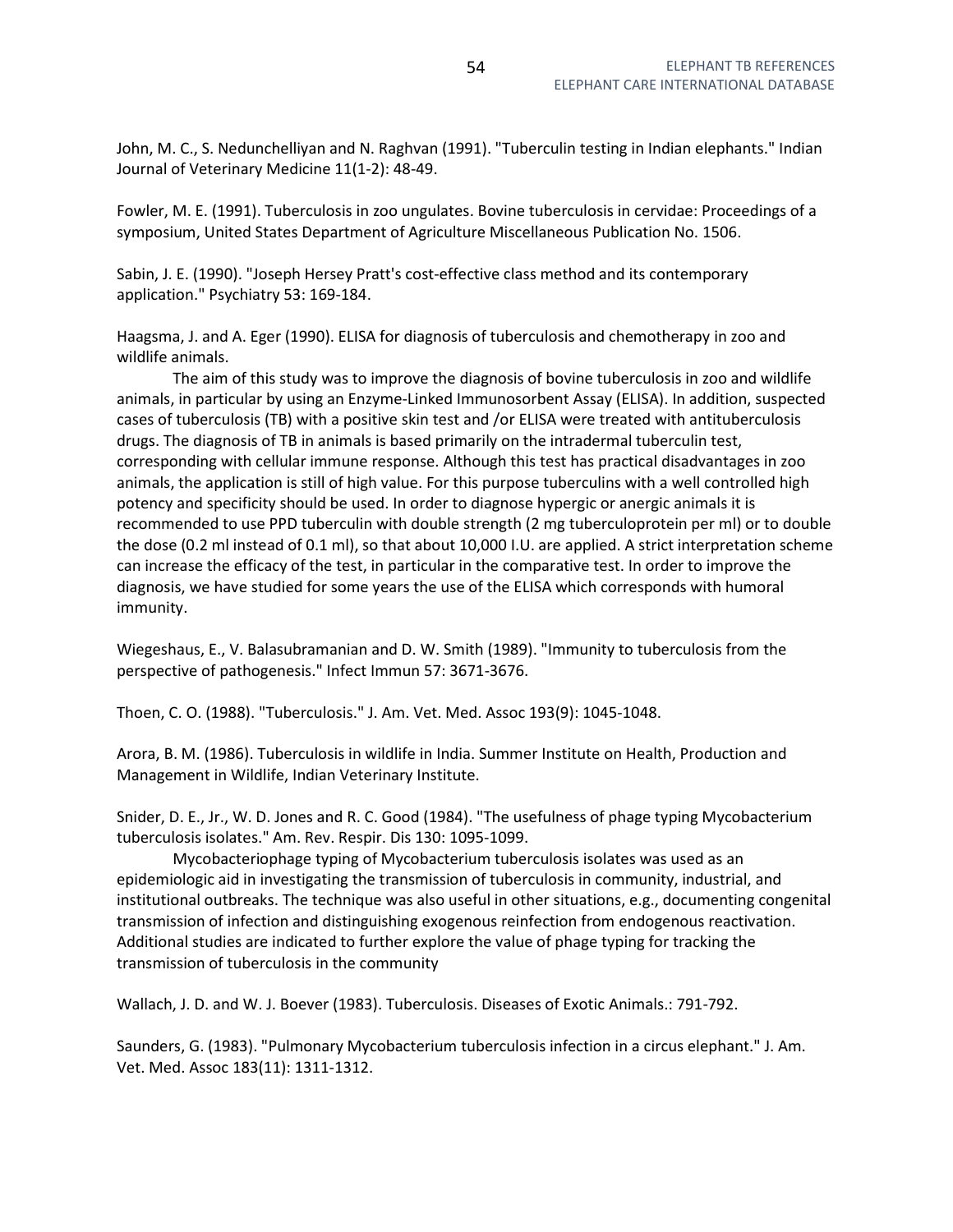Devine, J. E., W. J. Boever and E. Miller (1983). "Isoniazid therapy in an Asiatic elephant (Elephas maximus)." Journal of Zoo and Wildlife Medicine 14: 130-133.

Woodford, M. H. (1982). "Tuberculosis in wildlife in the Ruwenzori National Park, Uganda (Part II)." Trop. Anim. Hlth. Prod 14(3): 155-160.

 The results of post-mortem examinations of 90 warthog (Phacochoerus aethiopicus) conducted in the Ruwenzori National Park, Uganda during a survey of tuberculous infection in wildlife are described. Nine per cent of warthog were found to show gross lesions on autopsy and of these organisms which could by typed, Mycobacterium bovis was isolated in 2 of 6 cases and 5 atypical mycobacterial strains were isolated from the remaining 4. The distribution and character of the lesions is described and it is concluded that the route of infection in the warthog is alimentary. A mycobacterial survey of 8 other species of mammals, 7 species of birds, 5 species of fish and 1 species of amphibian is described. None of the mammals (except possibly 1 elephant), birds, fish or amphibia was harbour atypical, probably saprophytic, mycobacterial types. The origin of tuberculosis in buffalo and warthog in the Ruwenzori National Park is discussed and is concluded to have been previous contact with domestic cattle.

Jones, W. D., Jr. and R. C. Good (1982). "Hazel elephant redux (letter)." Am. Rev. Respir. Dis 125(2): 270.

 Full text. A recent letter from Greenberg, Jung and Gutter reported the untimely death of Hazel Elephant with Mycobacterium tuberculosis infection. The authors concluded that the animal trainer, who was found to have cavitary tuberculosis, was probably the source of infection. The conclusion was based on data available at the time. The isolates from Hazel Elephant and the animal trainer were submitted to us for further study the state health departments of Louisiana and Florida. Using the methodology and classification scheme previously described, we found that the cultures were of different phage types. The isolate from the elephant was type A0 (7), and the isolate from the trainer was type A1 (7,13,14). The isolates differed by lysis with one major phage (MTPH 5) and two auxiliary phages (MTPH 13 and 14). We have previously used phage typing of M. tuberculosis in several well-defined outbreaks as an adjunct to other epidemiologic procedures. The isolates were typed without the laboratory's knowing epidemiologic relationships between cases. The results indicated that M. tuberculosis transmitted from one individual to another retained the same phage-type characteristics. In the present study, our phage-type results suggest that the animal trainer and the elephant were infected from two different sources and that occurrence of disease in the animal and the trainer was coincidental. We are still evaluating page typing as a procedure for use in tuberculosis epidemiology and can accept selected cultures for phage typing in special situations if we are contacted before the cultures are submitted.

Thoen, C. O. and E. M. Himes (1981). Tuberculosis. Infectious diseases of wild mammals. J. W. Davis, L. H. Karstad and D. O. Trainer. Ames, Iowa, The University of Iowa Press.

Mann, P. C., M. Bush, D. L. Janssen, E. S. Frank and R. J. Montali (1981). "Clinicopathologic correlations of tuberculosis in large zoo mammals." J. Am. Vet. Med. Assoc 179(11): 1123-1129.

 In August 1978, a black rhinoceros at the National Zoological Park died with generalized tuberculosis caused by Mycobacterium bovis. A 2nd black rhinoceros was euthanatized 9 months after M bovis was cultured from its lungs. After these 2 deaths, numerous large zoo mammals that had been potentially exposed were subjected to various procedures to ascertain their status regarding tuberculosis. The procedures were: intradermal tuberculin testing, evaluation of delayed hypersensitivity reaction on biopsy specimens, enzyme-linked immunosorbent assay (ELISA) testing,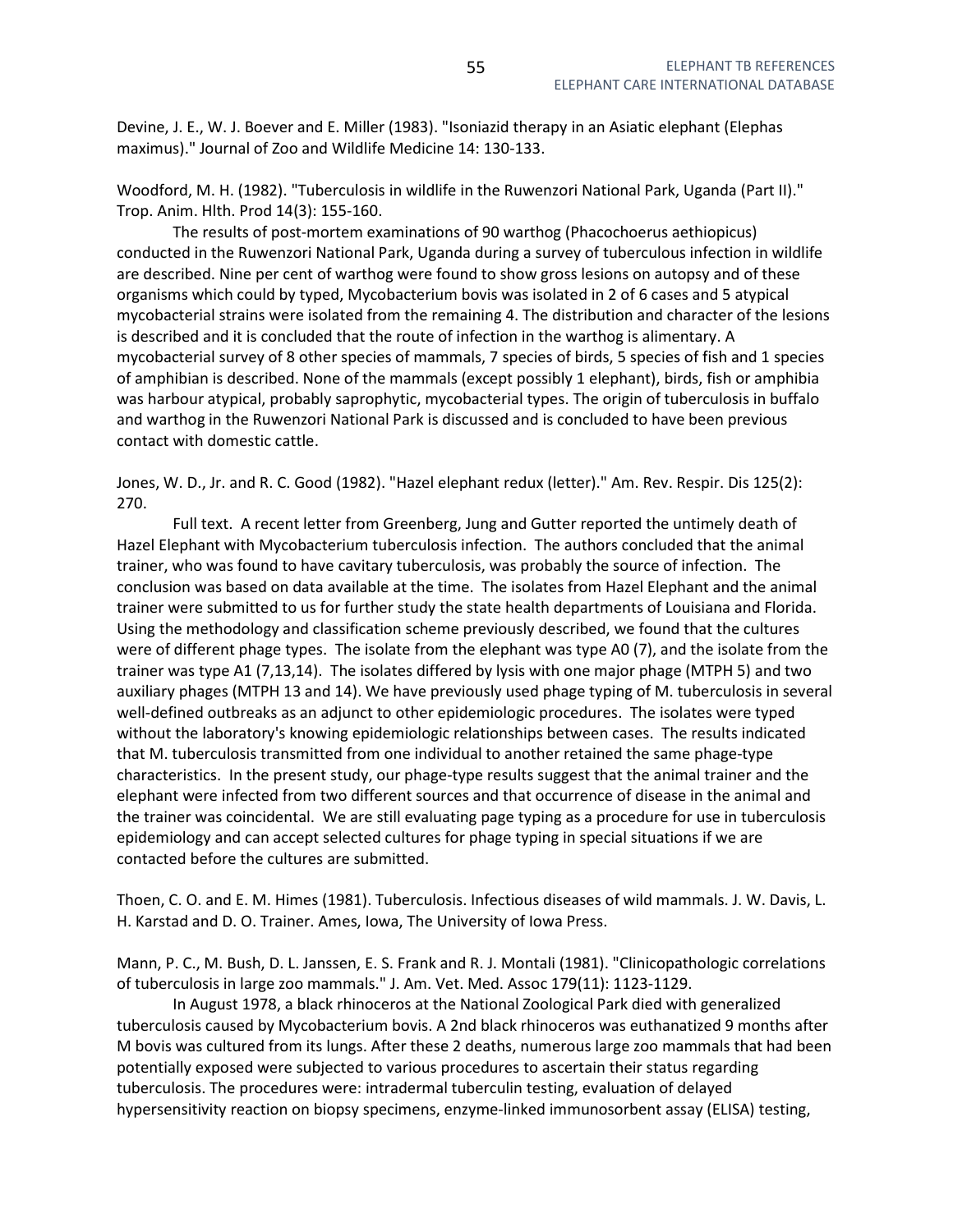and culture of various secretions and organs. Several of the animals in this series died during the study. These were necropsied and examined for evidence of mycobacterial infection. The results of tuberculin testing varied from species to species and from site to site within a species. Delayed hypersensitivity responses generally correlated well with the amount of swelling at the tuberculin site. In some cases, however, positive reactions were found without any delayed hypersensitivity response. Results of ELISA testing were confirmatory in tuberculous animals. Several species were judged to be nonspecific reactors, based on positive or suspect tuberculin test results, with negative ELISA results and necropsy findings.

Gutter, A. (1981). Mycobacterium tuberculosis in an Asian elephant. Proc.Am.Assoc.Zoo Vet.

Greenberg, H. B., R. C. Jung and A. E. Gutter (1981). "Hazel Elephant is dead (of tuberculosis) (letter)." Am. Rev. Respir. Dis 124(3): 341.

 Full text. Hazel Elephant was only 35 years old (by our estimate) when she died. She was cooperative and trusting to the last. Had we known about her illness sooner, we could have saved her. The Mycobacterium tuberculosis, var hominis that killed Hazel was sensitive to our drugs at the following levels: INH to 0.2mcg/ml; PAS to 2 mcg/ml; R to 1 mcg/ml; and MAB to 5 mcg/ml. Hazel worked and performed for a travelling circus. Ordinarily good-humored and loving, she had been off her feed for weeks. She became listless and apathetic, her eyes lost their sparkle, and she lacked her customary elan. Nonetheless, Hazel continued to perform for the children and do her other chores until she came to New Orleans. When Hazel got to New Orleans, she could barely move. The circus's bosses called for help. The brought her to the hospital at the Audubon Park and Zoological Garden. As soon as we saw Hazel, we admitted her to the isolation ward. We have her fluids, electrolytes, and antibiotics. We got cultures and other clinical laboratory tests. We comforted Hazel and tried to put her at ease. It was too late. She fell to the ground, her rheumy eyes gazed at us pitifully, her respirations failed, and she died. Hazel's postmortem examination took six hours. She was an emaciated Asian elephant whose lungs were filled with caseating granulomata. Since microscopy showed myriads of acid-fast bacilli, we examined everyone who had, or who thought they had, contact with Hazel. We found three persons with positive tuberculin skin test results. None had tuberculous disease. Fortunately, Hazel had been kept away from other animals. Hazel's circus did not wait for the results of our autopsy. It left Louisiana. The U.S. Public Health Service tracked it down and found the man, an animal trainer with cavitary tuberculosis, who probably gave Hazel her fatal disease. Now another health department will have to deal with the circus and its animals.

Thoen, C. O., K. Mills and M. P. Hopkins (1980). "Enzyme linked protein A: An enzyme-linked immunosorbent assay reagent for detecting antibodies in tuberculous exotic animals." Am. J. Vet. Res 41(5): 833-835.

 An enzyme-linked immunosorbent assay (ELISA) was developed, using protein A labeled with horseradish peroxidase for detecting antibodies in tuberculous exotic animals (llamas, rhinoceroses, elephants). The modified ELISA provides a rapid procedure for screening several animal species simultaneously for tuberculosis without the production of specific anti-species conjugates. Heat-killed cells of Mycobacterium bovis and M. avium and purified protein-derivative tuberculin of M. bovis were used as antigens for ELISA.

Thoen, C. O. and E. M. Himes (1980). Mycobacterial infections in exotic animals. The comparative pathology of zoo animals. R. J. Montali and G. Migaki. Washington,D.C., Smithsonian Institution Press: 241-245.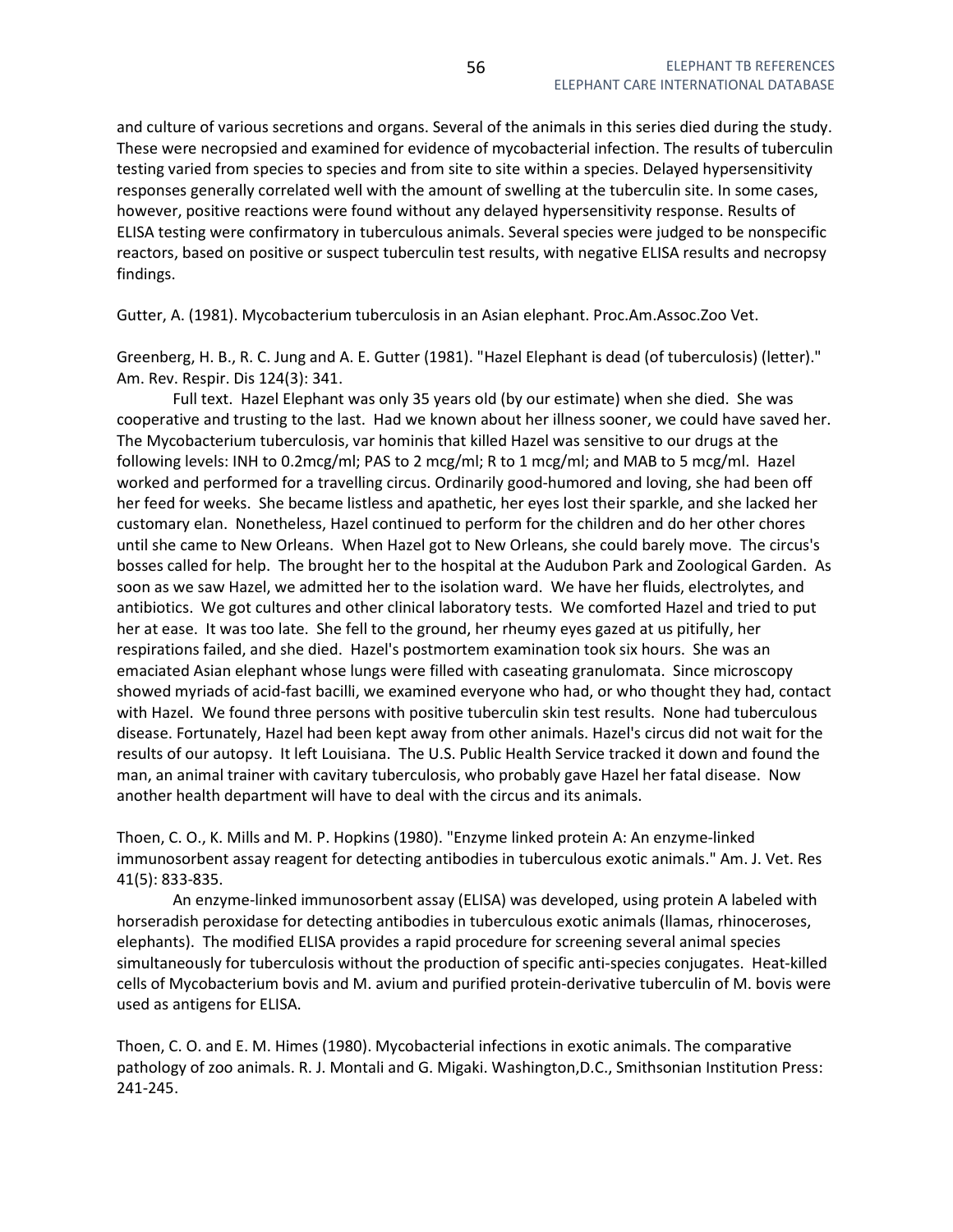Mycobacteria were isolated from 59% of the 826 specimens submitted from exotic animals suspected of having tuberculosis. Mycobacterium bovis and Mycobacterium tuberculosis accounted for 61% of the isolations from nonhuman primates. Mycobacterium bovis was the organism most frequently isolated from hoofed animals and Mycobacterium avium was most commonly isolated from birds. The distribution, pathogenesis, diagnosis, and control of tuberculosis in exotic animals is discussed.

Chandrasekharan, K. (1979). Common diseases of elephants. State Level Workshop on Elephants, College of Veterinary and Animal Sicences, Kerala Agricultural University.

Thoen, C. O., W. D. Richards and J. L. Jarnagin (1977). "Mycobacteria isolated from exotic animals." J. Am. Vet. Med. Assoc 170(9): 987-990.

von Benten, K., H. H. Fiedler, U. Schmidt, L. C. Schultz, G. Hahn and L. Dittrich (1975). "Occurrence of tuberculosis in zoo mammals; a critical evaluation of autopsy material from 1970 to the beginning of 1974." Deutsche Tierarztliche Wochenschrift 82(8): 316-318.

Pinto, M. R. M., M. R. Jainudeen and R. G. Panabokke (1973). "Tuberculosis in a domesticated Asiatic elephant Elephas maximus." Vet. Rec 93(26): 662-664.

 A case of tuberculosis in a domesticated Asiatic elephant, Elephas maximus, was diagnosed on post-mortem examination. The causal organism was identified as Mycobacterium tuberculosis var hominis on the basis of cultural, biochemical and virulence studies. Microscopically, the lesions resembled tuberculous lesions as seen in man and other domestic animals, but an important difference was the apparent absence of Langerhan's type giant cells. The problems associated with the clinical diagnosis of tuberculosis in the elephant are discussed.

Gorovitz, C. (1969). "Tuberculosis in an African elephant." Am. Assoc. Zoo Vet. Newsletter January 20.

Seneviratna, P., S. G. Wettimuny and D. Seneviratna (1966). "Fatal tuberculosis pneumonia in an elephant." VM SAC 60: 129-132.

 A fatal case of tuberculosis pneumonia with anemia and helminthiasis in a Ceylon elephant is reported. Acid-fast organisms resembling Mycobacterium tuberculosis and tubercular nodules were seen in large numbers in sections of the lung.

Gorovitz, C. (1962). "Tuberculosis in an African elephant." Nord Vet Med 14(Supl 1): 351-352.

Selye, H. (1956). Recent progress in stress research, with reference to tuberculosis. Personality, stress, and tuberculosis. P. J. Sparer. New York, Int. Univ. Press: 45-64.

Holmes, T. H. (1956). Multidiscipline studies of tuberculosis. Personality,stress, and tuberculosis. P. J. Sparer. New York, Int. Univ. Press: 65-125.

Halloran, P. O. (1955). "A bibliography of references to diseases in wild mammals and birds." Am. J. Vet. Res 16(part 2): 161.

Curasson, G. (1942). Traite de pathologie exotique veterinaire et comparee. Paris, Vigot Freres.